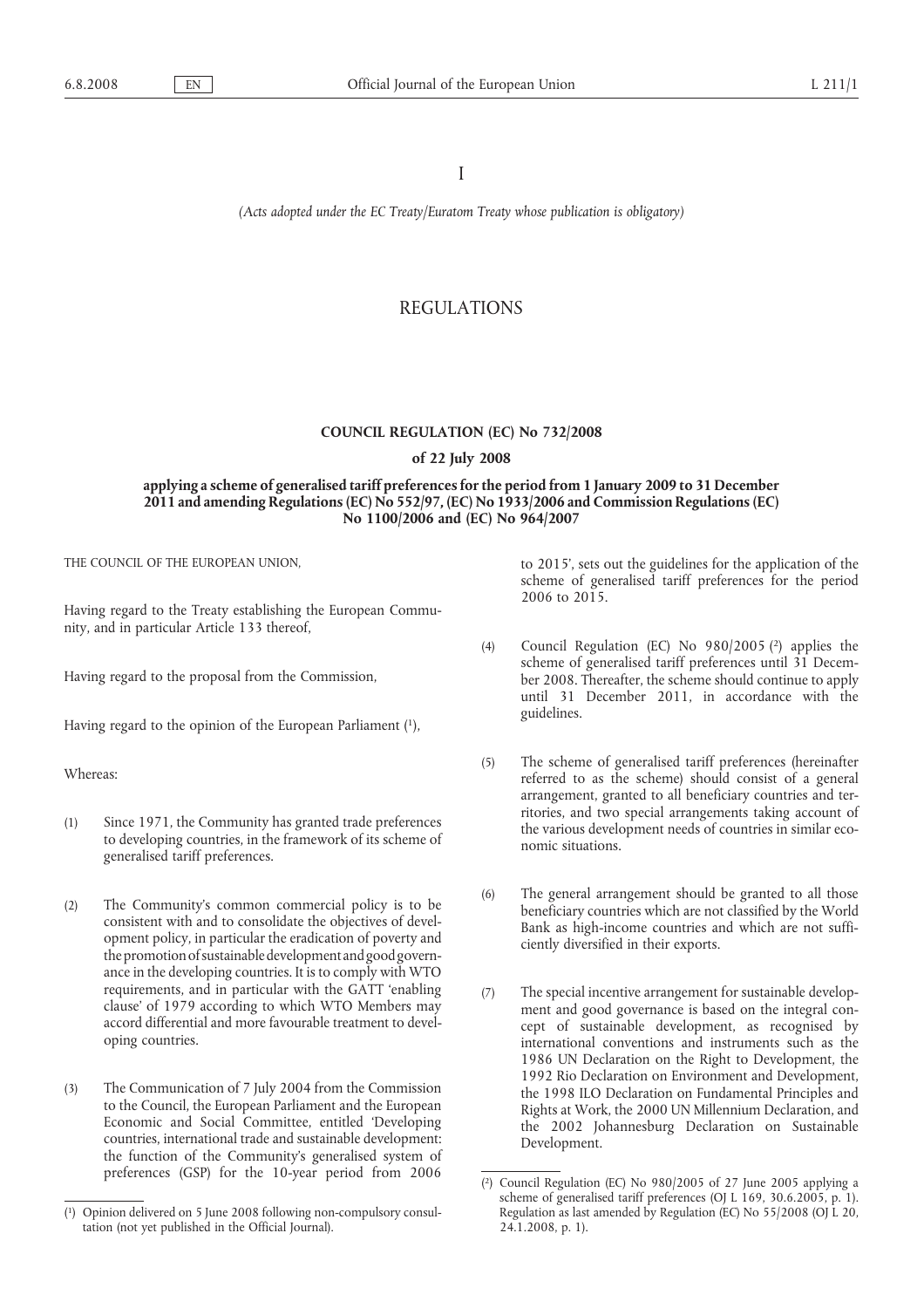- (8) Consequently, additional tariff preferences should be granted to those developing countries which, due to a lack of diversification and insufficient integration into the international trading system, are vulnerable while assuming the special burdens and responsibilities resulting from the ratification and effective implementation of core international conventions on human and labour rights, environmental protection and good governance.
- (9) These preferences should be designed to promote further economic growth and, thereby, to respond positively to the need for sustainable development. Under this arrangement, the *ad valorem* tariffs should therefore be suspended for the beneficiary countries concerned, as well as the specific duties, unless combined with an *ad valorem* duty.
- (10) Developing countries which fulfil the criteria for being eligible for the special incentive arrangement for sustainable development and good governance should be able to benefit from the additional tariff preferences if, upon their application, the Commission confirms their qualification by 15 December 2008. The countries which already benefit from the special arrangement for sustainable development and good governance should renew their applications.
- (11) The Commission should monitor the effective implementation of the international conventions in accordance with their respective mechanisms and should assess the relationship between the additional tariff preferences and the promotion of sustainable development.
- (12) The special arrangement for the least-developed countries should continue to grant duty-free access to the Community market for products originating in the least-developed countries, as recognised and classified by the UN. For a country no longer classified by the UN as a least-developed country, a transitional period should be established, to alleviate any adverse effects caused by removal of the tariff preferences granted under this arrangement.
- (13) To ensure coherence with the market access provisions for sugar in the Economic Partnership Agreements, the duty free access for sugar should apply from 1 October 2009 and the tariff quota for products under subheading 1701 11 10 as opened under the special arrangement for the least developed countries should be extended until 30 September 2009 with a pro rata increase in its volume. In addition, for the period between 1 October 2009 and 30 September 2012 the importer of products under heading 1701 should undertake to purchase such products at a price not lower than a minimum price.
- (14) For the general arrangement, there should be continued differentiation of the preferences between 'non-sensitive' products and 'sensitive' products, to take account of the

situation of the sectors manufacturing the same products in the Community.

- (15) Tariff duties on non-sensitive products should continue to be suspended, while duties on sensitive products should enjoy a tariff reduction, in order to ensure a satisfactory utilisation rate while at the same time taking account of the situation of the corresponding Community industries.
- (16) Such a tariff reduction should be sufficiently attractive, in order to motivate traders to make use of the opportunities offered by the scheme. Therefore, as far as the *ad valorem* duties are concerned, the general reduction should be by a flat rate of 3,5 percentage points from the 'most favoured nation' duty-rate, while such duties for textiles and textile goods should be reduced by 20 %. Specific duties should be reduced by 30 %. Where a minimum duty is specified, that minimum duty should not apply.
- (17) Where the preferential duty-rates, calculated in accordance with Regulation (EC) No 980/2005, provide for a higher tariff reduction, such rates should continue to apply.
- (18) Duties should be suspended totally, where the preferential treatment for an individual import declaration results in an *ad valorem* duty of 1 % or less or in a specific duty of EUR 2 or less, since the cost of collecting such duties might be higher than the revenue gained.
- (19) For the sake of coherence in the Community's commercial policy, a beneficiary country should not benefit from both the scheme and a preferential trade agreement, if that agreement covers all the preferences provided for by the present scheme to that country.
- (20) Graduation should be based on criteria related to sections of the Common Customs Tariff. The graduation of a section for a beneficiary country should be applied when the section meets the criteria for graduation during three consecutive years, in order to increase predictability and fairness of graduation by eliminating the effect of large and exceptional variations in the import statistics.
- (21) The rules of origin concerning the definition of the concept of originating products, the procedures and the methods of administrative cooperation related thereto, laid down in Commission Regulation (EEC) No 2454/93 of 2 July 1993 laying down provisions for the implementation of Council Regulation (EEC) No 2913/92 establishing the Community Customs Code (1), should apply to the tariff preferences provided for by this Regulation, in order to ensure that the benefit of this scheme goes only to those beneficiary countries which the scheme is intended to benefit.

<sup>(</sup> 1) OJ L 253, 11.10.1993, p. 1. Regulation as last amended by Regulation (EC) No 214/2007 (OJ L 62, 1.3.2007, p. 6).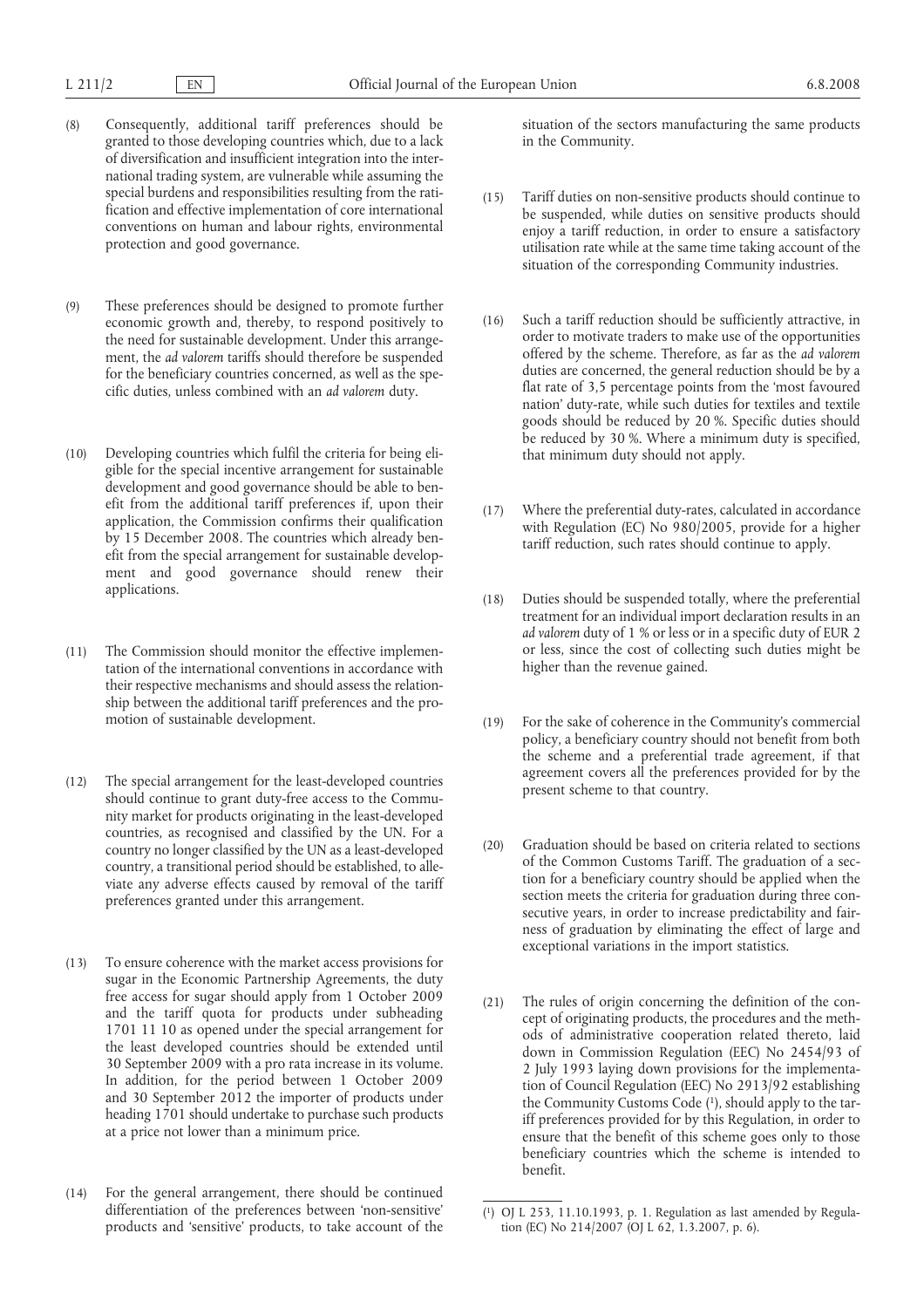- (22) The reasons for temporary withdrawal should include serious and systematic violations of the principles laid down in certain international conventions concerning core human rights and labour rights or related to the environment or good governance, so as to promote the objectives of those conventions and to ensure that no beneficiary country receives unfair advantage through continuous violation of those conventions.
- (23) Due to the political situation in Myanmar and in Belarus, the temporary withdrawal of all tariff preferences in respect of imports of products originating in Myanmar or Belarus should be maintained.
- (24) Where necessary, references in other Community legislation should be updated to refer to this Regulation. Council Regulations (EC) No 552/97 of 24 March 1997 temporarily withdrawing access to generalised tariff preferences from the Union of Myanmar  $(1)$ , No  $1933/2006$  of 21 December 2006 temporarily withdrawing access to the generalised tariff preferences from the Republic of Belarus (2) and Commission Regulations (EC) No 1100/2006 of 17 July 2006 laying down, for the marketing years  $2006/2007$ ,  $2007/08$  and  $2008/2009$ , detailed rules for the opening and administration of tariff quotas for raw cane-sugar for refining, originating in least developed countries, as well as detailed rules applying to the importation of products under tariff heading 1701 originating in least developed countries (3) and (EC) No 964/2007 of 14 August 2007 laying down detailed rules for the opening and administration of the tariff quotas for rice originating in the least developed countries for the marketing years 2007/2008 and 2008/2009 (4) should therefore be amended accordingly.
- (25) The measures necessary for the implementation of this Regulation should be adopted in accordance with Council Decision 1999/468/EC of 28 June 1999 laying down the procedures for the exercise of implementing powers conferred on the Commission (5),

HAS ADOPTED THIS REGULATION:

### CHAPTER I

## **GENERAL PROVISIONS**

### *Article 1*

1. The scheme of generalised tariff preferences (hereinafter referred to as the scheme) shall apply in accordance with this Regulation.

- 2. This Regulation provides for the following tariff preferences:
- (a) a general arrangement;
- (b) a special incentive arrangement for sustainable development and good governance; and
- (c) a special arrangement for the least-developed countries.

## *Article 2*

For the purposes of this Regulation:

- (a) 'Common Customs Tariff duties' means the duties specified in Part Two of Annex I to Council Regulation (EEC) No 2658/87 of 23 July 1987 on the tariff and statistical nomenclature and on the Common Customs Tariff (6), except those duties set up within the framework of tariff quotas;
- (b) 'section' means any of the sections of the Common Customs Tariff as laid down by Regulation (EEC) No 2658/87. Section XI shall be treated as being made up of two separate sections, with Section XI(a) comprising Chapters 50-60 of the Common Customs Tariff, and Section XI(b) comprising Chapters 61-63 of the Common Customs Tariff;
- (c) 'beneficiary countries and territories' means countries and territories listed in Annex I to this Regulation.

#### *Article 3*

1. A beneficiary country shall be removed from the scheme when it has been classified by the World Bank as a high-income country during three consecutive years, and when the value of imports for the five largest sections of its imports covered by the GSP into the Community represents less than 75 % of the total GSP-covered imports from that beneficiary country into the Community.

2. When a beneficiary country benefits from a preferential trade agreement with the Community which covers all the preferences provided for by the present scheme to that country, it shall be removed from the list of beneficiary countries.

The Commission shall inform the Committee referred to in Article 27 about the preferences provided by the preferential trade agreement referred to in the first subparagraph.

3. The Commission shall notify the beneficiary country concerned of its removal from the list of beneficiary countries.

### *Article 4*

The products included in the arrangements referred to in Article 1(2)(a) and (b) are listed in Annex II.

<sup>(</sup> 1) OJ L 85, 27.3.1997, p. 8.

<sup>(</sup> 2) OJ L 405, 30.12.2006, p. 35.

<sup>(</sup> 3) OJ L 196, 18.7.2006, p. 3.

<sup>(</sup> 4) OJ L 213, 15.8.2007, p. 26.

<sup>(</sup> 5) OJ L 184, 17.7.1999, p. 23. Decision as amended by Decision 2006/512/EC (OJ L 200, 22.7.2006, p. 11).

<sup>(</sup> 6) OJ L 256, 7.9.1987, p. 1. Regulation as last amended by Commission Regulation (EC) No 360/2008 (OJ L 111, 23.4.2008, p. 9).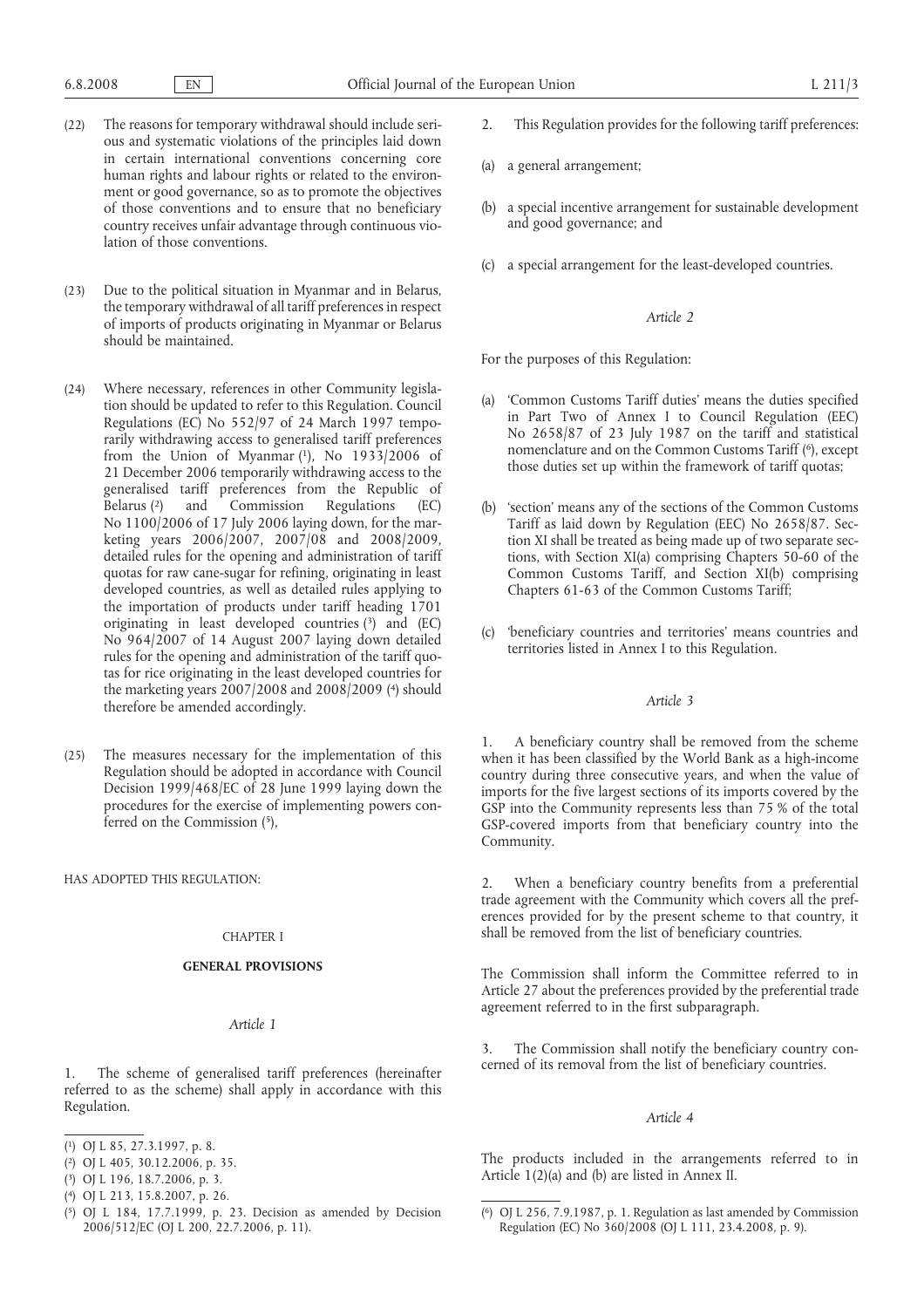*Article 5*

1. The tariff preferences provided shall apply to imports of products included in the arrangement enjoyed by the beneficiary country in which they originate.

2. For the purposes of the arrangements referred to in Article 1(2), the rules of origin concerning the definition of the concept of originating products, the procedures and the methods of administrative cooperation related thereto, shall be those laid down in Regulation (EEC) No 2454/93.

3. Regional cumulation within the meaning and provisions of Regulation (EEC) No 2454/93 shall also apply where a product used in further manufacture in a country belonging to a regional group originates in another country of the group, which does not benefit from the arrangements applying to the final product, provided that both countries benefit from regional cumulation for that group.

### CHAPTER II

## **ARRANGEMENTS AND TARIFF PREFERENCES**

## *SECTION 1*

## *General arrangement*

## *Article 6*

1. Common Customs Tariff duties on products listed in Annex II as non-sensitive products shall be suspended entirely, except for agricultural components.

2. Common Customs Tariff *ad valorem* duties on products listed in Annex II as sensitive products shall be reduced by 3,5 percentage points. For products from Sections XI(a) and XI(b), this reduction shall be 20 %.

3. Where preferential duty-rates, calculated in accordance with Article 7 of Regulation (EC) No 980/2005, on the Common Customs Tariff *ad valorem* duties applicable on 25 August 2008, provide for a tariff reduction, for the products referred to in paragraph 2 of this Article, of more than 3,5 percentage points, those preferential duty-rates shall apply.

4. Common Customs Tariff specific duties, other than minimum or maximum duties, on products listed in Annex II as sensitive products shall be reduced by 30 %.

5. Where Common Customs Tariff duties on products listed in Annex II as sensitive products include *ad valorem* duties and specific duties, the specific duties shall not be reduced.

6. Where duties reduced in accordance with paragraphs 2 and 4 specify a maximum duty, that maximum duty shall not be reduced. Where such duties specify a minimum duty, that minimum duty shall not apply.

7. The tariff preferences referred to in paragraphs 1, 2, 3 and 4 shall not apply to products from sections in respect of which those tariff preferences have been removed, for the country of origin concerned, in accordance with Article 13 and Article 20(8) as listed in column C of Annex I.

## *SECTION 2*

## *Special incentive arrangement for sustainable development and good governance*

## *Article 7*

1. Common Customs Tariff *ad valorem* duties on all products listed in Annex II which originate in a country included in the special incentive arrangement for sustainable development and good governance shall be suspended.

2. Common Customs Tariff specific duties on products referred to in paragraph 1 shall be suspended entirely, except for products for which the Common Customs Tariff duties include *ad valorem* duties. For products with CN code 1704 10 90, the specific duty shall be limited to 16 % of the customs value.

3. For a beneficiary country, the special incentive arrangement for sustainable development and good governance shall not include products from the sections for which, according to column C of Annex I, these tariff preferences have been withdrawn.

### *Article 8*

1. The special incentive arrangement for sustainable development and good governance may be granted to a country which:

- (a) has ratified and effectively implemented all the conventions listed in Annex III;
- (b) gives an undertaking to maintain the ratification of the conventions and their implementing legislation and measures, and accepts regular monitoring and review of its implementation record in accordance with the implementation provisions of the conventions it has ratified; and
- (c) is considered to be a vulnerable country as defined in paragraph 2.

2. For the purposes of this Section a vulnerable country means a country:

- (a) which is not classified by the World Bank as a high-income country during three consecutive years, and of which the five largest sections of its GSP-covered imports into the Community represent more than 75 % in value of its total GSPcovered imports; and
- (b) of which the GSP-covered imports into the Community represent less than 1 % in value of the total GSP-covered imports into the Community.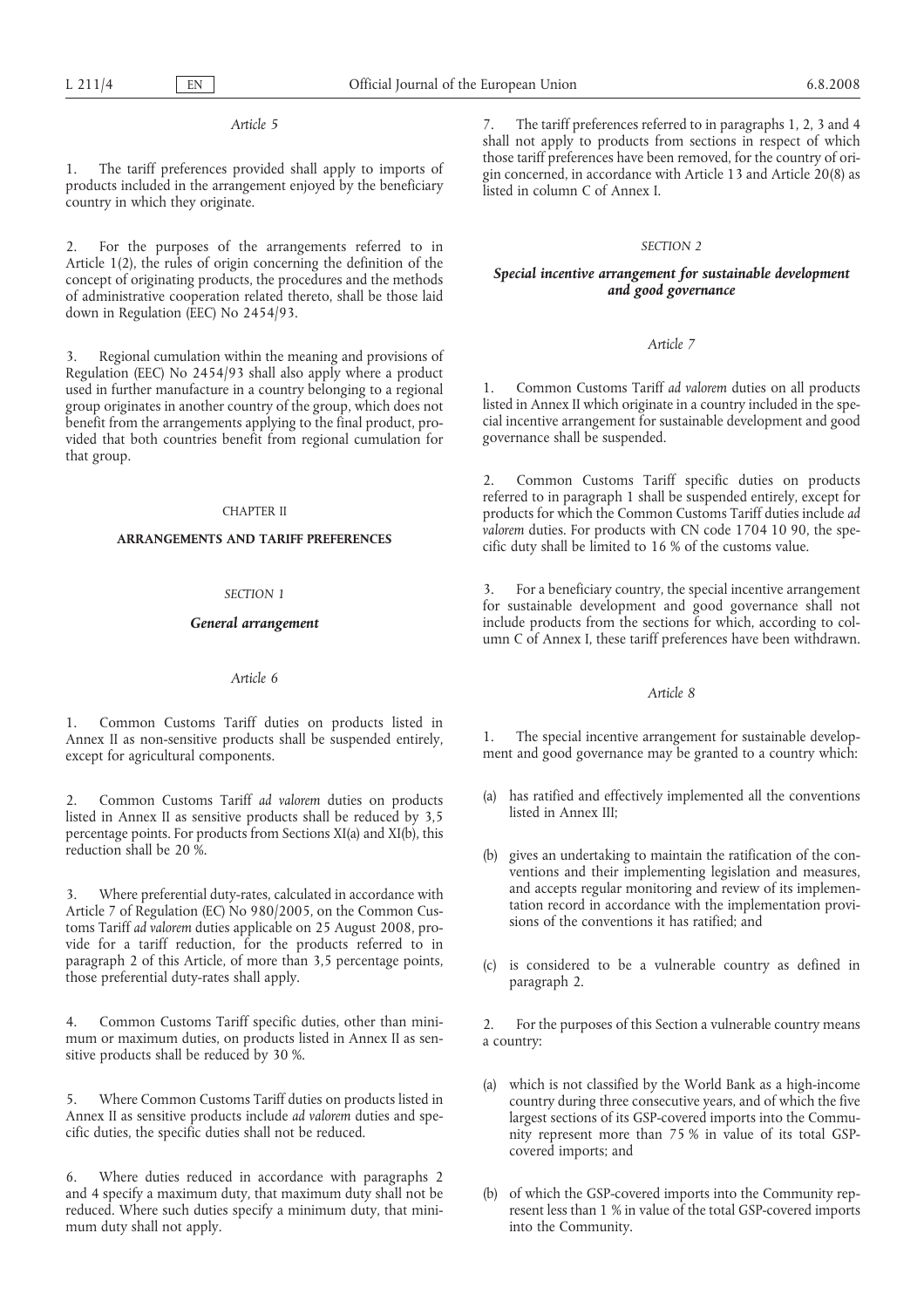The data to be used are:

- (a) for the purpose of Article  $9(a)(i)$  those available on 1 September 2007, as an annual average over three consecutive years;
- (b) for the purpose of Article  $9(a)(ii)$  those available on 1 September 2009, as an annual average over three consecutive years.

3. The Commission shall keep under review the status of ratification and effective implementation of the conventions listed in Annex III by examining available information from relevant monitoring bodies. The Commission shall inform the Council if this information indicates that there has been a diversion, by a beneficiary country, from the effective implementation of any of the conventions.

In time for discussion on the next Regulation, the Commission shall present, to the Council, a summary report on the status of ratification and available recommendations by relevant monitoring bodies.

#### *Article 9*

1. Without prejudice to paragraph 3, the special incentive arrangement for sustainable development and good governance shall be granted if the following conditions are met:

- (a) a country or territory listed in Annex I has made a request to that effect either:
	- by 31 October 2008, to be granted the special incentive arrangement as from 1 January 2009;

or

(ii) by 30 April 2010, to be granted the special incentive arrangement as from 1 July 2010;

and

(b) an examination of the request shows that the requesting country or territory fulfils the conditions laid down in Article 8(1) and (2).

2. The requesting country shall submit its request to the Commission in writing, and shall provide comprehensive information concerning the ratification of the conventions referred to in Annex III, the legislation and measures to implement the provisions of the conventions effectively, and its commitment to accept and comply fully with the monitoring and review mechanism envisaged in the relevant conventions and related instruments.

3. Those countries which were granted the special incentive arrangement for sustainable development and good governance under Regulation (EC) No 980/2005 shall also submit a request, in accordance with paragraphs 1 and 2 of this Article. Countries granted the special incentive arrangement for sustainable development and good governance on the basis of a request under paragraph 1(a)(i) shall not be required to submit a request under paragraph 1(a)(ii).

### *Article 10*

1. The Commission shall examine the request accompanied by the information referred to in Article 9(2). When examining the request the Commission shall take account of the findings of the relevant international organisations and agencies. It may ask the requesting country any questions which it considers relevant, and may verify the information received with the requesting country or with any other relevant sources.

2. After having examined the request the Commission shall decide in accordance with the procedure referred to in Article 27(4) whether to grant the requesting country the special incentive arrangement for sustainable development and good governance.

3. The Commission shall notify the requesting country of a decision taken in accordance with paragraph 2. Where a country is granted the special incentive arrangement, it shall be informed of the date on which that decision enters into force. The Commission shall publish a notice in the *Official Journal of the European* Union, listing the countries benefiting from the special incentive arrangement for sustainable development and good governance:

- (a) by 15 December 2008, for a request under Article  $9(1)(a)(i)$ ; or
- (b) by 15 June 2010 for a request under Article  $9(1)(a)(ii)$ .

Where the requesting country is not granted the special incentive arrangement, the Commission shall give the reasons, if that country so requests.

5. The Commission shall conduct all relations with a requesting country concerning the request acting in accordance with the procedure referred to in Article 27(4).

6. The special incentive arrangement for sustainable development and good governance granted under Council Regulation (EC) No 980/2005 shall continue to be granted from 1 January 2009 to any country still subject to an investigation initiated under Article 18(2) of that Regulation, until the date of conclusion of such investigation under this Regulation.

### *SECTION 3*

## *Special arrangement for the least-developed countries*

## *Article 11*

1. Without prejudice to paragraphs 2 and 3, the Common Customs Tariff duties on all products from Chapters 1 to 97 of the Harmonised System except those from Chapter 93 thereof, originating in a country which according to Annex I benefits from the special arrangement for the least-developed countries, shall be suspended entirely.

2. The Common Customs Tariff duties on the products under tariff heading 1006 shall be reduced by 80 % until 31 August 2009, and suspended entirely with effect from 1 September 2009.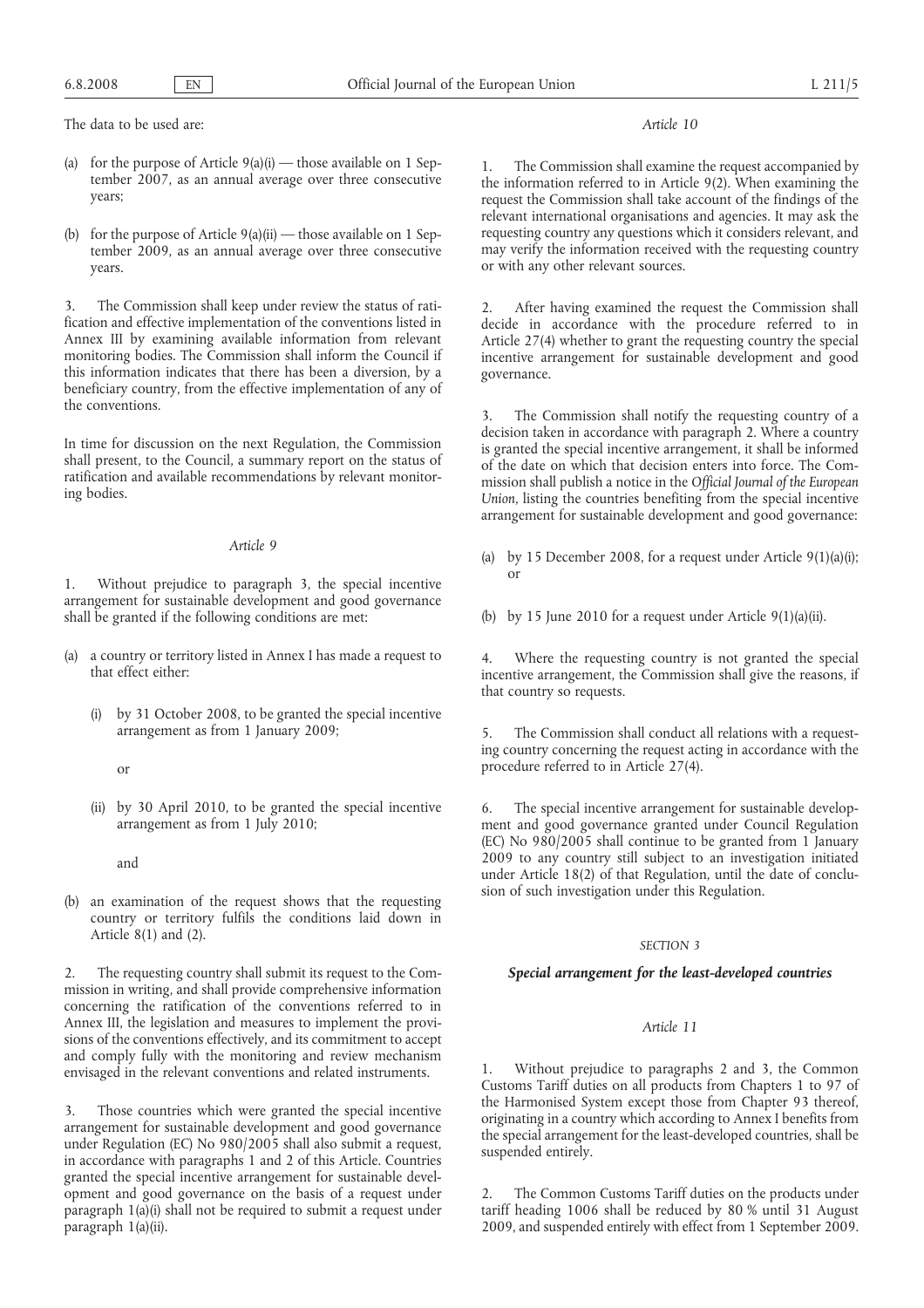3. The Common Customs Tariff duties on the products under tariff heading 1701 shall be reduced by 80 % until 30 September 2009, and suspended entirely with effect from 1 October 2009.

4. For the period from 1 October 2009 to 30 September 2012 the importer of products under tariff heading 1701 shall undertake to purchase such products at a minimum price not lower than 90 % of the reference price (on a cif basis) set in Article 3 of Council Regulation (EC) No 318/2006 of 20 February 2006 on the common organisation of the markets in the sugar sector (1) for the relevant marketing year.

5. Until Common Customs Tariff duties on the products under tariff headings 1006 and 1701 are entirely suspended in accordance with paragraphs 2 and 3, a global tariff quota at zero duty shall be opened for every marketing year for products under tariff heading 1006 and subheading 1701 11 10 respectively, originating in the countries benefiting from this special arrangement. The tariff quotas for the marketing year 2008/2009 shall be equal to 6 694 tonnes, husked rice equivalent, for products under tariff heading 1006 and 204 735 tonnes, white sugar equivalent, for products under subheading 1701 11 10.

6. For the period from 1 October 2009 to 30 September 2015, imports of products under tariff heading 1701 shall require an import licence.

7. The Commission shall adopt detailed rules for implementing the provisions referred to in paragraphs 4, 5 and 6 of this Article in accordance with the procedure referred to in Article 195 of Council Regulation (EC) No 1234/2007 of 22 October 2007 establishing a common organisation of agricultural markets and on specific provisions for certain agricultural products (Single CMO Regulation) (2).

8. When a country is excluded by the UN from the list of the least-developed countries, it shall be withdrawn from the list of the beneficiaries of this arrangement. The removal of a country from the arrangement and the establishment of a transitional period of at least three years shall be decided by the Commission, in accordance with the procedure referred to in Article 27(4).

## *Article 12*

Article 11(3) and (5) that refer to products under tariff subheading 1701 11 10 shall not apply to products originating in countries benefiting from the preferences referred to in this section and released for free circulation in the French overseas departments.

## *SECTION 4*

#### *Common provisions*

#### *Article 13*

The tariff preferences referred to in Articles 6 and 7 shall be removed, in respect of products originating in a beneficiary country of a section, when the average value of Community imports from that country of products included in the section concerned and covered by the arrangement enjoyed by that country exceeds

15 % of the value of Community imports of the same products from all beneficiary countries and territories over three consecutive years, on the basis of the most recent data available on 1 September 2007. For each of the Sections XI(a) and XI(b), the threshold shall be 12,5 %.

2. The sections removed in accordance with paragraph 1 are listed in column C of Annex I. The sections thus removed shall remain so for the period of application of this Regulation as referred to in Article 32(2).

3. The Commission shall notify a beneficiary country of the removal of a section.

4. Paragraph 1 shall not apply to a beneficiary country in respect of any section which represents more than 50 % in value of all GSP-covered imports into the Community originating from that country.

5. The statistical source to be used for the purpose of this Article shall be Eurostat's external trade statistics.

## *Article 14*

1. Where the rate of an *ad valorem* duty for an individual import declaration reduced in accordance with this Chapter is 1 % or less, that duty shall be suspended entirely.

2. Where the rate of a specific duty for an individual import declaration reduced in accordance with the provisions of this Chapter is EUR 2 or less per individual euro amount, that duty shall be suspended entirely.

3. Subject to paragraphs 1 and 2, the final rate of preferential duty calculated in accordance with this Regulation shall be rounded down to the first decimal place.

## CHAPTER III

**TEMPORARY WITHDRAWAL AND SAFEGUARD PROVISIONS**

### *SECTION 1*

### *Temporary withdrawal*

### *Article 15*

1. The preferential arrangements provided for in this Regulation may be withdrawn temporarily, in respect of all or of certain products originating in a beneficiary country, for any of the following reasons:

the serious and systematic violation of principles laid down in the conventions listed in Part A of Annex III, on the basis of the conclusions of the relevant monitoring bodies;

<sup>(</sup> 1) OJ L 58, 28.2.2006, p. 1. Regulation as last amended by Commission Regulation (EC) No 1260/2007 (OJ L 283, 27.10.2007, p. 1).

 $(2)$ 2) OJ L 299, 16.11.2007, p. 1. Regulation as last amended by Commission Regulation (EC) No 510/2008 (OJ L 149, 7.6.2008, p. 61).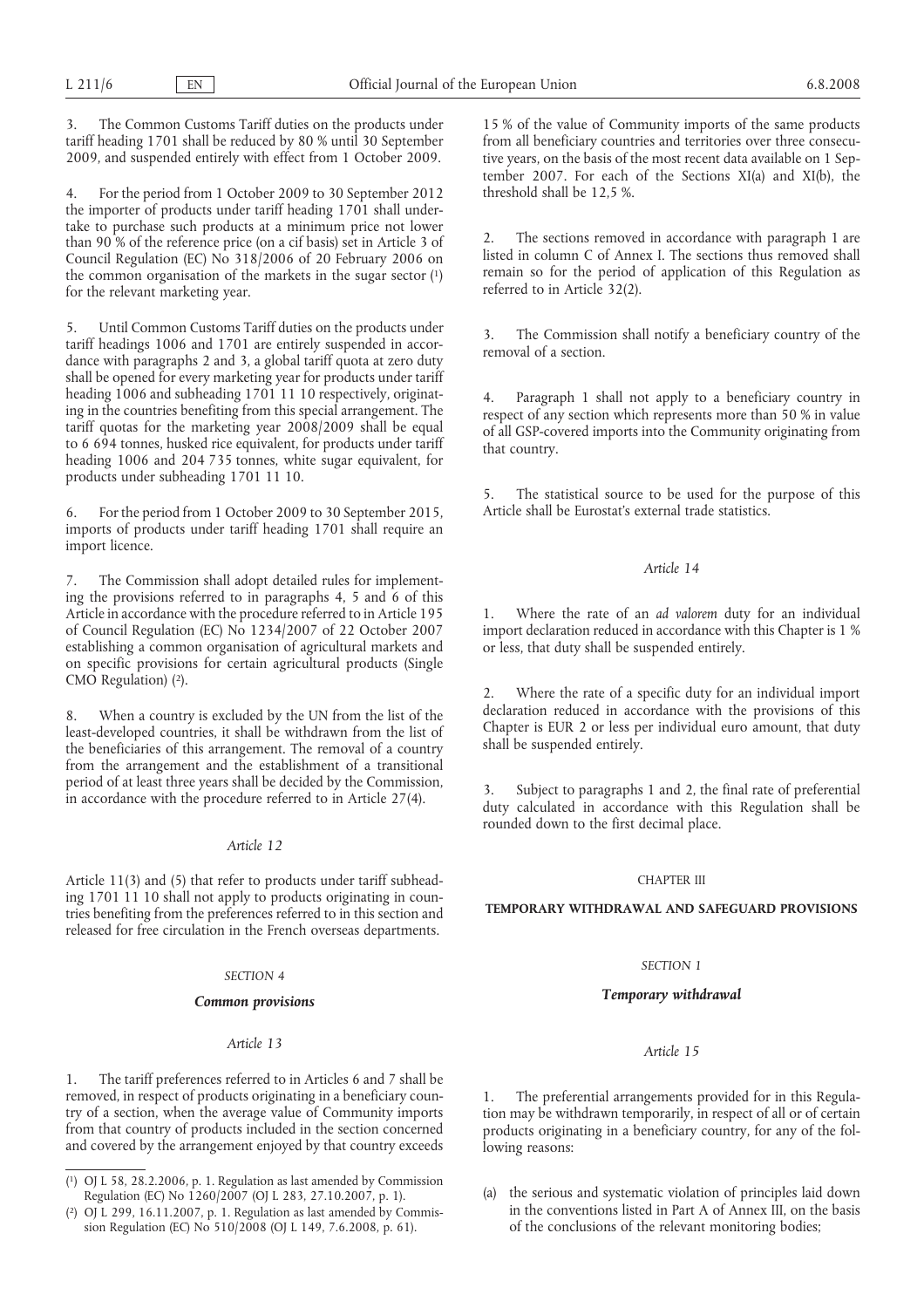- (b) the export of goods made by prison labour;
- (c) serious shortcomings in customs controls on the export or transit of drugs (illicit substances or precursors), or failure to comply with international conventions on money-laundering;
- (d) serious and systematic unfair trading practices which have an adverse effect on the Community industry and which have not been addressed by the beneficiary country. For those unfair trading practices which are prohibited or actionable under the WTO Agreements, the application of this Article shall be based on a previous determination to that effect by the competent WTO body;
- (e) the serious and systematic infringement of the objectives of regional fishery organisations or arrangements of which the Community is a member concerning the conservation and management of fishery resources.

2. Without prejudice to paragraph 1, the special incentive arrangement referred to in Section 2 of Chapter II may be withdrawn temporarily, in respect of all or of certain products included in this arrangement and originating in a beneficiary country, in particular if the national legislation no longer incorporates those conventions referred to in Annex III which have been ratified in fulfilment of the requirements of Article 8(1) and (2) or if that legislation is not effectively implemented.

3. The preferential arrangements provided for in this Regulation shall not be withdrawn pursuant to paragraph 1(d) in respect of products which are subject to anti-dumping or countervailing measures under Regulations (EC) No 384/96 (1) or (EC) No 2026/97 (2), for the reasons which justify those measures.

## *Article 16*

1. The preferential arrangements provided for in this Regulation may be withdrawn temporarily, in respect of all or of certain products originating in a beneficiary country, in cases of fraud, irregularities or systematic failure to comply with or to ensure compliance with the rules concerning the origin of the products and with the procedures related thereto, or failure to provide the administrative cooperation as required for the implementation and policing of the arrangements referred to in Article 1(2).

The administrative cooperation referred to in paragraph 1 requires, *inter alia*, that a beneficiary country:

(a) communicate to the Commission and update the information necessary for the implementation of the rules of origin and the policing thereof;

- (b) assist the Community by carrying out, at the request of the customs authorities of the Member States, subsequent verification of the origin of the goods, and communicate its results in time;
- (c) assist the Community by allowing the Commission, in coordination and close cooperation with the competent authorities of the Member States, to conduct Community administrative and investigative cooperation missions in that country, in order to verify the authenticity of documents or the accuracy of information relevant for granting the benefit of the arrangements referred to in Article 1(2);
- (d) carry out or arrange for appropriate inquiries to identify and prevent contravention of the rules of origin;
- (e) comply with or ensure compliance with the rules of origin in respect of regional cumulation, within the meaning of Regulation (EEC) No 2454/93, if the country benefits therefrom;
- (f) assist the Community in the verification of conduct where there is the presumption of origin-related fraud. The existence of fraud may be presumed where imports of products under the preferential arrangements provided for in this Regulation massively exceed the usual levels of the beneficiary country's exports.

3. The Commission may suspend the preferential arrangements provided for in this Regulation, in respect of all or of certain products originating in a beneficiary country, where it considers that there is sufficient evidence that temporary withdrawal would be justified for the reasons referred to in paragraphs 1 and 2, provided that it has first:

- (a) informed the Committee referred to in Article 27;
- (b) called on the Member States to take such precautionary measures as are necessary, in order to safeguard the Community's financial interests and/or secure compliance by the beneficiary country with its obligations; and
- (c) published a notice in the *Official Journal of the European Union* stating that there are grounds for reasonable doubt about the application of the preferential arrangements and/or compliance by the beneficiary country with its obligations, which may call into question its right to continue to enjoy the benefits granted by this Regulation.

The Commission shall inform the beneficiary country concerned of any decision taken in accordance with this paragraph, before it becomes effective. The Commission shall also notify the Committee referred to in Article 27.

4. Any Member State may refer a decision taken in accordance with paragraph 3 to the Council within one month. The Council, acting by a qualified majority, may take a different decision within one month.

<sup>(</sup> 1) Council Regulation (EC) No 384/96 of 22 December 1995 on protection against dumped imports from countries not members of the European Community (OJ L 56, 6.3.1996, p. 1). Regulation as last amended by Regulation (EC) No 2117/2005 (OJ L 340, 23.12.2005, p. 17).

<sup>(</sup> 2) Council Regulation (EC) No 2026/97 of 6 October 1997 on protection against subsidized imports from countries not members of the European Community (OJ L 288, 21.10.1997, p. 1). Regulation as last amended by Regulation (EC) No 461/2004 (OJ L 77, 13.3.2004, p. 12).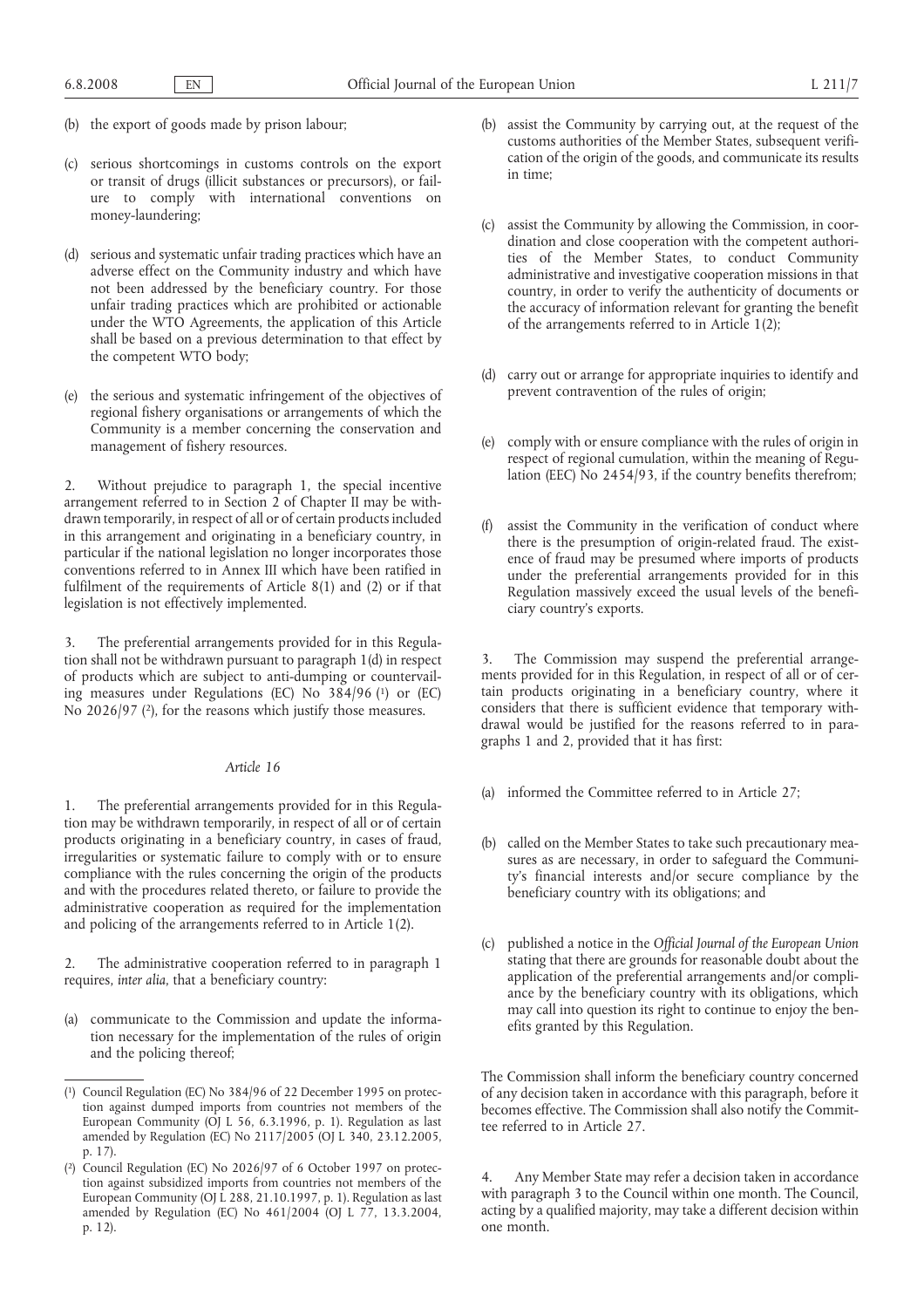5. The period of suspension shall not exceed six months. On conclusion of the period, the Commission shall decide either to terminate the suspension after informing the Committee referred to in Article 27 or to extend the period of suspension in accordance with the procedure referred to in paragraph 3 of this Article.

6. Member States shall communicate to the Commission all relevant information that may justify the suspension of preferences or its extension.

## *Article 17*

1. Where the Commission or a Member State receives information that may justify temporary withdrawal and where the Commission or a Member State considers that there are sufficient grounds for an investigation, it shall inform the Committee referred to in Article 27 and request consultations. The consultations shall take place within one month.

2. Following the consultations, the Commission may decide, within one month and in accordance with the procedure referred to in Article 27(5), to initiate an investigation.

## *Article 18*

Where the Commission decides to initiate an investigation, it shall publish a notice in the *Official Journal of the European Union* announcing the investigation, and notify the beneficiary country concerned thereof. The notice shall provide a summary of the information received, and state that any relevant information should be sent to the Commission. It shall specify the period, which may not exceed four months from the date of publication of the notice, within which interested parties may make their views known in writing.

2. The Commission shall provide the beneficiary country concerned with every opportunity to cooperate in the investigation.

3. The Commission shall seek all information it considers necessary, including the available assessments, comments, decisions, recommendations and conclusions of the relevant supervisory bodies of the UN, the ILO and other competent international organisations. These shall serve as the point of departure for the investigation into whether temporary withdrawal is justified for the reason referred to in Article 15(1)(a). The Commission may verify the information received with economic operators and the beneficiary country concerned.

4. The Commission may be assisted by officials of the Member State on whose territory verification might be sought, if that Member State so requests.

5. Where information requested by the Commission is not provided within the period specified in the notice announcing the investigation, or the investigation is significantly impeded, findings may be made on the basis of the facts available.

6. The investigation shall be completed within one year. The Commission may extend this period, in accordance with the procedure referred to in Article 27(5).

## *Article 19*

1. The Commission shall submit a report on its findings to the Committee referred to in Article 27.

2. Where the Commission considers that the findings do not justify temporary withdrawal, it shall decide, in accordance with the procedure referred to in Article 27(5), to terminate the investigation. In that case, the Commission shall publish a notice in the *Official Journal of the European Union*, announcing the termination of the investigation and setting out its main conclusions.

Where the Commission considers that the findings justify temporary withdrawal for the reason referred to in Article  $1\dot{5}(1)(a)$ , it shall decide, in accordance with the procedure referred to in Article 27(5), to monitor and evaluate the situation in the beneficiary country concerned for a period of six months. The Commission shall notify the beneficiary country concerned of this decision and shall publish a notice in the *Official Journal of the European Union*, announcing that it intends to submit a proposal to the Council for temporary withdrawal, unless, before the end of the period, the beneficiary country concerned makes a commitment to take the measures necessary to conform, in a reasonable period of time, with the conventions referred to in Part A of Annex III.

4. Where the Commission considers temporary withdrawal to be necessary, it shall submit an appropriate proposal to the Council, which shall decide within two months by a qualified majority. In the case referred to in paragraph 3, the Commission shall submit its proposal at the end of the period referred to in that paragraph.

5. Where the Council decides on temporary withdrawal, such decision shall enter into force six months after it is taken, unless the Council, following an appropriate proposal by the Commission decides before then that the reasons justifying it no longer prevail.

#### *SECTION 2*

## *Safeguard clause*

## *Article 20*

1. Where a product originating in a beneficiary country is imported on terms which cause, or threaten to cause, serious difficulties to a Community producer of like or directly competing products, normal Common Customs Tariff duties on that product may be reintroduced at any time at the request of a Member State or on the Commission's initiative.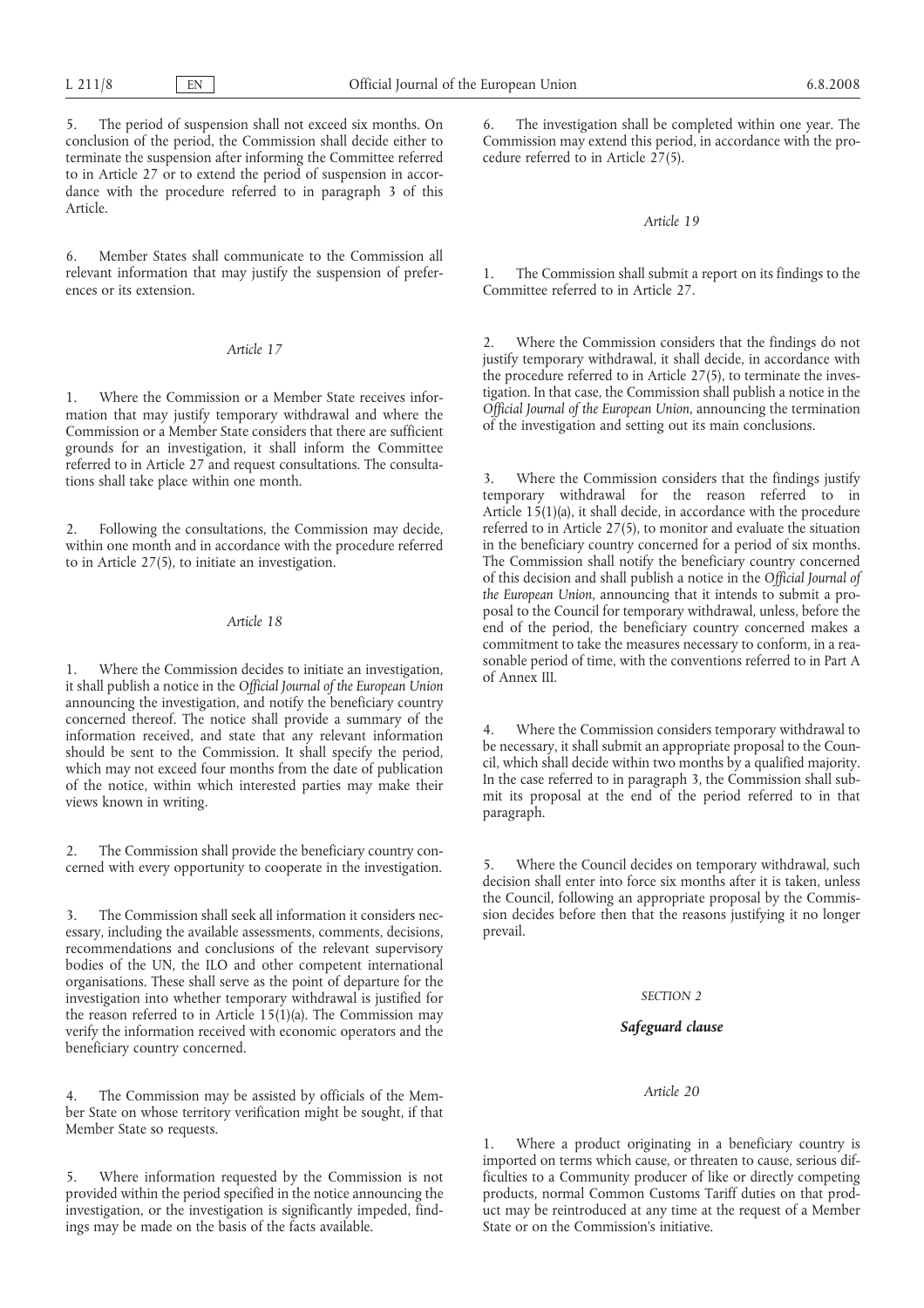2. The Commission shall take a formal decision, within a reasonable period of time, to initiate an investigation. Where the Commission decides to initiate an investigation, it shall publish a notice, in the *Official Journal of the European Union*, announcing the investigation. The notice shall provide a summary of the information received, and state any relevant information to be sent to the Commission. It shall specify the period, which shall not exceed four months from the date of publication of the notice, within which interested parties may make their views known in writing.

3. The Commission shall seek all information which it deems necessary, and may verify the information received with the beneficiary country concerned and any other relevant source. It may be assisted by officials of the Member State on whose territory verification might be sought, if that Member State so requests.

4. In examining whether there are serious difficulties, the Commission shall take account, *inter alia*, of the following factors concerning Community producers, where the information is available:

(a) market share;

- (b) production;
- (c) stocks;
- (d) production capacity;
- (e) bankruptcies;
- (f) profitability;
- (g) capacity utilisation;
- (h) employment;
- (i) imports;
- (j) prices.

5. The investigation shall be completed within six months from the date of publication of the notice referred to in paragraph 2. The Commission may, in the case of exceptional circumstances and after consultation of the Committee referred to in Article 27, extend this period in accordance with the procedure referred to in Article  $27(5)$ .

6. The Commission shall take a decision within one month, in accordance with the procedure referred to in Article 27(5). Such decision shall enter into force within one month from the date of its publication in the *Official Journal of the European Union*.

7. Where exceptional circumstances requiring immediate action make an investigation impossible, the Commission may, after informing the Committee referred to in Article 27, take any preventive measure which is strictly necessary.

8. The Commission, on 1 January of each year during the period of application of this Regulation as referred to in Article 32(2), on its own initiative or at the request of a Member State and after informing the Committee referred to in Article 27, shall remove the preferences referred to in Article 6 and 7 with respect to the products from Section XI(b) where imports of those products, as referred to in Article 13(1), originating in a beneficiary country:

- (a) increase by at least 20 % in quantity (by volume), as compared with the previous calendar year; or
- (b) exceed 12,5 % of the value of Community imports of products from Section XI(b) from all countries and territories listed in Annex I during any period of twelve months.

This provision shall not apply to countries benefiting from the special arrangement for the least-developed countries referred to in Article 11, nor to countries with a share of imports into the Community, as defined in Article 13(1), not exceeding 8 %. The removal of the preferences shall take effect two months after the date of publication of the Commission's decision to this effect in the *Official Journal of the European Union*.

## *Article 21*

Where imports of products included in Annex I to the Treaty cause, or threaten to cause, serious disturbance to Community markets, in particular to one or more of the outermost regions, or these markets' regulatory mechanisms, the Commission, on its own initiative or at the request of a Member State, may suspend the preferential arrangements in respect of the products concerned after consulting the management committee for the relevant common market organisation.

## *Article 22*

1. The Commission shall inform the beneficiary country concerned as soon as possible of any decision taken in accordance with Article 20 or 21 before it becomes effective. The Commission shall also notify the Council and the Member States thereof.

2. Any Member State may refer a decision taken in accordance with Article 20 or 21 to the Council within one month. The Council, acting by qualified majority, may adopt a different decision within one month.

#### *SECTION 3*

## *Surveillance measures in the agricultural sector*

## *Article 23*

1. Without prejudice to Article 20, products from Chapters 1 to 24 of the Common Customs Tariff originating in beneficiary countries, may be subject to a special surveillance mechanism, in order to avoid disturbances to the Community's market. The Commission, on its own initiative or at the request of a Member State, shall decide on the products to which this surveillance mechanism shall be applied.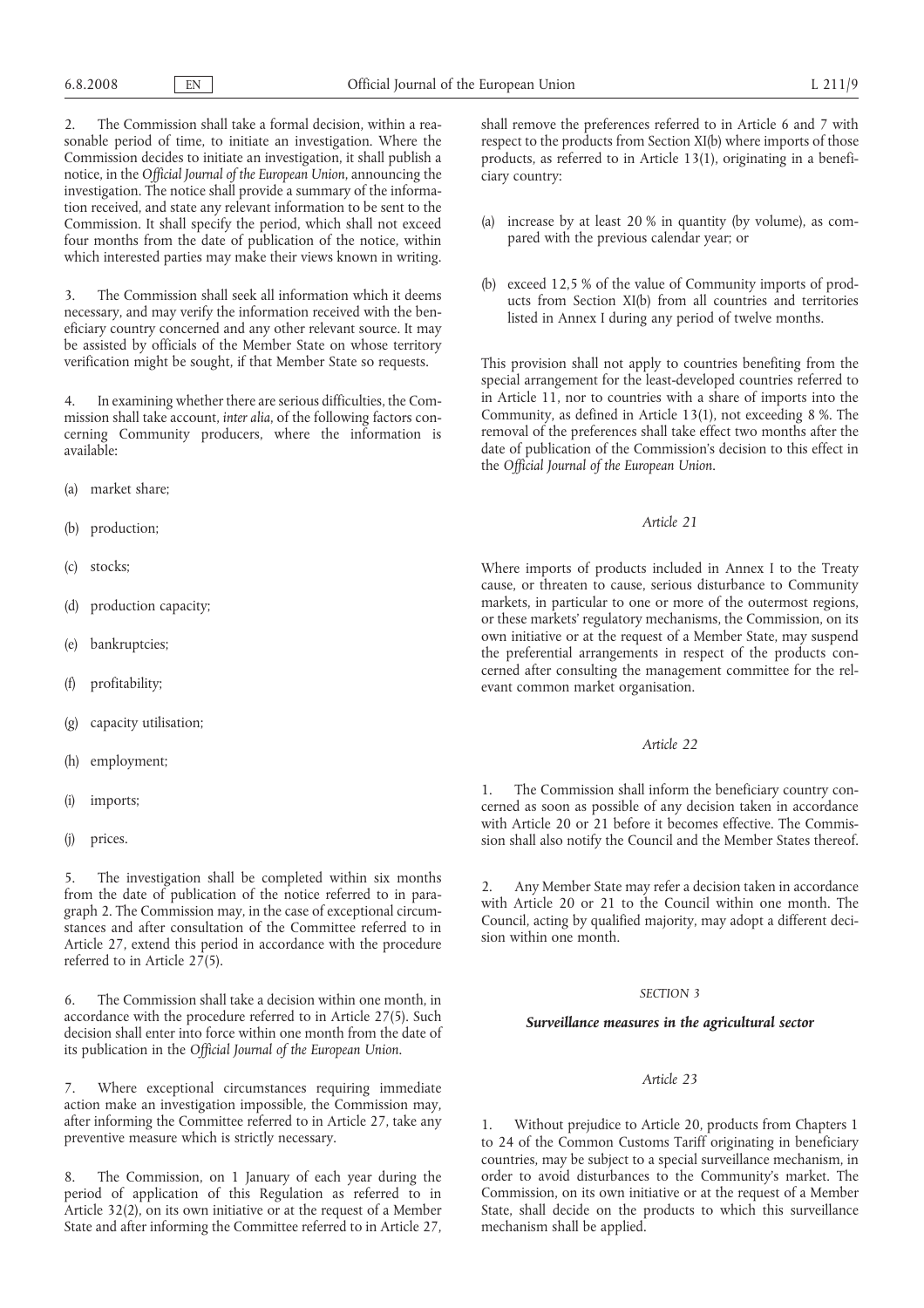2. In the case of application of Article 20 to products from Chapters 1 to 24 of the Common Customs Tariff originating in beneficiary countries, the periods mentioned in Article  $20(2)$ and (5) shall be reduced to two months in the following cases:

- (a) when the beneficiary country concerned does not ensure compliance with the rules of origin or does not provide the administrative cooperation referred to in Article 16; or
- (b) when imports of products from Chapters 1 to 24 under the preferential arrangements granted under this Regulation massively exceed the usual levels of exports from the beneficiary country concerned.

## *SECTION 4*

#### *Common provision*

## *Article 24*

Nothing in this Chapter shall affect the application of safeguard clauses adopted as part of the Common Agricultural Policy under Article 37 of the Treaty, or as part of the Common Commercial Policy under Article 133 of the Treaty, or any other safeguard clauses which may be applied.

## CHAPTER IV

## **PROCEDURAL PROVISIONS**

#### *Article 25*

The Commission shall, in accordance with the procedure referred to in Article 27(5), adopt amendments to the Annexes to this Regulation made necessary:

- (a) by amendments to the Combined Nomenclature;
- (b) by changes in the international status or classification of countries or territories;
- (c) by the application of Article 3(2);
- (d) if a country has reached the thresholds set out in Article 3(1);
- (e) for the establishment of the list of beneficiary countries in accordance with Article 10.

## *Article 26*

1. Within six weeks of the end of each quarter, Member States shall send the Eurostat their statistical data on products placed under the customs procedure of release for free circulation during that quarter under the tariff preferences provided for in this Regulation according to Council Regulation (EC) No 1172/95 (1)

and Commission Regulation (EC) No 1917/2000 (2). These data, supplied by reference to the Combined Nomenclature codes and, where applicable, the TARIC codes, shall show, by country of origin, the values, quantities and any supplementary units required in accordance with the definitions in Council Regulation (EC) No 1172/95 and Commission Regulation (EC) No 1917/2000.

In accordance with Article 308(d) of Regulation (EEC) No 2454/93, Member States shall forward to the Commission, at its request, details of the quantities of products released for free circulation under the tariff preferences provided for in this Regulation, during the previous months. These data shall include the products referred to in paragraph 3.

3. The Commission shall, in close cooperation with Member States, monitor the imports of products with CN codes 0603, 0803 00 19, 1006, 1604 14, 1604 19 31, 1604 19 39, 1604 20 70, 1701, 1704, 1806 10 30, 1806 10 90, 2002 90, 2103 20, 2106 90 59, 2106 90 98 and 6403, in order to determine whether the conditions referred to in Articles 20 and 21 are fulfilled.

#### *Article 27*

1. Without prejudice to Article 11(7), the Commission shall be assisted by a Generalised Preferences Committee (hereinafter referred to as the Committee).

2. The Committee may examine any matter relating to the application of this Regulation, raised by the Commission or at the request of a Member State.

The Committee shall examine the effects of the scheme, on the basis of a report from the Commission covering the period since 1 January 2006. This report shall cover all of the preferential arrangements referred to in Article 1(2), and shall be presented in time for the discussion on the next Regulation.

4. Where reference is made to this paragraph, Articles 5 and 7 of Decision 1999/468/EC shall apply.

The period laid down in Article 5(6) of Decision 1999/468/EC shall be set at three months.

5. Where reference is made to this paragraph, Articles 3 and 7 of Decision 1999/468/EC shall apply.

<sup>(</sup> 1) Council Regulation (EC) No 1172/95 of 22 May 1995 on the statistics relating to the trading of goods by the Community and its Member States with non-member countries (OJ L 118, 25.5.1995, p. 10). Regulation as last amended by Regulation (EC) No 1882/2003 of the European Parliament and of the Council (OJ L 284, 31.10.2003, p. 1).

<sup>(</sup> 2) Commission Regulation (EC) No 1917/2000 of 7 September 2000 laying down certain provisions for the implementation of Council Regulation (EC) No 1172/95 as regards statistics on external trade (OJ L 229, 9.9.2000, p. 14). Regulation as last amended by Regulation (EC) No 1949/2005 (OJ L 312, 29.11.2005, p. 10).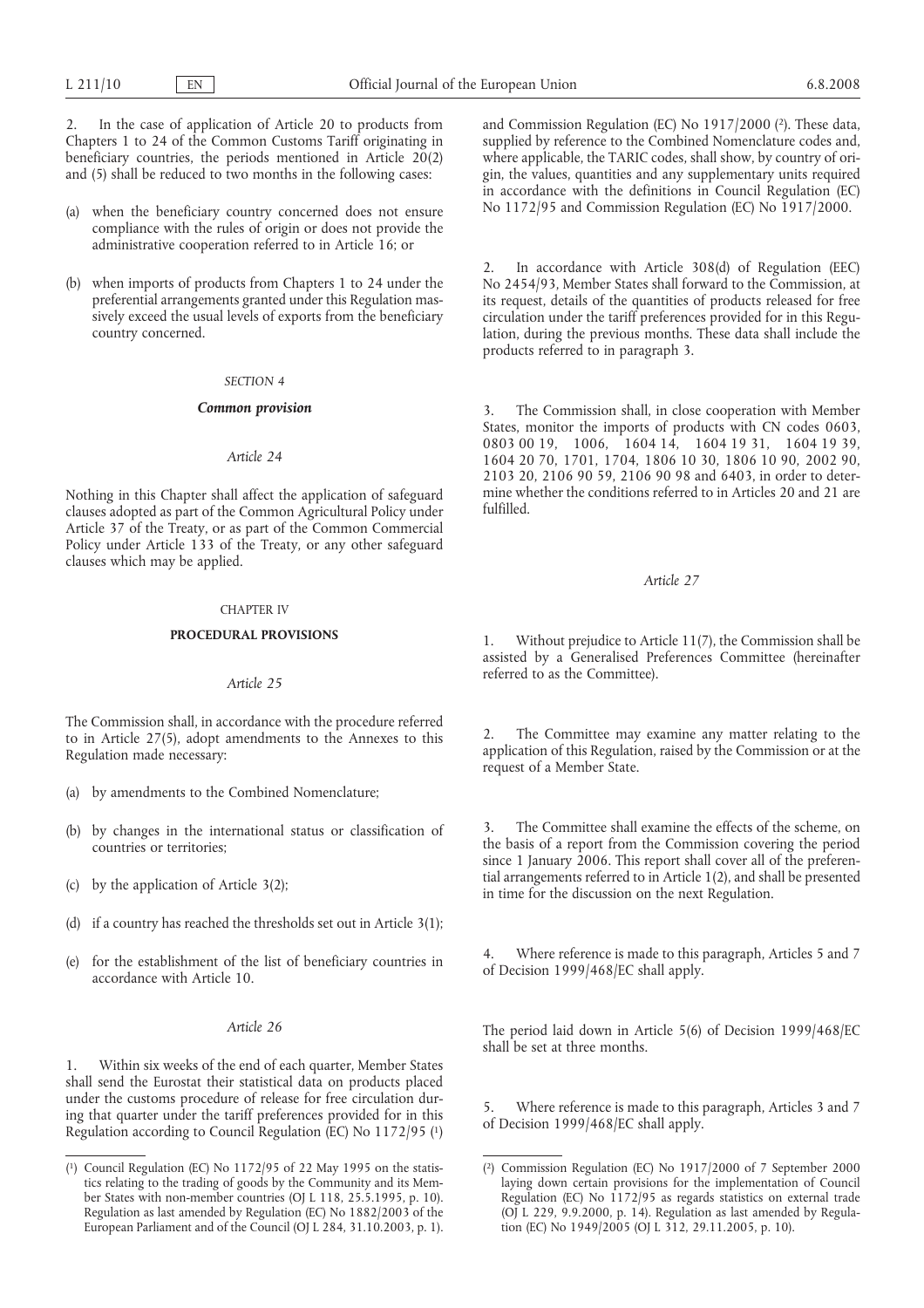## CHAPTER V

## **AMENDMENTS TO REGULATIONS (EC) No 552/97, (EC) No 1933/2006, (EC) No 1100/2006 and (EC) No 964/2007**

## *Article 28*

Regulation (EC) No 552/97 is hereby amended as follows:

- 1. in Article 1, the words: 'Regulation (EC) No 3281/94 and Regulation (EC) No 1256/96' shall be replaced by the words 'Council Regulation (EC) No 732/2008 of 22 July 2008 applying a scheme of generalised tariff preferences for the period from 1 January 2009 to 31 December 2011 (\* ).
- ( \* ) OJ L 211, 6.8.2008, p. 1';
- 2. in Article 2, the words 'Article 9(1), first indent, of Regulation (EC) No 3281/94 and Article 9(1), first indent, of Regulation (EC) No 1256/96' shall be replaced by the words 'Article 15(1)(a) of Regulation (EC) No 732/2008'.

*Article 29*

In Regulation (EC) No 1933/2006, the words in Article 1 'Regulation (EC) No 980/2005' shall be replaced by the words 'Council Regulation (EC) No 732/2008 of 22 July 2008 applying a scheme of generalised tariff preferences for the period from 1 January 2009 to 31 December 2011 (\* )

( \* ) OJ L 211, 6.8.2008, p. 1'.

*Article 30*

Regulation (EC) No 1100/2006 is hereby amended as follows:

1. in the first indent of Article 1, the words 'Article 12(5) of Regulation (EC) No 980/2005' shall be replaced by the words 'Article 11(5) of Council Regulation (EC) No 732/2008 of 22 July 2008 applying a scheme of generalised tariff preferences for the period from 1 January 2009 to 31 December 2011 (\* )

- 2. in the second indent of Article 1, the words 'Article 12(4) and (5) of Regulation (EC) No 980/2005' shall be replaced by the words 'Article 11(3) and (5) of Regulation (EC) No 732/2008';
- 3. in Article 3(1), the first and second subparagraphs shall be replaced by the following: 'The following global tariff quotas at zero duty, expressed as "white-sugar" equivalent, shall be opened for imports of raw cane-sugar for refining of CN code 1701 11 10, originating in a country which, according to Annex I to Regulation (EC)

No 732/2008, benefits from the special arrangement for least developed countries:

- 178 030,75 tonnes for the marketing year from 1 October 2007 to 30 September 2008,
- 204 735 tonnes for the marketing year from 1 October 2008 to 30 September 2009.

The quotas shall bear the order numbers 09.4361 and 09.4362, respectively.';

- 4. Article 3(2) shall be amended as follows:
	- (a) the first subparagrah shall be replaced by the following:

'2. For imports, other than those referred to in paragraph 1, of products of tariff heading 1701 originating in least developed countries, the Common Customs Tariff (CCT) duties, as well as the additional duties referred to in Article 27 of Regulation (EC) No 318/2006 and subject to Article 36 of Regulation (EC) No 951/2006, shall be reduced in accordance with Article 11(3) of Regulation (EC) No 732/2008 by 50 % on 1 July 2007, by 80 % on 1 July 2008, and suspended entirely with effect from 1 October 2009.';

- (b) in point (c) of the third subparagraph, the word 'June' shall be replaced by the word 'September';
- (c) point (d) of the third subparagraph is deleted;
- 5. in Article 5(7)(d), the words 'the approved operator's pledge' shall be replaced by the words 'the applicant's pledge';
- 6. in Article 5(8)(a), the words 'Annex I to Regulation (EC) No 980/2005' shall be replaced by the words 'Annex I to Regulation (EC) No 732/2008';
- 7. in the first indent of Article 5(8)(c), the words 'Article 12(5) of Regulation (EC) No 980/2005' shall be replaced by the words 'Article 11(5) of Regulation (EC) No 732/2008';
- 8. in the second indent of Article 5(8)(c), the words 'Article 12(4) of Regulation (EC) No 980/2005' shall be replaced by the words 'Article 11(3) of Regulation (EC) No 732/2008';
- 9. In Article 10(2), the words 'Article 12(4) of Regulation (EC) No 980/2005' shall be replaced by the words 'Article 11(3) of Regulation (EC) No 732/2008'.

<sup>(</sup> \* ) OJ L 211, 6.8.2008, p. 1';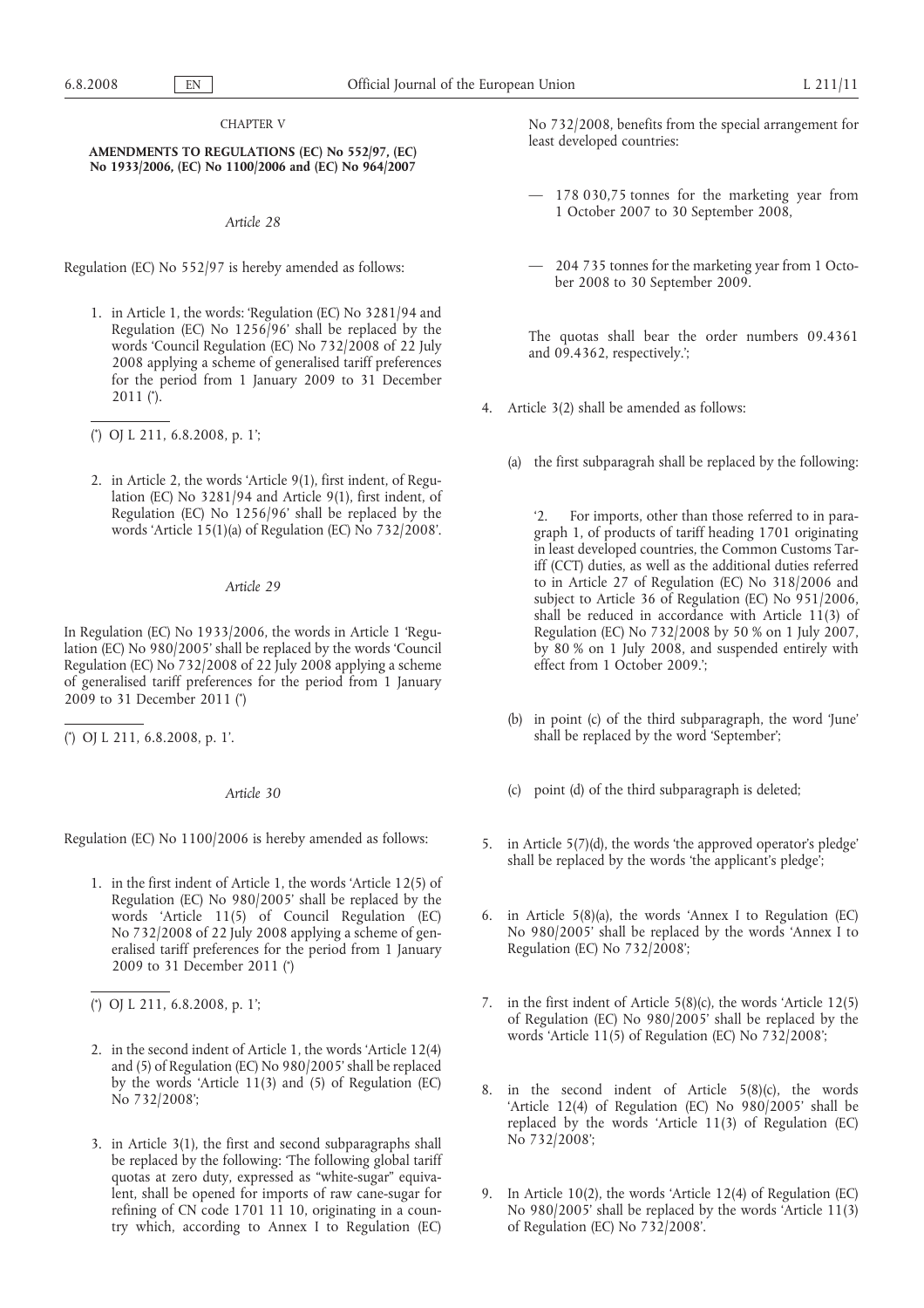### *Article 31*

Regulation (EC) No 964/2007 is hereby amended as follows:

1. in the first subparagraph of Article 1(1), the words 'Article 12(5) of Regulation (EC) No 980/2005' are replaced by the words 'Article 11(5) of Council Regulation (EC) No 732/2008 of 22 July 2008 applying a scheme of generalised tariff preferences for the period from 1 January 2009 to 31 December 2011 (\* ).

2. In the second subparagraph of Article 1(1), the words 'Annex I to Regulation (EC) No 980/2005' are replaced by the words 'Annex I to Regulation (EC) No 732/2008'.

## CHAPTER VI

## **FINAL PROVISIONS**

*Article 32*

1. This Regulation shall enter into force on the 20th day following its publication in the *Official Journal of the European Union*.

2. It shall apply from 1 January 2009 until 31 December 2011. However, the expiry date shall not apply to the special arrangement for the least-developed countries, nor, to the extent that they are applied in conjunction with that arrangement, to any other provisions of this Regulation.

This Regulation shall be binding in its entirety and directly applicable in all Member States.

Done at Brussels, 22 July 2008.

*For the Council The President* B. KOUCHNER

<sup>(</sup> \* ) OJ L 211, 6.8.2008, p. 1';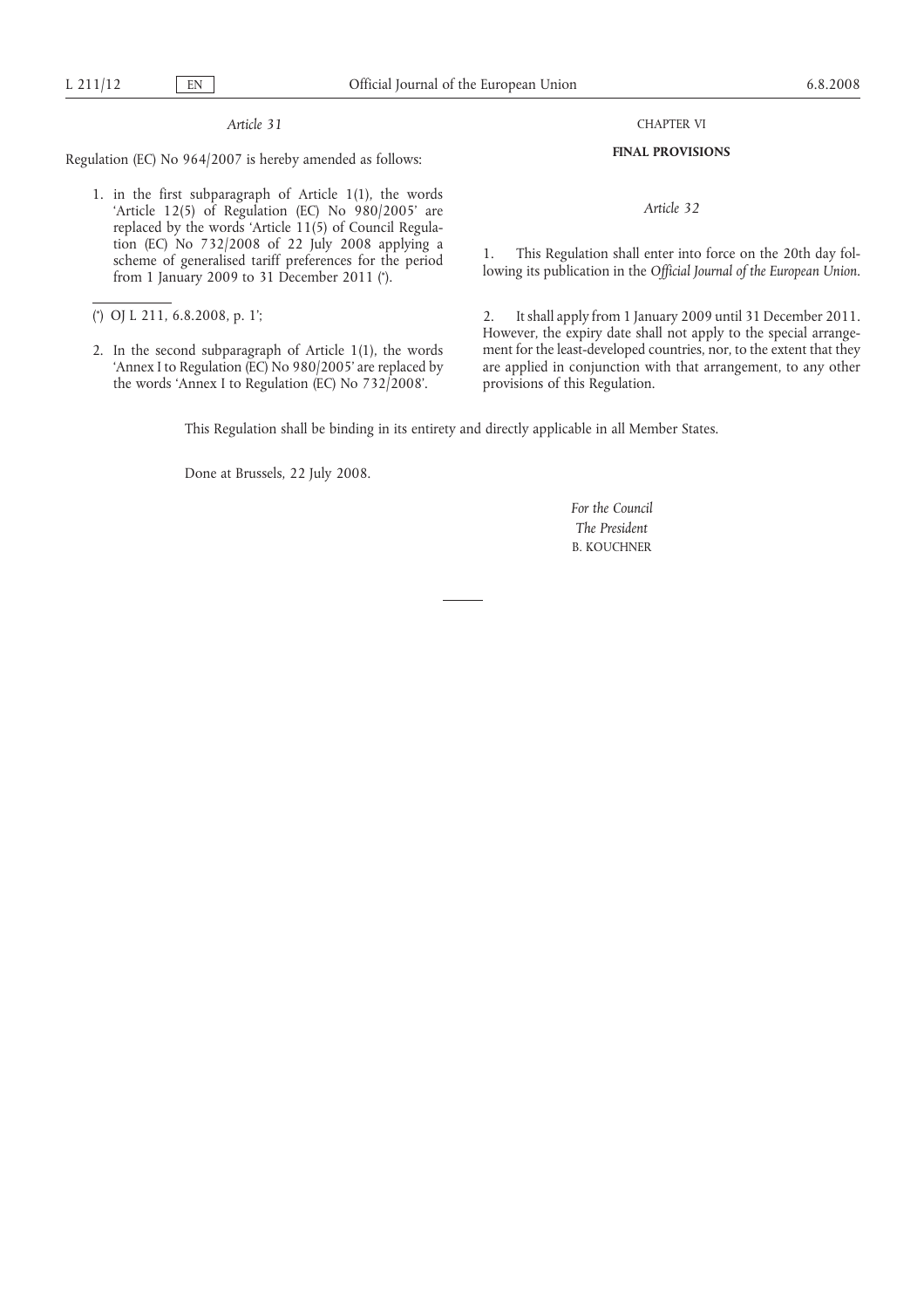## *ANNEX I*

#### **Beneficiary countries** ( 1) **and territories of the Community's scheme of generalised tariff preferences**

- *Column A:* alphabetical code, in accordance with the nomenclature of countries and territories for the external trade statistics of the Community
- *Column B:* name of the country or territory
- *Column C:* section(s) in respect of which the tariff preferences have been removed, for the beneficiary country concerned (Article 13)

*Column D:* country included in the special arrangement for the least developed countries (Article 11)

*Column E:* country included in the special incentive arrangement for sustainable development and good governance (Article 7)

| A              | B                    |        | $\mathsf{C}$                                                                                                                                                               | $\mathbf D$ | E |
|----------------|----------------------|--------|----------------------------------------------------------------------------------------------------------------------------------------------------------------------------|-------------|---|
| <b>AE</b>      | United Arab Emirates |        |                                                                                                                                                                            |             |   |
| AF             | Afghanistan          |        |                                                                                                                                                                            | X           |   |
| AG             | Antigua and Barbuda  |        |                                                                                                                                                                            |             |   |
| AI             | Anguilla             |        |                                                                                                                                                                            |             |   |
| AM             | Armenia              |        |                                                                                                                                                                            |             |   |
| AN             | Netherlands Antilles |        |                                                                                                                                                                            |             |   |
| AO             | Angola               |        |                                                                                                                                                                            | X           |   |
| AQ             | Antarctica           |        |                                                                                                                                                                            |             |   |
| AR             | Argentina            |        |                                                                                                                                                                            |             |   |
| AS             | American Samoa       |        |                                                                                                                                                                            |             |   |
| AW             | Aruba                |        |                                                                                                                                                                            |             |   |
| AZ             | Azerbaijan           |        |                                                                                                                                                                            |             |   |
| <b>BB</b>      | Barbados             |        |                                                                                                                                                                            |             |   |
| <b>BD</b>      | Bangladesh           |        |                                                                                                                                                                            | X           |   |
| BF             | Burkina Faso         |        |                                                                                                                                                                            | X           |   |
| BH             | Bahrain              |        |                                                                                                                                                                            |             |   |
| <b>BI</b>      | Burundi              |        |                                                                                                                                                                            | X           |   |
| BJ             | Benin                |        |                                                                                                                                                                            | X           |   |
| BM             | Bermuda              |        |                                                                                                                                                                            |             |   |
| <b>BN</b>      | Brunei Darussalam    |        |                                                                                                                                                                            |             |   |
| B <sub>O</sub> | <b>Bolivia</b>       |        |                                                                                                                                                                            |             |   |
| <b>BR</b>      | Brazil               | $S-IV$ | Prepared foodstuffs; beverages, spirits and vinegar;<br>tobacco and manufactured tobacco substitutes                                                                       |             |   |
|                |                      | $S-IX$ | Wood and articles of wood; wood charcoal; cork and<br>articles of cork; manufactures of straw, of esparto or<br>of other plaiting materials; basket ware and<br>wickerwork |             |   |
| <b>BS</b>      | Bahamas              |        |                                                                                                                                                                            |             |   |
| <b>BT</b>      | Bhutan               |        |                                                                                                                                                                            | X           |   |

<sup>(</sup> 1) This list includes countries which may have been suspended temporarily from the Community's GSP or which may not have complied with the requirements for administrative cooperation (a precondition for goods to be granted the benefit of tariff preferences). The Commission or the competent authorities of the country concerned will provide an updated list.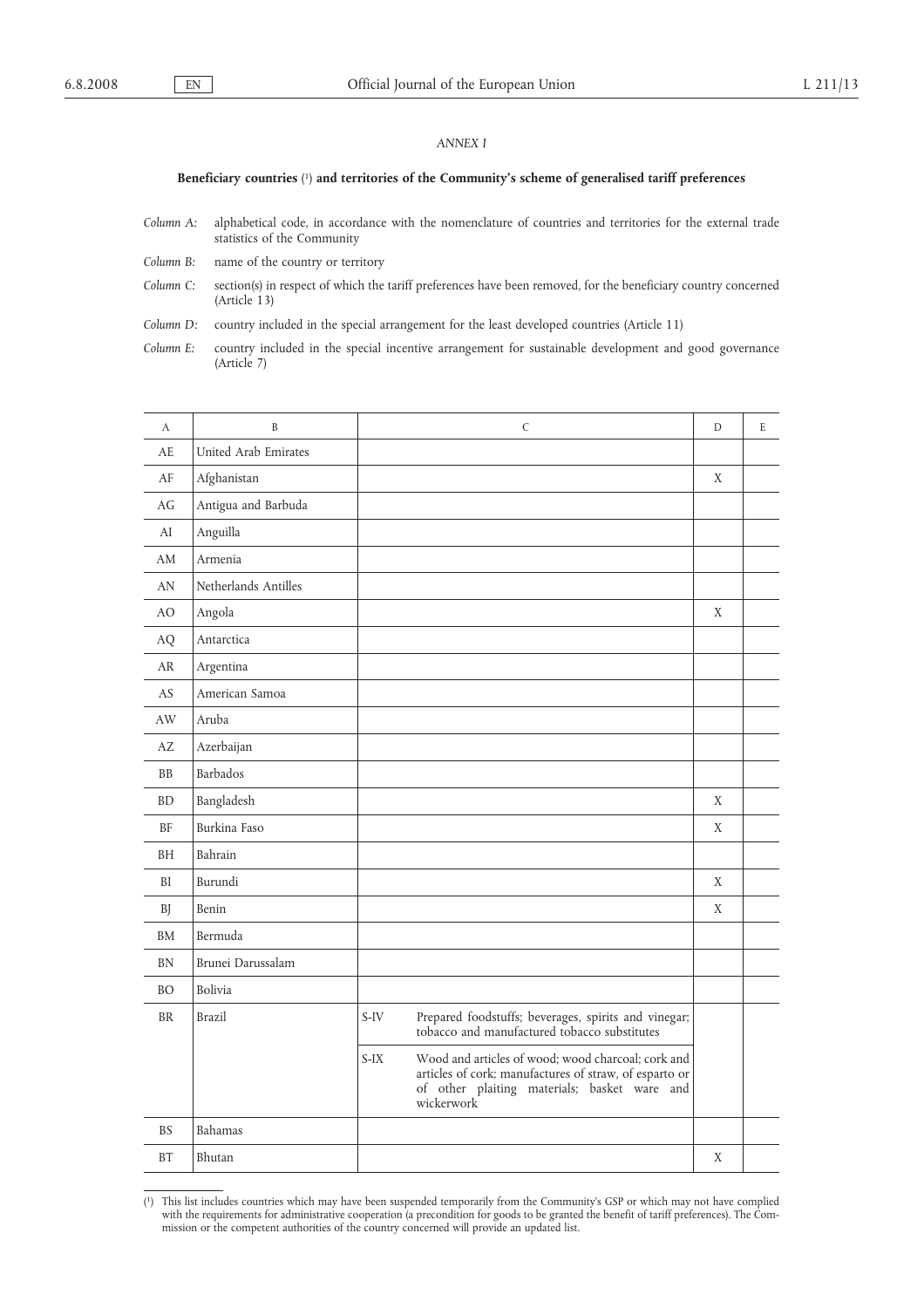| A         | B                                     |           | C                                                                                                                                                                                                                       | D | E |
|-----------|---------------------------------------|-----------|-------------------------------------------------------------------------------------------------------------------------------------------------------------------------------------------------------------------------|---|---|
| BV        | Bouvet Island                         |           |                                                                                                                                                                                                                         |   |   |
| BW        | Botswana                              |           |                                                                                                                                                                                                                         |   |   |
| BY        | Belarus                               |           |                                                                                                                                                                                                                         |   |   |
| BZ        | Belize                                |           |                                                                                                                                                                                                                         |   |   |
| <b>CC</b> | Cocos Islands (or Keeling<br>Islands) |           |                                                                                                                                                                                                                         |   |   |
| CD.       | Congo, Democratic Republic<br>of      |           |                                                                                                                                                                                                                         | X |   |
| CF        | Central African Republic              |           |                                                                                                                                                                                                                         | X |   |
| CG        | Congo                                 |           |                                                                                                                                                                                                                         |   |   |
| CI        | Côte d'Ivoire                         |           |                                                                                                                                                                                                                         |   |   |
| <b>CK</b> | Cook Islands                          |           |                                                                                                                                                                                                                         |   |   |
| CM.       | Cameroon                              |           |                                                                                                                                                                                                                         |   |   |
| CN        | China, People's Republic of           | S-VI      | Products of the chemical or allied industries                                                                                                                                                                           |   |   |
|           |                                       | S-VII     | Plastics and articles thereof; rubber and articles<br>thereof                                                                                                                                                           |   |   |
|           |                                       | S-VIII    | Raw hides and skins, leather, furskins and articles<br>thereof; saddlery and harness; travel goods, handbags<br>and similar containers; articles of animal gut (other<br>than silkworm gut)                             |   |   |
|           |                                       | $S-IX$    | Wood and articles of wood; wood charcoal; cork and<br>articles of cork; manufactures of straw, of esparto or<br>of other plaiting materials; basketware and<br>wickerwork                                               |   |   |
|           |                                       | $S-XI(a)$ | Textiles; S-XI(b) Textile articles                                                                                                                                                                                      |   |   |
|           |                                       | S-XII     | Footwear, headgear, umbrellas, sun umbrellas,<br>walking sticks, seat-sticks, whips, riding-crops and<br>parts thereof; prepared feathers and articles made<br>therewith; artificial flowers; articles of human hair    |   |   |
|           |                                       | S-XIII    | Articles of stone, plaster, cement, asbestos, mica or<br>similar materials; ceramic products; glass and<br>glassware                                                                                                    |   |   |
|           |                                       | S-XIV     | Natural or cultured pearls, precious or semi-precious<br>stones, precious metals, metals clad with precious<br>metal, and articles thereof; imitation jewellery; coin                                                   |   |   |
|           |                                       | S-XV      | Base metals and articles of base metal                                                                                                                                                                                  |   |   |
|           |                                       | S-XVI     | Machinery and mechanical appliances; electrical<br>equipment; parts thereof; sound recorders and<br>reproducers, television image and sound recorders<br>and reproducers, and parts and accessories of such<br>articles |   |   |
|           |                                       | S-XVII    | Vehicles, aircraft, vessels and associated transport<br>equipment                                                                                                                                                       |   |   |
|           |                                       | S-XVIII   | Optical, photographic, cinematographic, measuring,<br>checking, precision, medical or surgical instruments<br>and apparatus; clocks and watches; musical<br>instruments; parts and accessories thereof                  |   |   |
|           |                                       | S-XX      | Miscellaneous manufactured articles                                                                                                                                                                                     |   |   |
| CO.       | Colombia                              |           |                                                                                                                                                                                                                         |   |   |
| CR.       | Costa Rica                            |           |                                                                                                                                                                                                                         |   |   |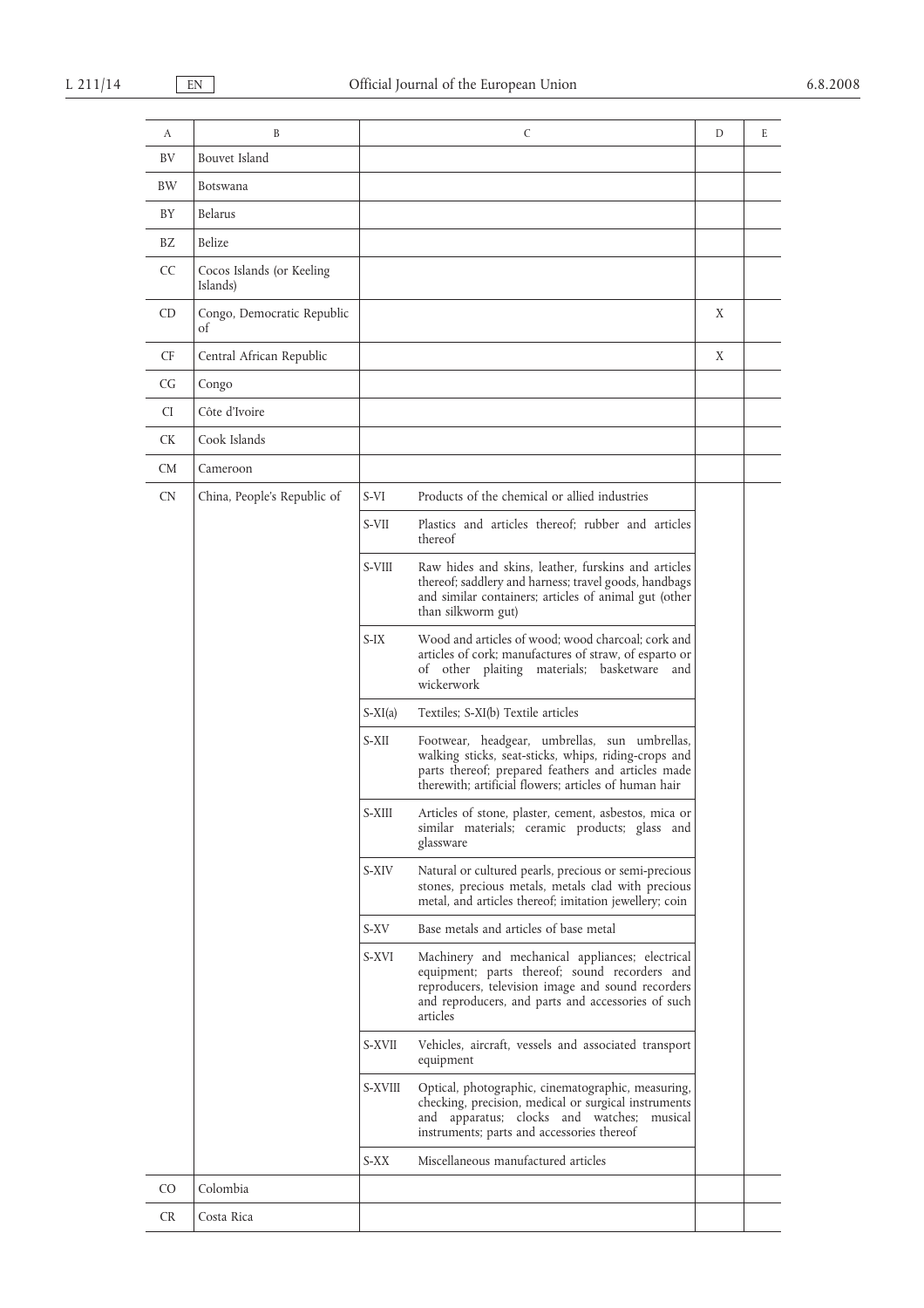| A         | B                                           |           | $\mathsf{C}$                                                                                                         | $\mathbf D$ | E |
|-----------|---------------------------------------------|-----------|----------------------------------------------------------------------------------------------------------------------|-------------|---|
| <b>CU</b> | Cuba                                        |           |                                                                                                                      |             |   |
| CV        | Cape Verde                                  |           |                                                                                                                      | X           |   |
| <b>CX</b> | Christmas Islands                           |           |                                                                                                                      |             |   |
| DJ        | Djibouti                                    |           |                                                                                                                      | X           |   |
| DM        | Dominica                                    |           |                                                                                                                      |             |   |
| DO        | Dominican Republic                          |           |                                                                                                                      |             |   |
| DZ        | Algeria                                     |           |                                                                                                                      |             |   |
| EC        | Ecuador                                     |           |                                                                                                                      |             |   |
| EG        | Egypt                                       |           |                                                                                                                      |             |   |
| ER        | Eritrea                                     |           |                                                                                                                      | X           |   |
| ET        | Ethiopia                                    |           |                                                                                                                      | X           |   |
| FJ        | Fiji                                        |           |                                                                                                                      |             |   |
| <b>FK</b> | Falkland Islands                            |           |                                                                                                                      |             |   |
| <b>FM</b> | Micronesia, Federated States<br>of          |           |                                                                                                                      |             |   |
| GA        | Gabon                                       |           |                                                                                                                      |             |   |
| GD        | Grenada                                     |           |                                                                                                                      |             |   |
| GE        | Georgia                                     |           |                                                                                                                      |             |   |
| <b>GH</b> | Ghana                                       |           |                                                                                                                      |             |   |
| GI        | Gibraltar                                   |           |                                                                                                                      |             |   |
| GL        | Greenland                                   |           |                                                                                                                      |             |   |
| <b>GM</b> | Gambia                                      |           |                                                                                                                      | X           |   |
| GN        | Guinea                                      |           |                                                                                                                      | X           |   |
| GQ        | Equatorial Guinea                           |           |                                                                                                                      | X           |   |
| GS        | South Georgia and South<br>Sandwich Islands |           |                                                                                                                      |             |   |
| GT        | Guatemala                                   |           |                                                                                                                      |             |   |
| GU        | Guam                                        |           |                                                                                                                      |             |   |
| GW        | Guinea-Bissau                               |           |                                                                                                                      | X           |   |
| <b>GY</b> | Guyana                                      |           |                                                                                                                      |             |   |
| HM        | Heard Island and McDonald<br>Islands        |           |                                                                                                                      |             |   |
| HN        | Honduras                                    |           |                                                                                                                      |             |   |
| HT        | Haiti                                       |           |                                                                                                                      | X           |   |
| ID        | Indonesia                                   | $S-III$   | Animal or vegetable fats and oils and their cleavage<br>products; prepared edible fats; animal or vegetable<br>waxes |             |   |
| IN        | India                                       | $S-XI(a)$ | Textiles                                                                                                             |             |   |
| IO        | British Indian Ocean<br>Territory           |           |                                                                                                                      |             |   |
| IQ        | Iraq                                        |           |                                                                                                                      |             |   |
| IR        | Iran                                        |           |                                                                                                                      |             |   |
| JM        | Jamaica                                     |           |                                                                                                                      |             |   |
| JO        | Jordan                                      |           |                                                                                                                      |             |   |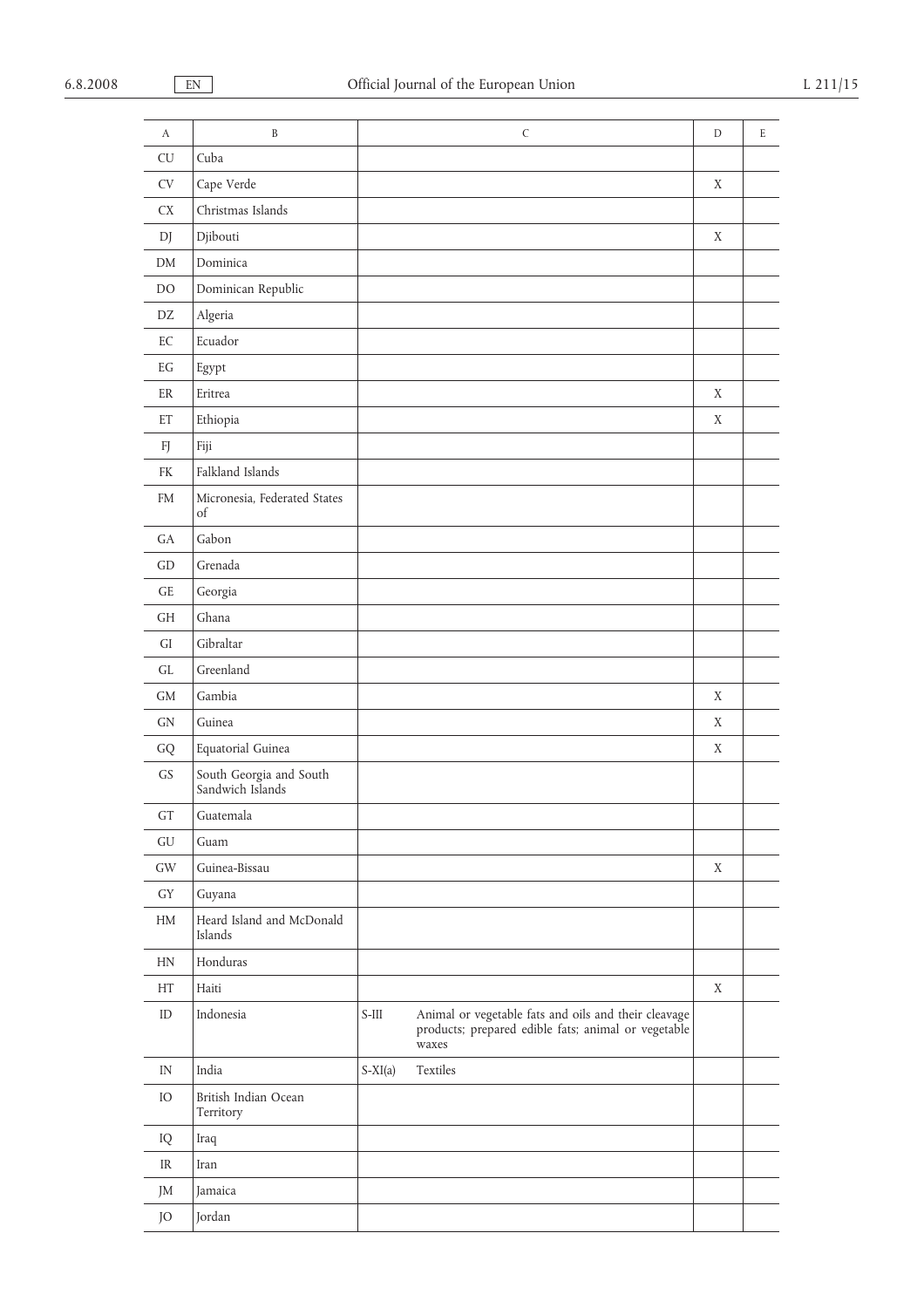| A                                 | B                                   |         | $\mathsf C$                                                                                                          | $\mathbf D$ | E |
|-----------------------------------|-------------------------------------|---------|----------------------------------------------------------------------------------------------------------------------|-------------|---|
| KE                                | Kenya                               |         |                                                                                                                      |             |   |
| KG                                | Kyrgyzstan                          |         |                                                                                                                      |             |   |
| KH                                | Cambodia                            |         |                                                                                                                      | X           |   |
| KI                                | Kiribati                            |         |                                                                                                                      | X           |   |
| KM                                | Comoros                             |         |                                                                                                                      | X           |   |
| KN                                | St Kitts and Nevis                  |         |                                                                                                                      |             |   |
| KW                                | Kuwait                              |         |                                                                                                                      |             |   |
| KY                                | Cayman Islands                      |         |                                                                                                                      |             |   |
| KZ                                | Kazakhstan                          |         |                                                                                                                      |             |   |
| LA                                | Lao People's Democratic<br>Republic |         |                                                                                                                      | X           |   |
| LB                                | Lebanon                             |         |                                                                                                                      |             |   |
| LC                                | St Lucia                            |         |                                                                                                                      |             |   |
| <b>LK</b>                         | Sri Lanka                           |         |                                                                                                                      |             |   |
| <b>LR</b>                         | Liberia                             |         |                                                                                                                      | X           |   |
| LS                                | Lesotho                             |         |                                                                                                                      | X           |   |
| LY                                | Libyan Arab Jamahiriya              |         |                                                                                                                      |             |   |
| MA                                | Morocco                             |         |                                                                                                                      |             |   |
| MG                                | Madagascar                          |         |                                                                                                                      | X           |   |
| MH                                | Marshall Islands                    |         |                                                                                                                      |             |   |
| ML                                | Mali                                |         |                                                                                                                      | X           |   |
| $\text{MM}{}$                     | Myanmar                             |         |                                                                                                                      | X           |   |
| MN                                | Mongolia                            |         |                                                                                                                      |             |   |
| <b>MO</b>                         | Macao                               |         |                                                                                                                      |             |   |
| MP                                | Northern Mariana Islands            |         |                                                                                                                      |             |   |
| MR                                | Mauritania                          |         |                                                                                                                      | X           |   |
| MS                                | Montserrat                          |         |                                                                                                                      |             |   |
| MU                                | Mauritius                           |         |                                                                                                                      |             |   |
| MV                                | Maldives                            |         |                                                                                                                      | X           |   |
| $\ensuremath{\text{MW}}\xspace$   | Malawi                              |         |                                                                                                                      | X           |   |
| MX                                | Mexico                              |         |                                                                                                                      |             |   |
| MY                                | Malaysia                            | $S-III$ | Animal or vegetable fats and oils and their cleavage<br>products; prepared edible fats; animal or vegetable<br>waxes |             |   |
| MZ                                | Mozambique                          |         |                                                                                                                      | X           |   |
| $\rm NA$                          | Namibia                             |         |                                                                                                                      |             |   |
| NC                                | New Caledonia                       |         |                                                                                                                      |             |   |
| NE                                | Niger                               |         |                                                                                                                      | $\mathbf X$ |   |
| $\rm{NF}$                         | Norfolk Island                      |         |                                                                                                                      |             |   |
| NG                                | Nigeria                             |         |                                                                                                                      |             |   |
| NI                                | Nicaragua                           |         |                                                                                                                      |             |   |
| $\ensuremath{\mathsf{NP}}\xspace$ | Nepal                               |         |                                                                                                                      | $\mathbf X$ |   |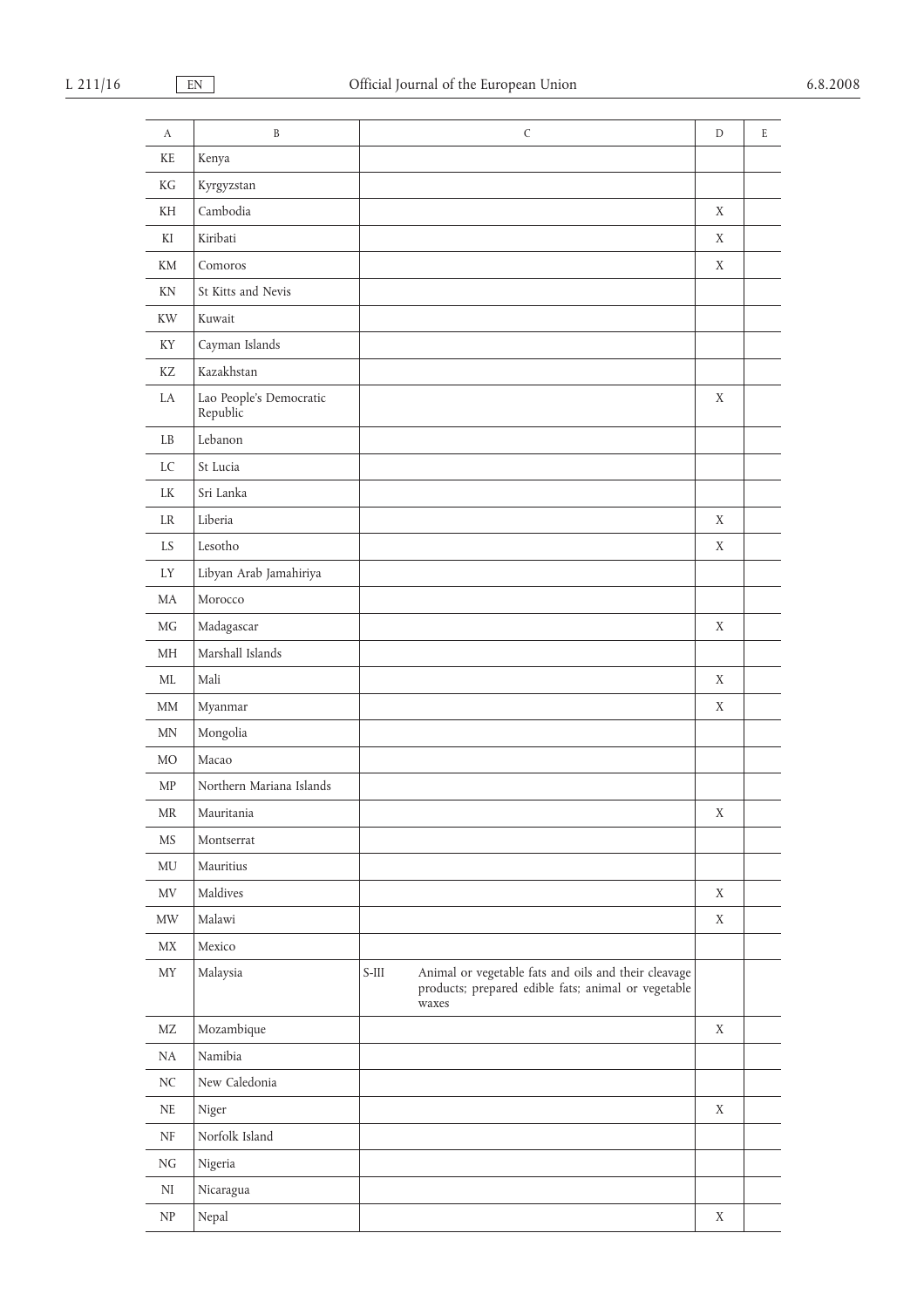| A                   | B                           |       | $\mathsf C$                                                                                                  | D           | E |
|---------------------|-----------------------------|-------|--------------------------------------------------------------------------------------------------------------|-------------|---|
| <b>NR</b>           | Nauru                       |       |                                                                                                              |             |   |
| $\rm N U$           | Niue                        |       |                                                                                                              |             |   |
| $_{\rm OM}$         | Oman                        |       |                                                                                                              |             |   |
| PA                  | Panama                      |       |                                                                                                              |             |   |
| PE                  | Peru                        |       |                                                                                                              |             |   |
| PF                  | French Polynesia            |       |                                                                                                              |             |   |
| PG                  | Papua New Guinea            |       |                                                                                                              |             |   |
| PH                  | Philippines                 |       |                                                                                                              |             |   |
| PK                  | Pakistan                    |       |                                                                                                              |             |   |
| PM                  | St Pierre and Miquelon      |       |                                                                                                              |             |   |
| PN                  | Pitcairn                    |       |                                                                                                              |             |   |
| $\mathrm{PW}$       | Palau                       |       |                                                                                                              |             |   |
| PY                  | Paraguay                    |       |                                                                                                              |             |   |
| QA                  | Qatar                       |       |                                                                                                              |             |   |
| RU                  | Russian Federation          |       |                                                                                                              |             |   |
| RW                  | Rwanda                      |       |                                                                                                              | X           |   |
| SA                  | Saudi Arabia                |       |                                                                                                              |             |   |
| <b>SB</b>           | Solomon Islands             |       |                                                                                                              | X           |   |
| SC                  | Seychelles                  |       |                                                                                                              |             |   |
| $\operatorname{SD}$ | Sudan                       |       |                                                                                                              | X           |   |
| <b>SH</b>           | Saint Helena                |       |                                                                                                              |             |   |
| SL.                 | Sierra Leone                |       |                                                                                                              | $\mathbf X$ |   |
| SN                  | Senegal                     |       |                                                                                                              | X           |   |
| SO                  | Somalia                     |       |                                                                                                              | X           |   |
| SR                  | Suriname                    |       |                                                                                                              |             |   |
| ST                  | São Tomé and Príncipe       |       |                                                                                                              | X           |   |
| SV                  | El Salvador                 |       |                                                                                                              |             |   |
| SY                  | Syrian Arab Republic        |       |                                                                                                              |             |   |
| SZ                  | Swaziland                   |       |                                                                                                              |             |   |
| TC                  | Turks and Caicos Islands    |       |                                                                                                              |             |   |
| TD                  | Chad                        |       |                                                                                                              | X           |   |
| TF                  | French Southern Territories |       |                                                                                                              |             |   |
| TG                  | Togo                        |       |                                                                                                              | X           |   |
| TH                  | Thailand                    | S-XIV | Natural or cultured pearls, precious or semi-precious                                                        |             |   |
|                     |                             |       | stones, precious metals, metals clad with precious<br>metal, and articles thereof; imitation jewellery; coin |             |   |
| TJ                  | Tajikistan                  |       |                                                                                                              |             |   |
| TK                  | Tokelau                     |       |                                                                                                              |             |   |
| TL                  | Timor-Leste                 |       |                                                                                                              | X           |   |
| TM                  | Turkmenistan                |       |                                                                                                              |             |   |
| TN                  | Tunisia                     |       |                                                                                                              |             |   |
| TO                  | Tonga                       |       |                                                                                                              |             |   |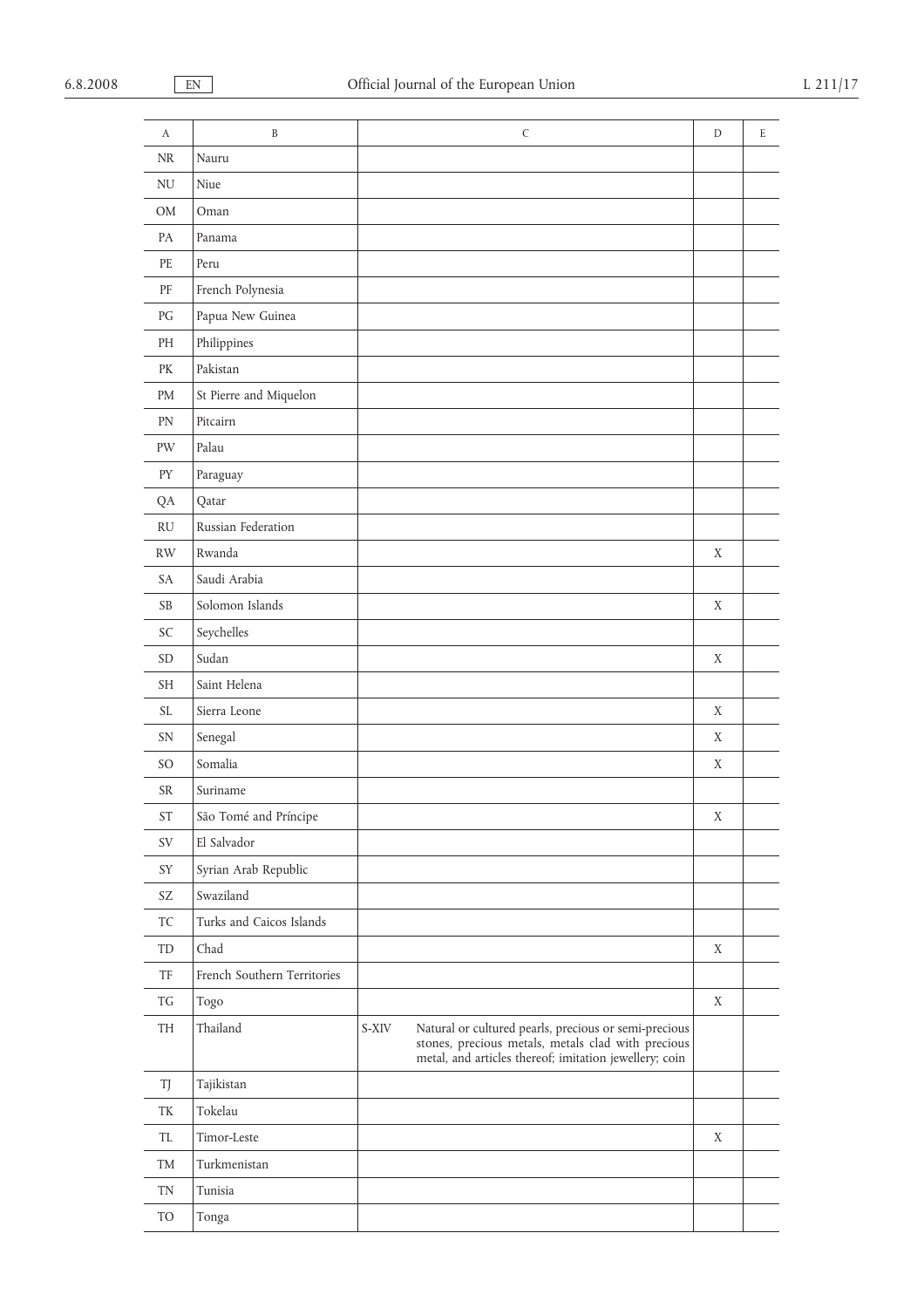| А         | B                                       |       | $\mathsf{C}$                                                                                                                                                                                                         | D | E |
|-----------|-----------------------------------------|-------|----------------------------------------------------------------------------------------------------------------------------------------------------------------------------------------------------------------------|---|---|
| <b>TT</b> | Trinidad and Tobago                     |       |                                                                                                                                                                                                                      |   |   |
| TV        | Tuvalu                                  |       |                                                                                                                                                                                                                      | X |   |
| TZ.       | Tanzania                                |       |                                                                                                                                                                                                                      | X |   |
| <b>UA</b> | Ukraine                                 |       |                                                                                                                                                                                                                      |   |   |
| <b>UG</b> | Uganda                                  |       |                                                                                                                                                                                                                      | X |   |
| <b>UM</b> | United States Minor Outlying<br>Islands |       |                                                                                                                                                                                                                      |   |   |
| UY        | Uruguay                                 |       |                                                                                                                                                                                                                      |   |   |
| <b>UZ</b> | Uzbekistan                              |       |                                                                                                                                                                                                                      |   |   |
| <b>VC</b> | St Vincent and the<br>Grenadines        |       |                                                                                                                                                                                                                      |   |   |
| <b>VE</b> | Venezuela                               |       |                                                                                                                                                                                                                      |   |   |
| VG        | Virgin Islands, British                 |       |                                                                                                                                                                                                                      |   |   |
| VI        | Virgin Islands, US                      |       |                                                                                                                                                                                                                      |   |   |
| <b>VN</b> | Vietnam                                 | S-XII | Footwear, headgear, umbrellas, sun umbrellas,<br>walking sticks, seat-sticks, whips, riding crops and<br>parts thereof; prepared feathers and articles made<br>therewith; artificial flowers; articles of human hair |   |   |
| VU        | Vanuatu                                 |       |                                                                                                                                                                                                                      | X |   |
| WF        | Wallis and Futuna                       |       |                                                                                                                                                                                                                      |   |   |
| <b>WS</b> | Samoa                                   |       |                                                                                                                                                                                                                      | X |   |
| <b>YE</b> | Yemen                                   |       |                                                                                                                                                                                                                      | X |   |
| YT        | Mayotte                                 |       |                                                                                                                                                                                                                      |   |   |
| ZA        | South Africa                            |       |                                                                                                                                                                                                                      |   |   |
| <b>ZM</b> | Zambia                                  |       |                                                                                                                                                                                                                      | X |   |
| ZW        | Zimbabwe                                |       |                                                                                                                                                                                                                      |   |   |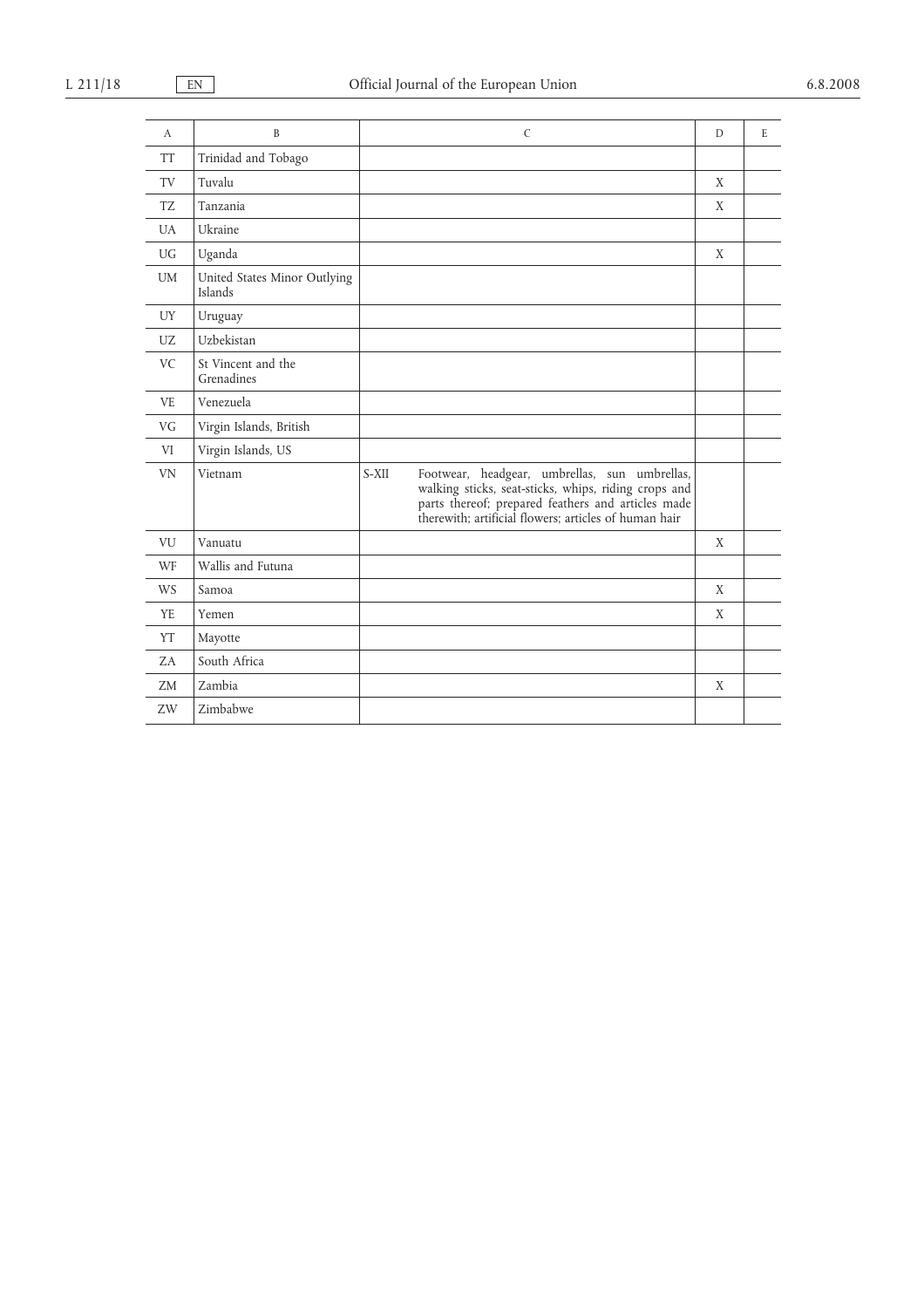## *ANNEX II*

## **List of products included in the arrangements referred to in Article 1(2)(a) and (b)**

Notwithstanding the rules for the interpretation of the Combined Nomenclature, the description of the products is to be considered as indicative, the tariff preferences being determined by the CN codes. Where 'ex' CN codes are indicated, the tariff preferences are to be determined by the CN code and the description, together.

Entry of products with a CN code marked with an asterisk is subject to the conditions laid down in the relevant Community provisions.

The column 'Sensitive/non-sensitive' refers to the products included in the general arrangement (Article 6) and in the special incentive arrangement for sustainable development and good governance (Article 7). These products are listed as being either NS (non-sensitive, for the purposes of Article 6(1)) or S (sensitive, for the purposes of Article 6(2)).

For reasons of simplification, the products are listed in groups. These may include products for which Common Customs Tariff duties are exempted or suspended.

| CN code       | Description                                                                                                                                                                                                    | Sensitive/non-<br>sensitive |
|---------------|----------------------------------------------------------------------------------------------------------------------------------------------------------------------------------------------------------------|-----------------------------|
| 0101 10 90    | Live, pure-bred breeding asses and other                                                                                                                                                                       | S                           |
| 0101 90 19    | Live horses, other than pure-bred breeding animals, other than for slaughter                                                                                                                                   | S                           |
| 0101 90 30    | Live asses, other than pure-bred breeding animals                                                                                                                                                              | S                           |
| 0101 90 90    | Live mules and hinnies                                                                                                                                                                                         | S                           |
| $01042010*$   | Live, pure-bred breeding goats                                                                                                                                                                                 | S                           |
| 0106 19 10    | Live domestic rabbits                                                                                                                                                                                          | S                           |
| 0106 39 10    | Live pigeons                                                                                                                                                                                                   | S                           |
| 0205 00       | Meat of horses, asses, mules or hinnies, fresh, chilled or frozen                                                                                                                                              | S                           |
| 0206 80 91    | Edible offal of horses, asses, mules or hinnies, fresh or chilled, other than for the<br>manufacture of pharmaceutical products                                                                                | S                           |
| 0206 90 91    | Edible offal of horses, asses, mules or hinnies, frozen, other than for the manu-<br>facture of pharmaceutical products                                                                                        | S                           |
| 0207 14 91    | Livers, frozen, of fowls of the species Gallus domesticus                                                                                                                                                      | S                           |
| 0207 27 91    | Livers, frozen, of turkeys                                                                                                                                                                                     | S                           |
| 0207 36 89    | Livers, frozen, of ducks, geese or guinea fowls, other than fatty livers of ducks or<br>geese                                                                                                                  | S                           |
| $ex~0208$ (1) | Other meat and edible meat offal, fresh, chilled or frozen, excluding products<br>under subheading 0208 90 55 (except for the products under subhead-<br>ing 0208 90 70 to which the footnote shall not apply) | S                           |
| 0208 90 70    | Frogs' legs                                                                                                                                                                                                    | NS                          |
| 0210 99 10    | Meat of horses, salted, in brine or dried                                                                                                                                                                      | S                           |
| 0210 99 59    | Offal of bovine animals, salted, in brine, dried or smoked, other than thick skirt<br>and thin skirt                                                                                                           | S                           |
| 0210 99 60    | Offal of sheep or goats, salted, in brine, dried or smoked                                                                                                                                                     | S                           |
| 0210 99 80    | Offal, salted, in brine, dried or smoked, other than poultry liver, other than of<br>domestic swine, of bovine animals or of sheep or goats                                                                    | S                           |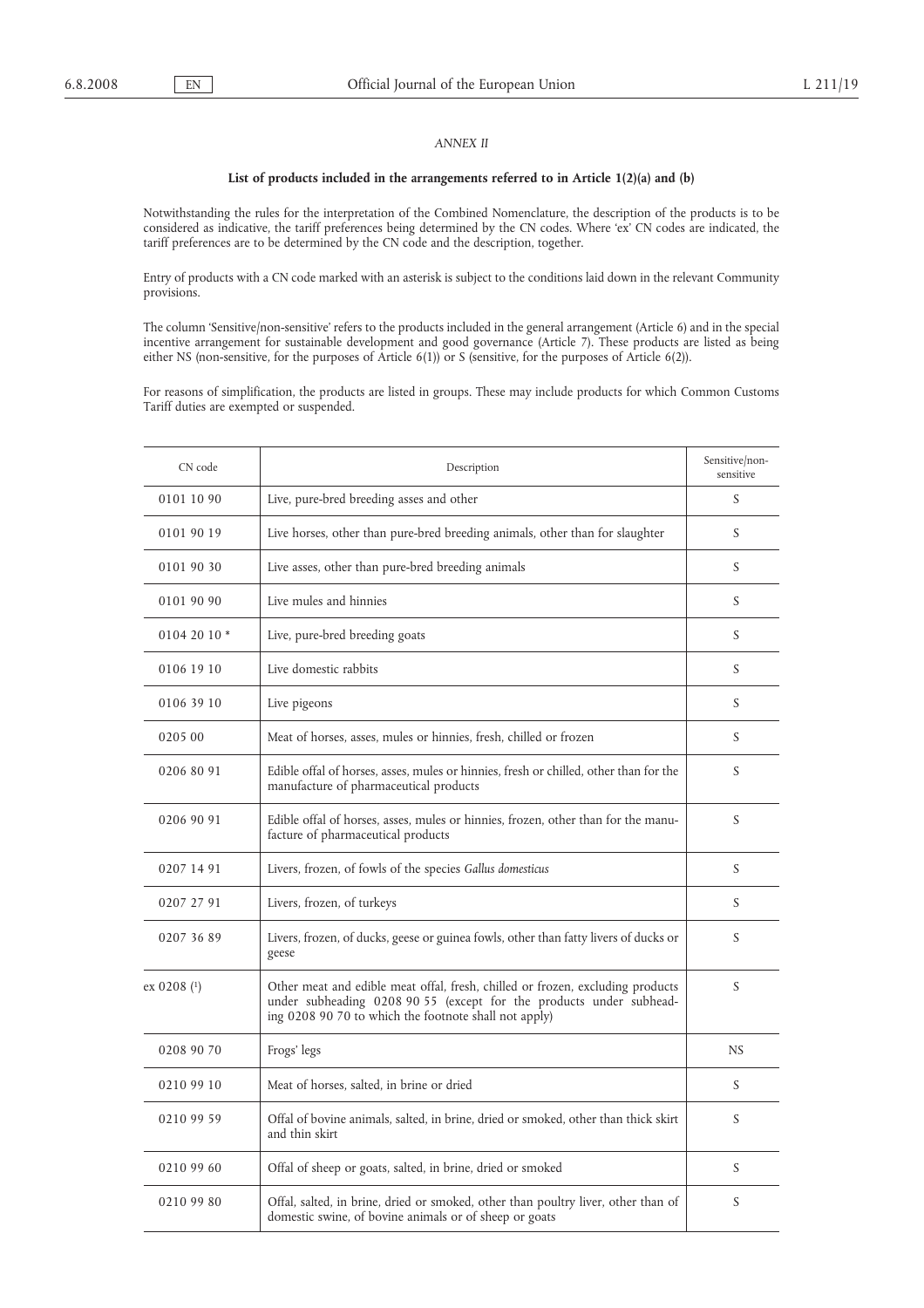| CN code                                                                          | Description                                                                                                                                                                                                                                                | Sensitive/non-<br>sensitive |
|----------------------------------------------------------------------------------|------------------------------------------------------------------------------------------------------------------------------------------------------------------------------------------------------------------------------------------------------------|-----------------------------|
| ex Chapter 3 (2)                                                                 | Fish and crustaceans, molluscs and other aquatic invertebrates, except for prod-<br>ucts under subheading 0301 10 90                                                                                                                                       | S                           |
| 0301 10 90                                                                       | Live, ornamental saltwater fish                                                                                                                                                                                                                            | NS.                         |
| 0403 10 51<br>0403 10 53<br>0403 10 59<br>0403 10 91<br>0403 10 93<br>0403 10 99 | Yogurt, flavoured or containing added fruit, nuts or cocoa                                                                                                                                                                                                 | S                           |
| 0403 90 71<br>0403 90 73<br>0403 90 79<br>0403 90 91<br>0403 90 93<br>0403 90 99 | Buttermilk, curdled milk and cream, kephir and other fermented or acidified milk<br>and cream, flavoured or containing added fruit, nuts or cocoa                                                                                                          | S                           |
| 0405 20 10<br>0405 20 30                                                         | Dairy spreads, of a fat content, by weight, of 39 % or more but not exceeding<br>75 %                                                                                                                                                                      | S                           |
| 0407 00 90                                                                       | Birds' eggs, in shell, fresh, preserved or cooked, other than of poultry                                                                                                                                                                                   | S                           |
| 0409 00 00 $(3)$                                                                 | Natural honey                                                                                                                                                                                                                                              | S                           |
| 0410 00 00                                                                       | Edible products of animal origin, not elsewhere specified or included                                                                                                                                                                                      | S                           |
| 05119939                                                                         | Natural sponges of animal origin, other than raw                                                                                                                                                                                                           | S                           |
| ex Chapter 6                                                                     | Live trees and other plants; bulbs, roots and the like; cut flowers and ornamental<br>foliage, except for products under subheading 0604 91 40                                                                                                             | S                           |
| 0604 91 40                                                                       | Conifer branches, fresh                                                                                                                                                                                                                                    | NS                          |
| 0701                                                                             | Potatoes, fresh or chilled                                                                                                                                                                                                                                 | S                           |
| 070310                                                                           | Onions and shallots, fresh or chilled                                                                                                                                                                                                                      | S                           |
| 0703 90 00                                                                       | Leeks and other alliaceous vegetables, fresh or chilled                                                                                                                                                                                                    | S                           |
| 0704                                                                             | Cabbages, cauliflowers, kohlrabi, kale and similar edible brassicas, fresh or chilled                                                                                                                                                                      | S                           |
| 0705                                                                             | Lettuce (Lactuca sativa) and chicory (Cichorium spp.), fresh or chilled                                                                                                                                                                                    | S                           |
| 0706                                                                             | Carrots, turnips, salad beetroot, salsify, celeriac, radishes and similar edible roots,<br>fresh or chilled                                                                                                                                                | S                           |
| ex 0707 00 05                                                                    | Cucumbers, fresh or chilled, from 16 May to 31 October                                                                                                                                                                                                     | S                           |
| 0708                                                                             | Leguminous vegetables, shelled or unshelled, fresh or chilled                                                                                                                                                                                              | S                           |
| 0709 20 00                                                                       | Asparagus, fresh or chilled                                                                                                                                                                                                                                | S                           |
| 0709 30 00                                                                       | Aubergines (eggplants), fresh or chilled                                                                                                                                                                                                                   | S                           |
| 0709 40 00                                                                       | Celery other than celeriac, fresh or chilled                                                                                                                                                                                                               | S                           |
| 0709 51 00<br>0709 59                                                            | Mushrooms, fresh or chilled, excluding the products under subhead-<br>ing 0709 59 50                                                                                                                                                                       | S                           |
| 0709 60 10                                                                       | Sweet peppers, fresh or chilled                                                                                                                                                                                                                            | S                           |
| 0709 60 99                                                                       | Fruits of the genus Capsicum or of the genus Pimenta, fresh or chilled, other than<br>sweet peppers, other than for the manufacture of capsicin or capsicum oleoresin<br>dyes and other than for the industrial manufacture of essential oils or resinoids | S                           |
| 0709 70 00                                                                       | Spinach, New Zealand spinach and orache spinach (garden spinach), fresh or<br>chilled                                                                                                                                                                      | S                           |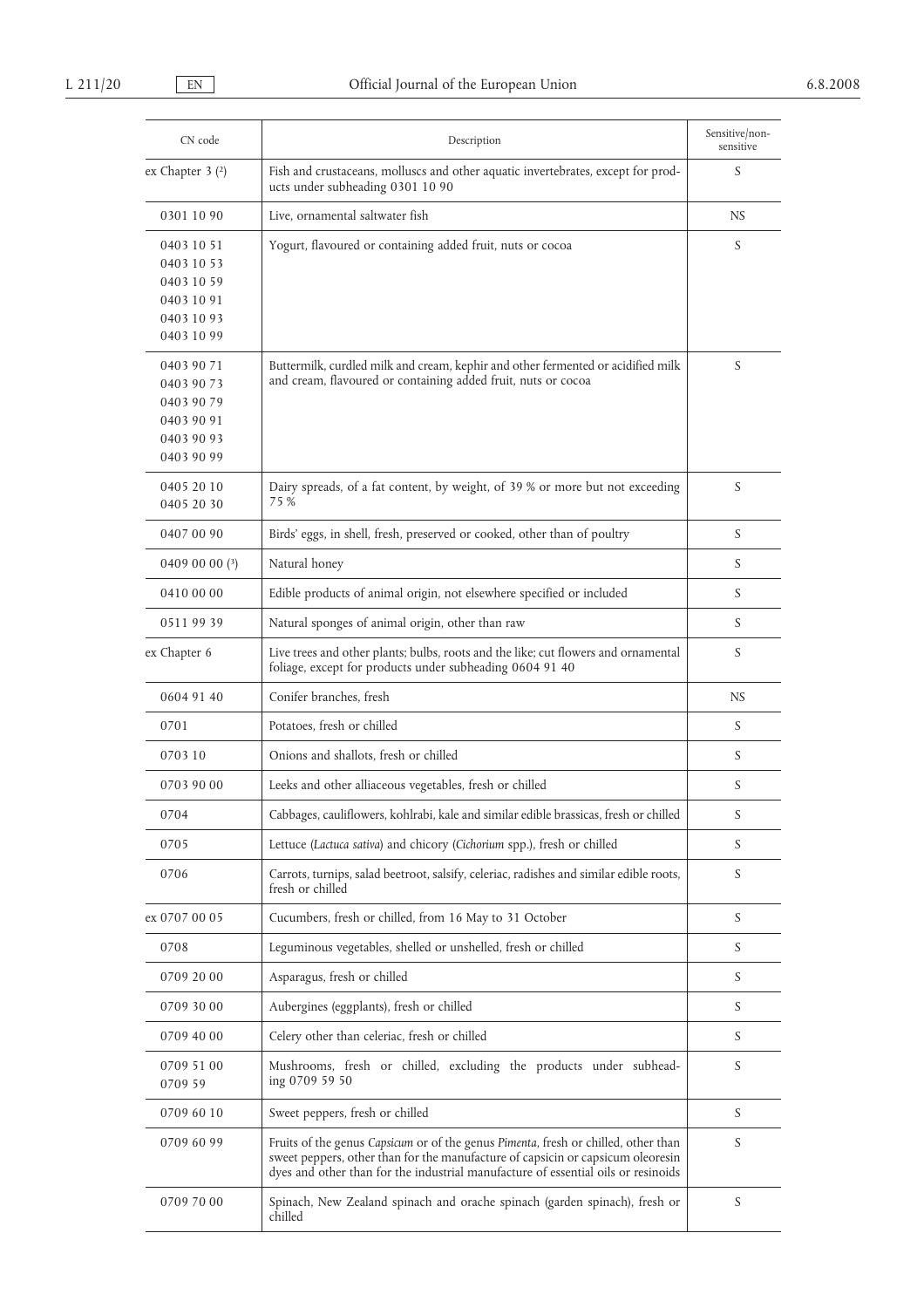| CN code                  | Description                                                                                                                                                                                                                                                  | Sensitive/non-<br>sensitive |
|--------------------------|--------------------------------------------------------------------------------------------------------------------------------------------------------------------------------------------------------------------------------------------------------------|-----------------------------|
| 0709 90 10               | Salad vegetables, fresh or chilled, other than lettuce (Lactuca sativa) and chicory<br>(Cichorium spp.)                                                                                                                                                      | S                           |
| 0709 90 20               | Chard (or white beet) and cardoons, fresh or chilled                                                                                                                                                                                                         | S                           |
| $07099031*$              | Olives, fresh or chilled, for uses other than the production of oil                                                                                                                                                                                          | S                           |
| 0709 90 40               | Capers, fresh or chilled                                                                                                                                                                                                                                     | S                           |
| 0709 90 50               | Fennel, fresh or chilled                                                                                                                                                                                                                                     | S                           |
| 0709 90 70               | Courgettes, fresh or chilled                                                                                                                                                                                                                                 | S                           |
| ex 0709 90 80            | Globe artichokes, fresh or chilled, from 1 July to 31 October                                                                                                                                                                                                | S                           |
| 0709 90 90               | Other vegetables, fresh or chilled                                                                                                                                                                                                                           | S                           |
| ex 0710                  | Vegetables (uncooked or cooked by steaming or boiling in water), frozen, except<br>for the product of subheading 0710 80 85                                                                                                                                  | S                           |
| $07108085$ (3)           | Asparagus (uncooked or cooked by steaming or boiling in water), frozen                                                                                                                                                                                       | S                           |
| ex 0711                  | Vegetables provisionally preserved (for example, by sulphur dioxide gas, in brine,<br>in sulphur water or in other preservative solutions), but unsuitable in that state<br>for immediate consumption, excluding the products under subheading<br>0711 20 90 | S                           |
| ex 0712                  | Dried vegetables, whole, cut, sliced, broken or in powder, but not further pre-<br>pared, excluding olives and the products under subheading 0712 90 19                                                                                                      | S                           |
| 0713                     | Dried leguminous vegetables, shelled, whether or not skinned or split                                                                                                                                                                                        | S                           |
| $07142010*$              | Sweet potatoes, fresh, whole, and intended for human consumption                                                                                                                                                                                             | NS.                         |
| 0714 20 90               | Sweet potatoes, fresh, chilled, frozen or dried, whether or not sliced or in the<br>form of pellets, other than fresh and whole and intended for human consump-<br>tion                                                                                      | S                           |
| 0714 90 90               | Jerusalem artichokes and similar roots and tubers with high inulin content, fresh,<br>chilled, frozen or dried, whether or not sliced or in the form of pellets; sago pith                                                                                   | NS                          |
| 0802 11 90<br>0802 12 90 | Almonds, fresh or dried, whether or not shelled, other than bitter                                                                                                                                                                                           | S                           |
| 0802 21 00<br>0802 22 00 | Hazelnuts or filberts (Corylus spp.), fresh or dried, whether or not shelled                                                                                                                                                                                 | S                           |
| 0802 31 00<br>0802 32 00 | Walnuts, fresh or dried, whether or not shelled                                                                                                                                                                                                              | S                           |
| 0802 40 00               | Chestnuts (Castanea spp.), fresh or dried, whether or not shelled or peeled                                                                                                                                                                                  | S                           |
| 0802 50 00               | Pistachios, fresh or dried, whether or not shelled or peeled                                                                                                                                                                                                 | NS                          |
| 0802 60 00               | Macadamia nuts, fresh or dried, whether or not shelled or peeled                                                                                                                                                                                             | NS                          |
| 0802 90 50               | Pine nuts, fresh or dried, whether or not shelled or peeled                                                                                                                                                                                                  | NS                          |
| 0802 90 85               | Other nuts, fresh or dried, whether or not shelled or peeled                                                                                                                                                                                                 | NS                          |
| 0803 00 11               | Plantains, fresh                                                                                                                                                                                                                                             | S                           |
| 0803 00 90               | Bananas, including plantains, dried                                                                                                                                                                                                                          | S                           |
| 0804 10 00               | Dates, fresh or dried                                                                                                                                                                                                                                        | S                           |
| 0804 20 10<br>0804 20 90 | Figs, fresh or dried                                                                                                                                                                                                                                         | S                           |
| 0804 30 00               | Pineapples, fresh or dried                                                                                                                                                                                                                                   | S                           |
| 0804 40 00               | Avocados, fresh or dried                                                                                                                                                                                                                                     | S                           |
| ex 0805 20               | Mandarins (including tangerines and satsumas), and clementines, wilkings and<br>similar citrus hybrids, fresh or dried, from 1 March to 31 October                                                                                                           | S                           |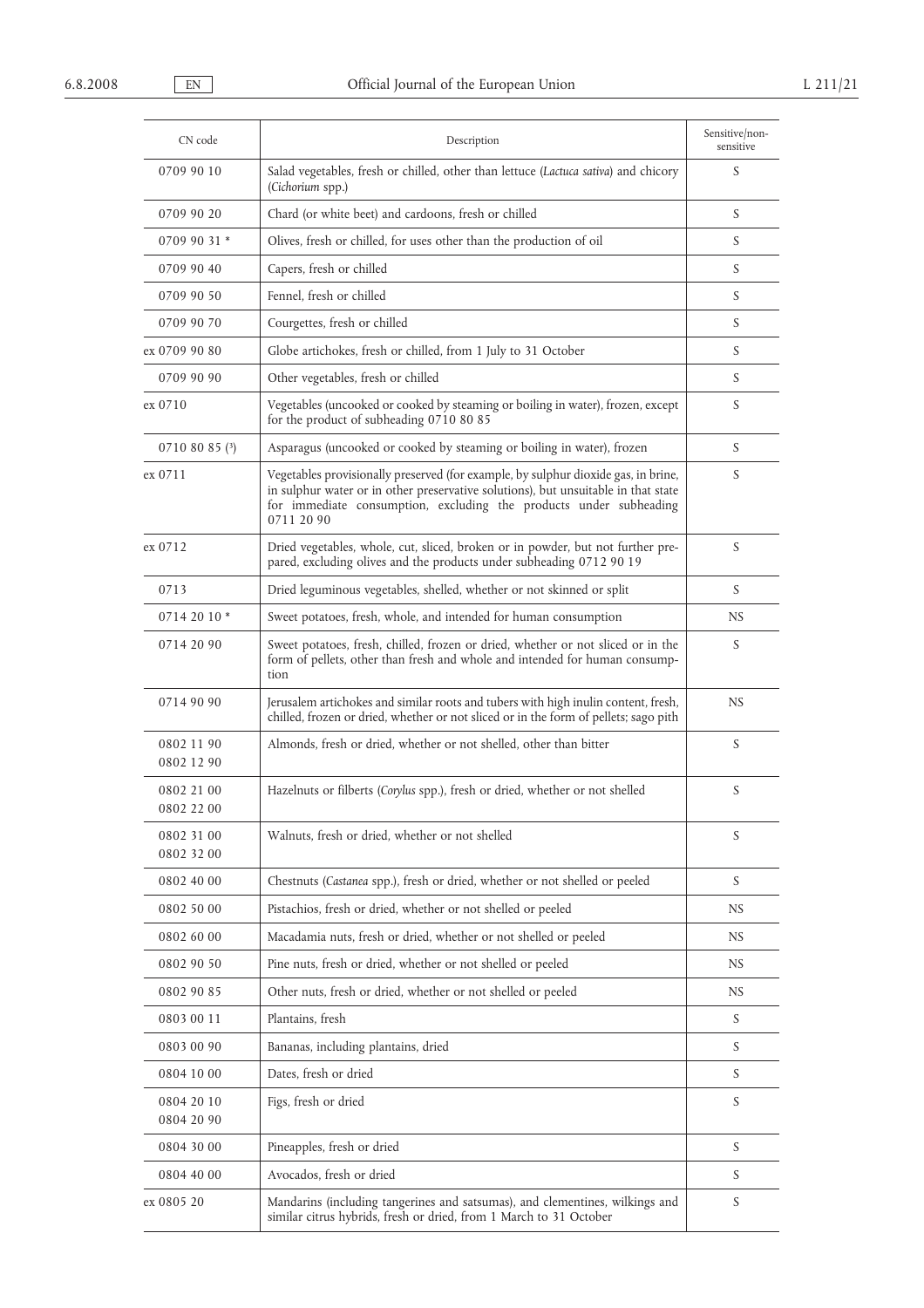| CN code                                | Description                                                                                                                                                                                                                                                      | Sensitive/non-<br>sensitive |
|----------------------------------------|------------------------------------------------------------------------------------------------------------------------------------------------------------------------------------------------------------------------------------------------------------------|-----------------------------|
| 0805 40 00                             | Grapefruit, including pomelos, fresh or dried                                                                                                                                                                                                                    | NS.                         |
| 0805 50 90                             | Limes (Citrus aurantifolia, Citrus latifolia), fresh or dried                                                                                                                                                                                                    | S                           |
| 0805 90 00                             | Other citrus fruit, fresh or dried                                                                                                                                                                                                                               | S                           |
| ex 0806 10 10                          | Table grapes, fresh, from 1 January to 20 July and from 21 November<br>to 31 December, excluding grapes of the variety Emperor (Vitis vinifera cv.) from<br>1 to 31 December                                                                                     | S                           |
| 0806 10 90                             | Other grapes, fresh                                                                                                                                                                                                                                              | S                           |
| ex 0806 20                             | Dried grapes, excluding products under subheading ex 0806 20 30 in immedi-<br>ate containers of a net capacity exceeding 2 kg                                                                                                                                    | S                           |
| 0807 11 00<br>0807 19 00               | Melons (including watermelons), fresh                                                                                                                                                                                                                            | S                           |
| 0808 10 10                             | Cider apples, fresh, in bulk, from 16 September to 15 December                                                                                                                                                                                                   | S                           |
| 0808 20 10                             | Perry pears, fresh, in bulk, from 1 August to 31 December                                                                                                                                                                                                        | S                           |
| ex 0808 20 50                          | Other pears, fresh, from 1 May to 30 June                                                                                                                                                                                                                        | S                           |
| 0808 20 90                             | Quinces, fresh                                                                                                                                                                                                                                                   | S                           |
| ex 0809 10 00                          | Apricots, fresh, from 1 January to 31 May and from 1 August to 31 December                                                                                                                                                                                       | S                           |
| 0809 20 05                             | Sour cherries (Prunus cerasus), fresh                                                                                                                                                                                                                            | S                           |
| ex 0809 20 95                          | Cherries, fresh, from 1 January to 20 May and from 11 August to 31 December,<br>other than sour cherries (Prunus cerasus)                                                                                                                                        | S                           |
| ex 0809 30                             | Peaches, including nectarines, fresh, from 1 January to 10 June and from 1 Octo-<br>ber to 31 December                                                                                                                                                           | S                           |
| ex 0809 40 05                          | Plums, fresh, from 1 January to 10 June and from 1 October to 31 December                                                                                                                                                                                        | S                           |
| 0809 40 90                             | Sloes, fresh                                                                                                                                                                                                                                                     | S                           |
| ex 0810 10 00                          | Strawberries, fresh, from 1 January to 30 April and from 1 August to 31 Decem-<br>ber                                                                                                                                                                            | S                           |
| 081020                                 | Raspberries, blackberries, mulberries and loganberries, fresh                                                                                                                                                                                                    | S                           |
| 0810 40 30                             | Fruit of the species Vaccinium myrtillus, fresh                                                                                                                                                                                                                  | S                           |
| 0810 40 50                             | Fruit of the species Vaccinium macrocarpon and Vaccinium corymbosum, fresh                                                                                                                                                                                       | S                           |
| 0810 40 90                             | Other fruits of the genus Vaccinium, fresh                                                                                                                                                                                                                       | S                           |
| 0810 50 00                             | Kiwifruit, fresh                                                                                                                                                                                                                                                 | S                           |
| 0810 60 00                             | Durians, fresh                                                                                                                                                                                                                                                   | S                           |
| 0810 90 50<br>0810 90 60<br>0810 90 70 | Black-, white- or redcurrants and gooseberries, fresh                                                                                                                                                                                                            | S                           |
| 0810 90 95                             | Other fruit, fresh                                                                                                                                                                                                                                               | S                           |
| ex 0811                                | Fruit and nuts, uncooked or cooked by steaming or boiling in water, frozen,<br>whether or not containing added sugar or other sweetening matter, except for<br>products under subheadings 0811 10 and 0811 20                                                    | S                           |
| $081110$ (3) and<br>$081120$ (3)       | Strawberries, raspberries, blackberries, mulberries, loganberries, black-, white-<br>and redcurrants, and gooseberries                                                                                                                                           | S                           |
| ex 0812                                | Fruit and nuts, provisionally preserved (for example, by sulphur dioxide gas, in<br>brine, in sulphur water or in other preservative solutions), but unsuitable in that<br>state for immediate consumption, except for products under subhead-<br>ing 0812 90 30 | S                           |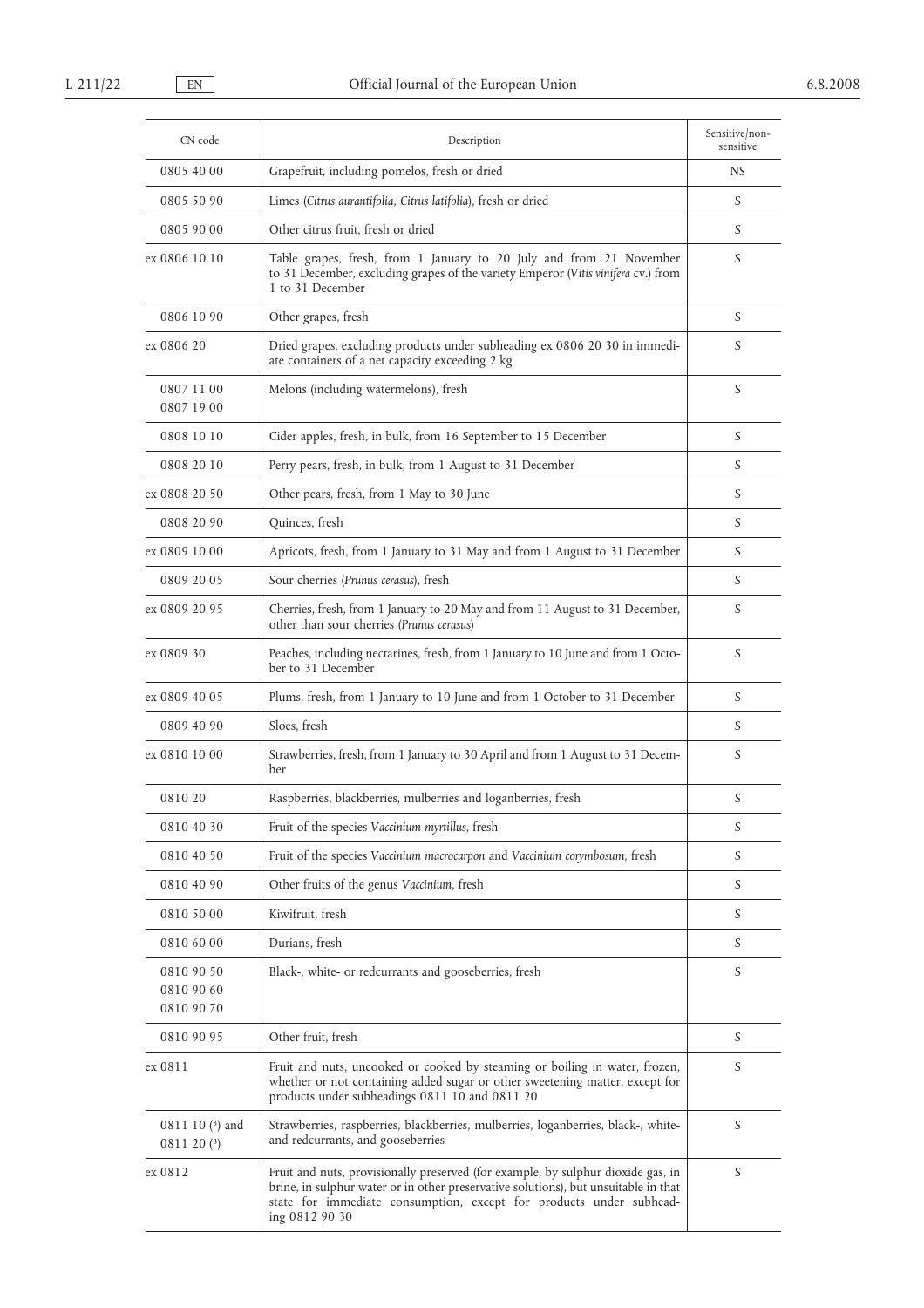| CN code                                | Description                                                                                                                                                                                                                                                   | Sensitive/non-<br>sensitive |
|----------------------------------------|---------------------------------------------------------------------------------------------------------------------------------------------------------------------------------------------------------------------------------------------------------------|-----------------------------|
| 0812 90 30                             | Papaws (papayas)                                                                                                                                                                                                                                              | NS.                         |
| 0813 10 00                             | Apricots, dried                                                                                                                                                                                                                                               | S                           |
| 0813 20 00                             | Prunes                                                                                                                                                                                                                                                        | S                           |
| 0813 30 00                             | Apples, dried                                                                                                                                                                                                                                                 | S                           |
| 0813 40 10                             | Peaches, including nectarines, dried                                                                                                                                                                                                                          | S                           |
| 0813 40 30                             | Pears, dried                                                                                                                                                                                                                                                  | S                           |
| 0813 40 50                             | Papaws (papayas), dried                                                                                                                                                                                                                                       | <b>NS</b>                   |
| 0813 40 95                             | Other fruit, dried, other than that of headings 0801 to 0806                                                                                                                                                                                                  | NS                          |
| 0813 50 12                             | Mixtures of dried fruit (other than that of headings 0801 to 0806) of papaws<br>(papayas), tamarinds, cashew apples, lychees, jackfruit, sapodillo plums, passion<br>fruit, carambola or pitahaya, but not containing prunes                                  | S                           |
| 0813 50 15                             | Other mixtures of dried fruit (other than that of headings 0801 to 0806), not<br>containing prunes                                                                                                                                                            | S                           |
| 0813 50 19                             | Mixtures of dried fruit (other than that of headings 0801 to 0806), containing<br>prunes                                                                                                                                                                      | S                           |
| 0813 50 31                             | Mixtures exclusively of tropical nuts of headings 0801 and 0802                                                                                                                                                                                               | S                           |
| 0813 50 39                             | Mixtures exclusively of nuts of headings 0801 and 0802, other than of tropical<br>nuts                                                                                                                                                                        | S                           |
| 0813 50 91                             | Other mixtures of nuts and dried fruits of Chapter 8, not containing prunes or<br>figs                                                                                                                                                                        | S                           |
| 0813 50 99                             | Other mixtures of nuts and dried fruits of Chapter 8                                                                                                                                                                                                          | S                           |
| 0814 00 00                             | Peel of citrus fruit or melons (including watermelons), fresh, frozen, dried or pro-<br>visionally preserved in brine, in sulphur water or in other preservative solutions                                                                                    | NS                          |
| ex Chapter 9                           | Coffee, tea, maté and spices, except the products under subheadings 0901 12 00,<br>0901 21 00, 0901 22 00, 0901 90 90 and 0904 20 10, headings 0905 00 00<br>and 0907 00 00, and subheadings 0910 91 90, 0910 99 33, 0910 99 39,<br>0910 99 50 and 0910 99 99 | NS                          |
| 0901 12 00                             | Coffee, not roasted, decaffeinated                                                                                                                                                                                                                            | S                           |
| 0901 21 00                             | Coffee, roasted, not decaffeinated                                                                                                                                                                                                                            | S                           |
| 0901 22 00                             | Coffee, roasted, decaffeinated                                                                                                                                                                                                                                | S                           |
| 0901 90 90                             | Coffee substitutes containing coffee in any proportion                                                                                                                                                                                                        | S                           |
| 0904 20 10                             | Sweet peppers, dried, neither crushed nor ground                                                                                                                                                                                                              | S                           |
| 0905 00 00                             | Vanilla                                                                                                                                                                                                                                                       | S                           |
| 0907 00 00                             | Cloves (whole fruit, cloves and stems)                                                                                                                                                                                                                        | S                           |
| 0910 91 90                             | Mixtures of two or more products under different headings of headings 0904<br>to 0910, crushed or ground                                                                                                                                                      | S                           |
| 0910 99 33<br>0910 99 39<br>0910 99 50 | Thyme; bay leaves                                                                                                                                                                                                                                             | S                           |
| 0910 99 99                             | Other spices, crushed or ground, other than mixtures of two or more products<br>under different headings of headings 0904 to 0910                                                                                                                             | S                           |
| ex 1008 90 90                          | Quinoa                                                                                                                                                                                                                                                        | S                           |
| 1105                                   | Flour, meal, powder, flakes, granules and pellets of potatoes                                                                                                                                                                                                 | S                           |
| 1106 10 00                             | Flour, meal and powder of the dried leguminous vegetables of heading 0713                                                                                                                                                                                     | S                           |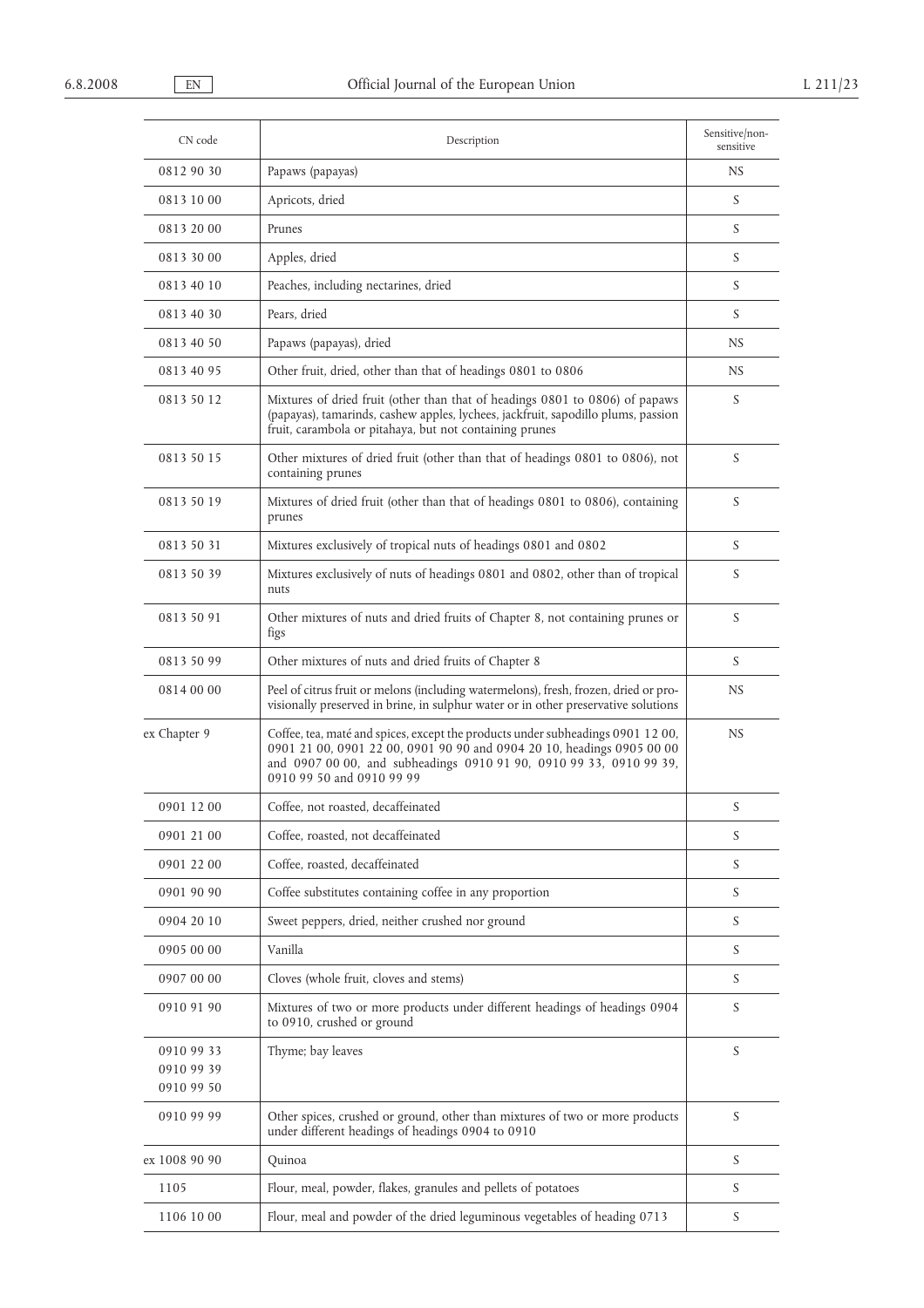| CN code                  | Description                                                                                                                                                                                                                                                                                                                                                                                                         | Sensitive/non-<br>sensitive |
|--------------------------|---------------------------------------------------------------------------------------------------------------------------------------------------------------------------------------------------------------------------------------------------------------------------------------------------------------------------------------------------------------------------------------------------------------------|-----------------------------|
| 1106 30                  | Flour, meal and powder of products from Chapter 8                                                                                                                                                                                                                                                                                                                                                                   | S                           |
| 1108 20 00               | Inulin                                                                                                                                                                                                                                                                                                                                                                                                              | S                           |
| ex Chapter 12            | Oil seeds and oleaginous fruits; miscellaneous grains, seeds and fruit, except for<br>products under subheadings 1209 21 00, 1209 23 80, 1209 29 50,<br>1209 29 80, 1209 30 00, 1209 91 10, 1209 91 90 and 1209 99 91; industrial<br>or medicinal plants, except for products under heading 1210 and subheading<br>1211 90 30, and excluding products under subheadings 1212 91 and<br>1212 99 20; straw and fodder | S                           |
| 1209 21 00               | Lucerne (alfalfa) seed, of a kind used for sowing                                                                                                                                                                                                                                                                                                                                                                   | NS                          |
| 1209 23 80               | Other fescue seed, of a kind used for sowing                                                                                                                                                                                                                                                                                                                                                                        | NS                          |
| 1209 29 50               | Lupine seed, of a kind used for sowing                                                                                                                                                                                                                                                                                                                                                                              | NS                          |
| 1209 29 80               | Seeds of other forage plants, of a kind used for sowing                                                                                                                                                                                                                                                                                                                                                             | NS                          |
| 1209 30 00               | Seeds of herbaceous plants cultivated principally for their flowers, of a kind used<br>for sowing                                                                                                                                                                                                                                                                                                                   | NS                          |
| 1209 91 10<br>1209 91 90 | Other vegetable seeds, of a kind used for sowing                                                                                                                                                                                                                                                                                                                                                                    | NS                          |
| 1209 99 91               | Seeds of plants cultivated principally for their flowers, of a kind used for sow-<br>ing, other than those of subheading 1209 30 00                                                                                                                                                                                                                                                                                 | NS                          |
| 1210 <sup>(1)</sup>      | Hop cones, fresh or dried, whether or not ground, powdered or in the form of<br>pellets; lupulin                                                                                                                                                                                                                                                                                                                    | S                           |
| 1211 90 30               | Tonquin beans, fresh or dried, whether or not cut, crushed or powdered                                                                                                                                                                                                                                                                                                                                              | NS                          |
| ex Chapter 13            | Lac; gums, resins and other vegetable saps and extracts, except for products<br>under subheading 1302 12 00                                                                                                                                                                                                                                                                                                         | S                           |
| 1302 12 00               | Vegetable saps and extracts, of liquorice                                                                                                                                                                                                                                                                                                                                                                           | NS                          |
| 1501 00 90               | Poultry fat, other than that of heading 0209 or 1503                                                                                                                                                                                                                                                                                                                                                                | S                           |
| 1502 00 90               | Fats of bovine animals, sheep or goats, other than those of heading 1503 and<br>other than for industrial uses other than the manufacture of foodstuffs for<br>human consumption                                                                                                                                                                                                                                    | S                           |
| 1503 00 19               | Lard stearin and oleostearin, other than for industrial uses                                                                                                                                                                                                                                                                                                                                                        | S                           |
| 1503 00 90               | Lard oil, oleo-oil and tallow oil, not emulsified or mixed or otherwise prepared,<br>other than tallow oil for industrial uses other than the manufacture of foodstuffs<br>for human consumption                                                                                                                                                                                                                    | S                           |
| 1504                     | Fats and oils and their fractions, of fish or marine mammals, whether or not<br>refined, but not chemically modified                                                                                                                                                                                                                                                                                                | S                           |
| 1505 00 10               | Wool grease, crude                                                                                                                                                                                                                                                                                                                                                                                                  | S                           |
| 1507                     | Soya-bean oil and its fractions, whether or not refined, but not chemically modi-<br>fied                                                                                                                                                                                                                                                                                                                           | S                           |
| 1508                     | Groundnut oil and its fractions, whether or not refined, but not chemically<br>modified                                                                                                                                                                                                                                                                                                                             | S                           |
| 1511 10 90               | Palm oil, crude, other than for technical or industrial uses other than the manu-<br>facture of foodstuffs for human consumption                                                                                                                                                                                                                                                                                    | S                           |
| 1511 90                  | Palm oil and its fractions, whether or not refined but not chemically modified,<br>other than crude oil                                                                                                                                                                                                                                                                                                             | S                           |
| 1512                     | Sunflower-seed, safflower or cotton-seed oil and fractions thereof, whether or<br>not refined, but not chemically modified                                                                                                                                                                                                                                                                                          | S                           |
| 1513                     | Coconut (copra), palm-kernel or babassu oil and fractions thereof, whether or<br>not refined, but not chemically modified                                                                                                                                                                                                                                                                                           | S                           |
| 1514                     | Rape, colza or mustard oil and fractions thereof, whether or not refined, but not<br>chemically modified                                                                                                                                                                                                                                                                                                            | S                           |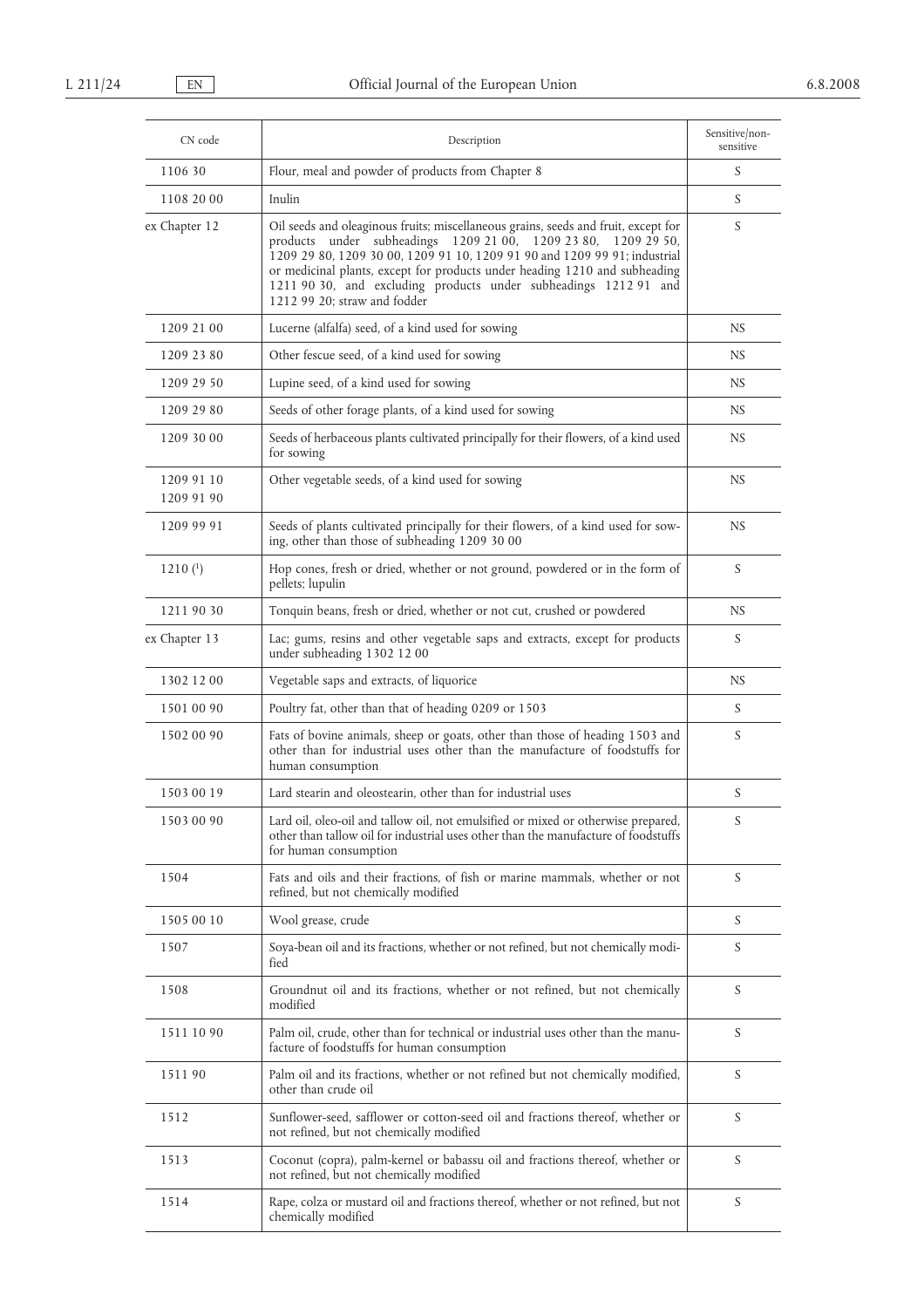|                                                                                  |                                                                                                                                                                                                                                                                                                                                                                                                                | Sensitive/non- |
|----------------------------------------------------------------------------------|----------------------------------------------------------------------------------------------------------------------------------------------------------------------------------------------------------------------------------------------------------------------------------------------------------------------------------------------------------------------------------------------------------------|----------------|
| CN code                                                                          | Description                                                                                                                                                                                                                                                                                                                                                                                                    | sensitive      |
| 1515                                                                             | Other fixed vegetable fats and oils (including jojoba oil) and their fractions,<br>whether or not refined, but not chemically modified                                                                                                                                                                                                                                                                         | S              |
| ex 1516                                                                          | Animal or vegetable fats and oils and their fractions, partly or wholly hydroge-<br>nated, inter-esterified, re-esterified or elaidinised, whether or not refined, but not<br>further prepared, except for products under subheading 1516 20 10                                                                                                                                                                | S              |
| 1516 20 10                                                                       | Hydrogenated castor oil, so called 'opal-wax'                                                                                                                                                                                                                                                                                                                                                                  | NS.            |
| 1517                                                                             | Margarine; edible mixtures or preparations of animal or vegetable fats or oils or<br>of fractions of different fats or oils of Chapter 15, other than edible fats or oils<br>or their fractions of heading 1516                                                                                                                                                                                                | S              |
| 1518 00                                                                          | Animal or vegetable fats and oils and their fractions, boiled, oxidised, dehy-<br>drated, sulphurised, blown, polymerised by heat in vacuum or in inert gas or<br>otherwise chemically modified, excluding those of heading 1516; inedible mix-<br>tures or preparations of animal or vegetable fats or oils or of fractions of differ-<br>ent fats or oils of Chapter 15, not elsewhere specified or included | S              |
| 1521 90 99                                                                       | Beeswax and other insect waxes, whether or not refined or coloured, other than<br>raw                                                                                                                                                                                                                                                                                                                          | S              |
| 1522 00 10                                                                       | Degras                                                                                                                                                                                                                                                                                                                                                                                                         | S              |
| 1522 00 91                                                                       | Oil foots and dregs; soapstocks, other than containing oil having the character-<br>istics of olive oil                                                                                                                                                                                                                                                                                                        | S              |
| 1601 00 10                                                                       | Sausages and similar products, of liver, and food preparations based on liver                                                                                                                                                                                                                                                                                                                                  | S              |
| 1602 20 10                                                                       | Goose or duck liver, prepared or preserved                                                                                                                                                                                                                                                                                                                                                                     | S              |
| 1602 41 90                                                                       | Ham and cuts thereof, prepared or preserved, of swine other than of domestic<br>swine                                                                                                                                                                                                                                                                                                                          | S              |
| 1602 42 90                                                                       | Shoulders and cuts thereof, prepared or preserved, of swine other than of domes-<br>tic swine                                                                                                                                                                                                                                                                                                                  | S              |
| 1602 49 90                                                                       | Other prepared or preserved meat or meat offal, including mixtures, of swine<br>other than of domestic swine                                                                                                                                                                                                                                                                                                   | S              |
| 1602 50 31 $(3)$<br>1602 50 95 $(3)$                                             | Other prepared or preserved meat or meat offal, cooked, of bovine animals,<br>whether or not in airtight containers                                                                                                                                                                                                                                                                                            | S              |
| 1602 90 31                                                                       | Other prepared or preserved meat or meat offal, of game or rabbit                                                                                                                                                                                                                                                                                                                                              | S              |
| 1602 90 69<br>1602 90 72<br>1602 90 74<br>1602 90 76<br>1602 90 78<br>1602 90 99 | Other prepared or preserved meat or meat offal, of sheep or goats or other ani-<br>mals, not containing uncooked bovine meat or offal and not containing meat or<br>meat offal of domestic swine                                                                                                                                                                                                               | S              |
| 1603 00 10                                                                       | Extracts and juices of meat, fish or crustaceans, molluscs or other aquatic inver-<br>tebrates, in immediate packings of a net content not exceeding 1 kg                                                                                                                                                                                                                                                      | S              |
| 1604                                                                             | Prepared or preserved fish; caviar and caviar substitutes prepared from fish eggs                                                                                                                                                                                                                                                                                                                              | S              |
| 1605                                                                             | Crustaceans, molluscs and other aquatic invertebrates, prepared or preserved                                                                                                                                                                                                                                                                                                                                   | S              |
| 1702 50 00                                                                       | Chemically pure fructose                                                                                                                                                                                                                                                                                                                                                                                       | S              |
| 1702 90 10                                                                       | Chemically pure maltose                                                                                                                                                                                                                                                                                                                                                                                        | S              |
| 1704(4)                                                                          | Sugar confectionery (including white chocolate), not containing cocoa                                                                                                                                                                                                                                                                                                                                          | S              |
| Chapter 18                                                                       | Cocoa and cocoa preparations                                                                                                                                                                                                                                                                                                                                                                                   | S              |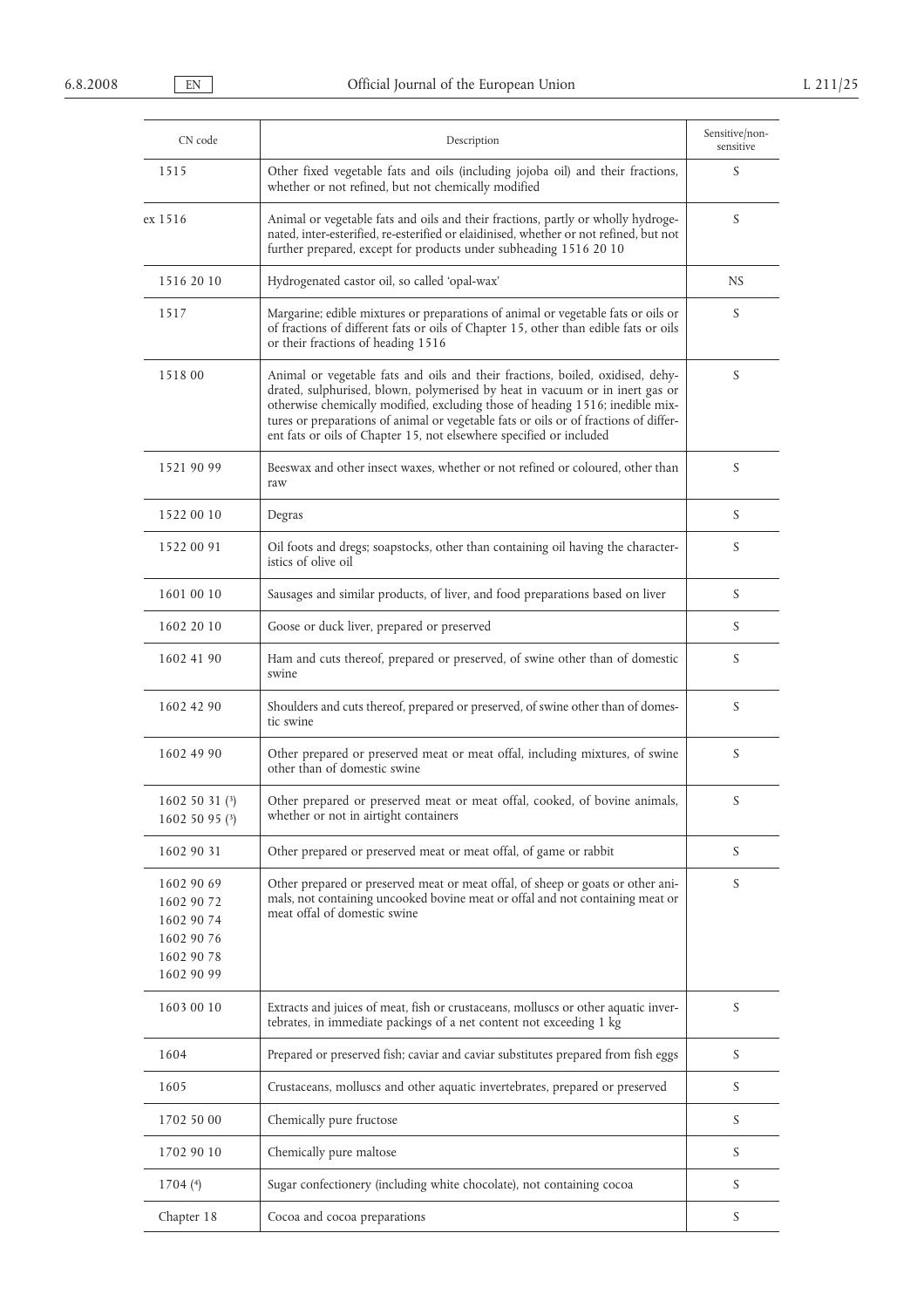| CN code                  | Description                                                                                                                                                                                                                                                                                                                    | Sensitive/non-<br>sensitive |
|--------------------------|--------------------------------------------------------------------------------------------------------------------------------------------------------------------------------------------------------------------------------------------------------------------------------------------------------------------------------|-----------------------------|
| ex Chapter 19            | Preparations of cereals, flour, starch or milk; pastrycooks' products, except for<br>products under subheadings 1901 20 00 and 1901 90 91                                                                                                                                                                                      | S                           |
| 1901 20 00               | Mixes and doughs for the preparation of bakers' wares of heading 1905                                                                                                                                                                                                                                                          | NS.                         |
| 1901 90 91               | Other, containing no milk fats, sucrose, isoglucose, glucose or starch or contain-<br>ing less than 1,5 % milk fat, 5 % sucrose (including invert sugar) or isoglucose,<br>5 % glucose or starch, excluding food preparations in powder form of goods of<br>headings 0401 to 0404                                              | NS.                         |
| ex Chapter 20            | Preparations of vegetables, fruit, nuts or other parts of plants, except for prod-<br>ucts under heading 2002 and subheadings 2005 80 00, 2008 20 19,<br>2008 20 39, ex 2008 40 and ex 2008 70                                                                                                                                 | S                           |
| $2002$ ( <sup>1</sup> )  | Tomatoes, prepared or preserved otherwise than by vinegar or acetic acid                                                                                                                                                                                                                                                       | S                           |
| $20058000$ (3)           | Sweetcorn (Zea mays var. saccharata), prepared or preserved otherwise than by<br>vinegar or acetic acid, not frozen, other than products under heading 2006                                                                                                                                                                    | S                           |
| 2008 20 19<br>2008 20 39 | Pineapples, otherwise prepared or preserved, containing added spirit, not else-<br>where specified or included                                                                                                                                                                                                                 | NS                          |
| ex 2008 40 (3)           | Pears, otherwise prepared or preserved, whether or not containing added sugar<br>or other sweetening matter or spirit, not elsewhere specified or included (except<br>for products under subheadings 2008 40 11, 2008 40 21, 2008 40 29 and<br>2008 40 39, to which the footnote shall not apply)                              | S                           |
| ex 2008 70 $(3)$         | Peaches, including nectarines, otherwise prepared or preserved, whether or not<br>containing added sugar or other sweetening matter or spirit, not elsewhere speci-<br>fied or included (except for products under subheadings 2008 70 11,<br>2008 70 31, 2008 70 39 and 2008 70 59, to which the footnote shall not<br>apply) | S                           |
| ex Chapter 21            | Miscellaneous edible preparations, except for products under subheadings<br>2101 20 and 2102 20 19, and excluding products under subheadings 2106 10,<br>2106 90 30, 2106 90 51, 2106 90 55 and 2106 90 59                                                                                                                     | S                           |
| 2101 20                  | Extracts, essences and concentrates, of tea or maté, and preparations with a basis<br>of these extracts, essences or concentrates, or with a basis of tea or maté                                                                                                                                                              | NS.                         |
| 2102 20 19               | Other inactive yeasts                                                                                                                                                                                                                                                                                                          | NS                          |
| ex Chapter 22            | Beverages, spirits and vinegar, except for products under heading 2207, and<br>excluding products under subheadings 2204 10 11 to 2204 30 10 and subhead-<br>ing 2208 40                                                                                                                                                       | S                           |
| $2207$ $(1)$             | Undenatured ethyl alcohol of an alcoholic strength by volume of 80 % vol or<br>higher; ethyl alcohol and other spirits, denatured, of any strength                                                                                                                                                                             | S                           |
| 2302 50 00               | Residues and wastes of a similar kind, whether or not in the form of pellets,<br>resulting from the grinding or other working of leguminous plants                                                                                                                                                                             | S                           |
| 2307 00 19               | Other wine lees                                                                                                                                                                                                                                                                                                                | S                           |
| 2308 00 19               | Other grape marc                                                                                                                                                                                                                                                                                                               | S                           |
| 2308 00 90               | Other vegetable materials and vegetable waste, vegetable residues and<br>by-products, whether or not in the form of pellets, of a kind used in animal feed-<br>ing, not elsewhere specified or included                                                                                                                        | NS.                         |
| 2309 10 90               | Other dog or cat food put up for retail sale, other than containing starch or glu-<br>cose, glucose syrup, maltodextrine or maltodextrine syrup of subheadings<br>1702 30 50 to 1702 30 90, 1702 40 90, 1702 90 50 and 2106 90 55 or milk<br>products                                                                          | S                           |
| 2309 90 10               | Fish or marine mammal solubles, of a kind used in animal feeding                                                                                                                                                                                                                                                               | NS                          |
| 2309 90 91               | Beetpulp with added molasses, of a kind used in animal feeding                                                                                                                                                                                                                                                                 | S                           |
| 2309 90 95<br>2309 90 99 | Other preparations of a kind used in animal feeding, whether or not containing<br>by weight 49 % or more of choline chloride on an organic or inorganic base                                                                                                                                                                   | S                           |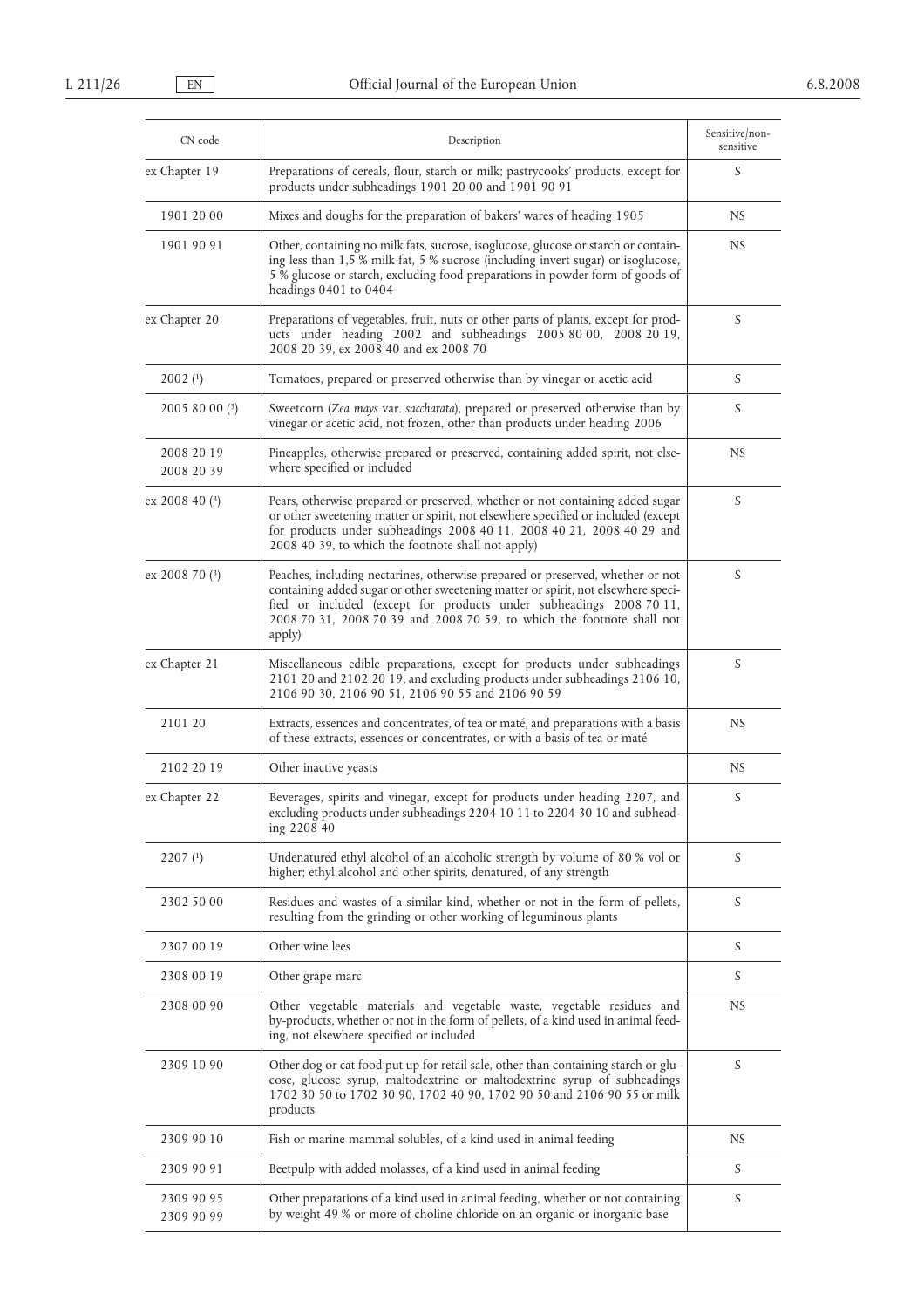| CN code    | Description                                                                                                                                                                                         | Sensitive/non-<br>sensitive |
|------------|-----------------------------------------------------------------------------------------------------------------------------------------------------------------------------------------------------|-----------------------------|
| Chapter 24 | Tobacco and manufactured tobacco substitutes                                                                                                                                                        | S                           |
| 2519 90 10 | Magnesium oxide, other than calcined natural magnesium carbonate                                                                                                                                    | NS                          |
| 2522       | Quicklime, slaked lime and hydraulic lime, other than calcium oxide and hydrox-<br>ide of heading 2825                                                                                              | NS                          |
| 2523       | Portland cement, aluminous cement, slag cement, supersulphate cement and<br>similar hydraulic cements, whether or not coloured or in the form of clinkers                                           | <b>NS</b>                   |
| Chapter 27 | Mineral fuels, mineral oils and products of their distillation; bituminous sub-<br>stances: mineral waxes                                                                                           | NS                          |
| 2801       | Fluorine, chlorine, bromine and iodine                                                                                                                                                              | NS                          |
| 2802 00 00 | Sulphur, sublimed or precipitated; colloidal sulphur                                                                                                                                                | <b>NS</b>                   |
| ex 2804    | Hydrogen, rare gases and other non-metals, excluding products under subhead-<br>ing 2804 69 00                                                                                                      | <b>NS</b>                   |
| 2806       | Hydrogen chloride (hydrochloric acid); chlorosulphuric acid                                                                                                                                         | NS                          |
| 2807 00    | Sulphuric acid; oleum                                                                                                                                                                               | NS.                         |
| 2808 00 00 | Nitric acid; sulphonitric acids                                                                                                                                                                     | NS                          |
| 2809       | Diphosphorus pentaoxide; phosphoric acid; polyphosphoric acids, whether or<br>not chemically defined                                                                                                | NS                          |
| 2810 00 90 | Oxides of boron, other than diboron trioxide; boric acids                                                                                                                                           | <b>NS</b>                   |
| 2811       | Other inorganic acids and other inorganic oxygen compounds of non-metals                                                                                                                            | NS                          |
| 2812       | Halides and halide oxides of non-metals                                                                                                                                                             | <b>NS</b>                   |
| 2813       | Sulphides of non-metals; commercial phosporus trisulphide                                                                                                                                           | NS                          |
| 2814       | Ammonia, anhydrous or in aqueous solution                                                                                                                                                           | S                           |
| 2815       | Sodium hydroxide (caustic soda); potassium hydroxide (caustic potash); perox-<br>ide of sodium or potassium                                                                                         | S                           |
| 2816       | Hydroxide and peroxide of magnesium; oxides, hydroxides and peroxides, of<br>strontium or barium                                                                                                    | <b>NS</b>                   |
| 2817 00 00 | Zinc oxide; zinc peroxide                                                                                                                                                                           | S                           |
| 2818 10    | Artificial corundum, whether or not chemically defined                                                                                                                                              | S                           |
| 2819       | Chromium oxides and hydroxides                                                                                                                                                                      | S                           |
| 2820       | Manganese oxides                                                                                                                                                                                    | S                           |
| 2821       | Iron oxides and hydroxides; earth colours containing by weight 70 % or more<br>of combined iron evaluated as $Fe2O3$                                                                                | NS                          |
| 2822 00 00 | Cobalt oxides and hydroxides; commercial cobalt oxides                                                                                                                                              | NS                          |
| 2823 00 00 | Titanium oxides                                                                                                                                                                                     | S                           |
| 2824       | Lead oxides; red lead and orange lead                                                                                                                                                               | NS                          |
| ex 2825    | Hydrazine and hydroxylamine and their inorganic salts; other inorganic bases;<br>other metal oxides, hydroxides and peroxides, except for products under sub-<br>headings 2825 10 00 and 2825 80 00 | NS                          |
| 2825 10 00 | Hydrazine and hydroxylamine and their inorganic salts                                                                                                                                               | S                           |
| 2825 80 00 | Antimony oxides                                                                                                                                                                                     | S                           |
| 2826       | Fluorides; fluorosilicates, fluoroaluminates and other complex fluorine salts                                                                                                                       | NS.                         |
| ex 2827    | Chlorides, chloride oxides and chloride hydroxides, except for products under<br>subheadings 2827 10 00 and 2827 32 00; bromides and bromide oxides;<br>iodides and iodide oxides                   | NS                          |
| 2827 10 00 | Ammonium chloride                                                                                                                                                                                   | S                           |
| 2827 32 00 | Aluminium chloride                                                                                                                                                                                  | S                           |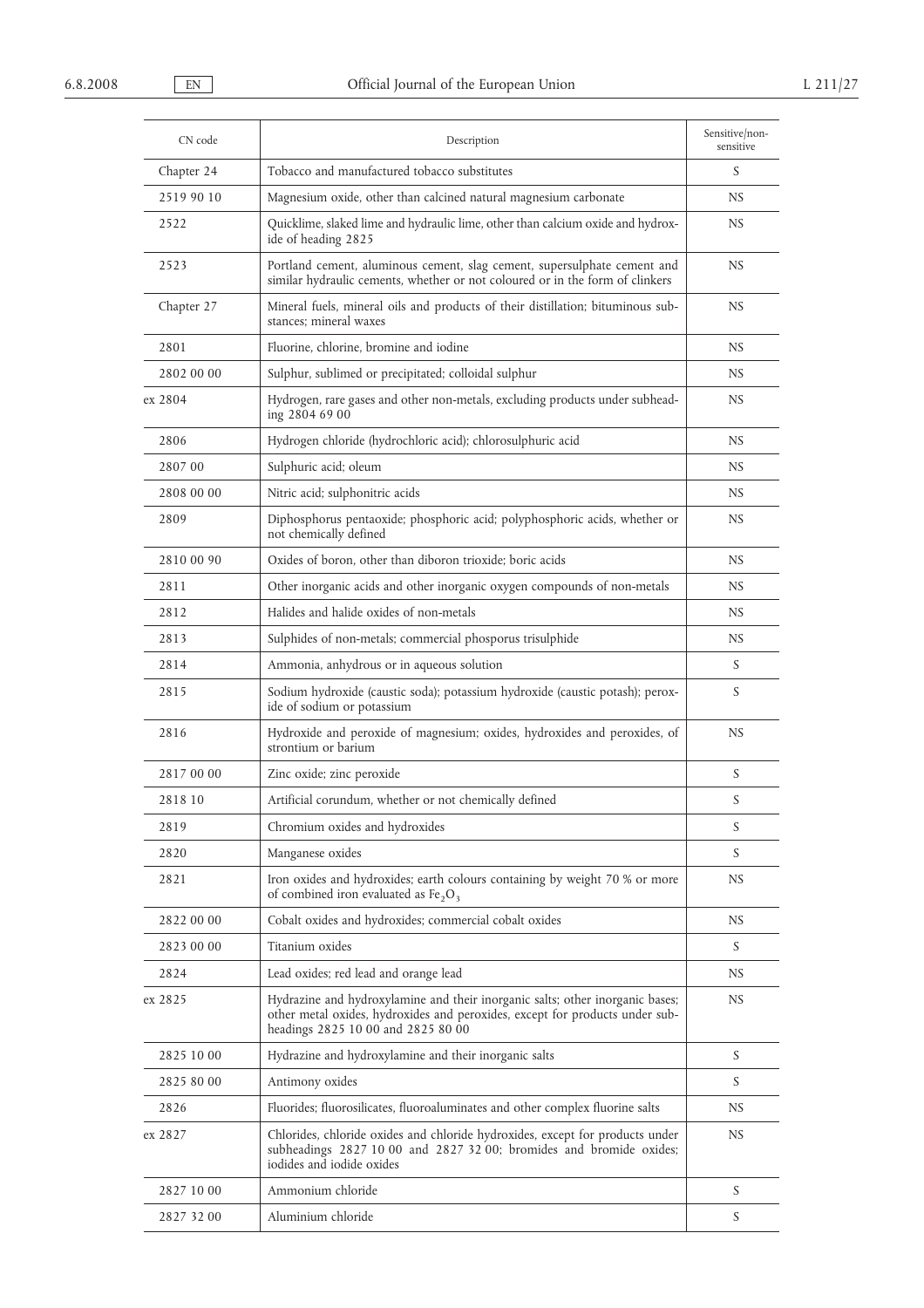| CN code              | Description                                                                                                                                                                                                                                                                                          | Sensitive/non-<br>sensitive |
|----------------------|------------------------------------------------------------------------------------------------------------------------------------------------------------------------------------------------------------------------------------------------------------------------------------------------------|-----------------------------|
| 2828                 | Hypochlorites; commercial calcium hypochlorite; chlorites; hypobromites                                                                                                                                                                                                                              | NS                          |
| 2829                 | Chlorates and perchlorates; bromates and perbromates; iodates and periodates                                                                                                                                                                                                                         | NS                          |
| ex 2830              | Sulphides, except for products under subheading 2830 10 00; polysulphides,<br>whether or not chemically defined                                                                                                                                                                                      | NS                          |
| 2830 10 00           | Sodium sulphides                                                                                                                                                                                                                                                                                     | S                           |
| 2831                 | Dithionites and sulphoxylates                                                                                                                                                                                                                                                                        | NS                          |
| 2832                 | Sulphites; thiosulphates                                                                                                                                                                                                                                                                             | NS                          |
| 2833                 | Sulphates; alums; peroxosulphates (persulphates)                                                                                                                                                                                                                                                     | NS                          |
| 2834 10 00           | <b>Nitrites</b>                                                                                                                                                                                                                                                                                      | S                           |
| 2834 21 00<br>283429 | <b>Nitrates</b>                                                                                                                                                                                                                                                                                      | NS                          |
| 2835                 | Phosphinates (hypophosphites), phosphonates (phosphites) and phosphates;<br>polyphosphates, whether or not chemically defined                                                                                                                                                                        | S                           |
| ex 2836              | Carbonates, except for products under subheadings 2836 20 00, 2836 40 00<br>and 2836 60 00; peroxocarbonates (percarbonates); commercial ammonium<br>carbonate containing ammonium carbamate                                                                                                         | NS                          |
| 2836 20 00           | Disodium carbonate                                                                                                                                                                                                                                                                                   | S                           |
| 2836 40 00           | Potassium carbonates                                                                                                                                                                                                                                                                                 | S                           |
| 2836 60 00           | Barium carbonate                                                                                                                                                                                                                                                                                     | S                           |
| 2837                 | Cyanides, cyanide oxides and complex cyanides                                                                                                                                                                                                                                                        | NS                          |
| 2839                 | Silicates; commercial alkali metal silicates                                                                                                                                                                                                                                                         | NS                          |
| 2840                 | Borates; peroxoborates (perborates)                                                                                                                                                                                                                                                                  | NS.                         |
| ex 2841              | Salts of oxometallic or peroxometallic acids, except for the product of subhead-<br>ing 2841 61 00                                                                                                                                                                                                   | NS                          |
| 2841 61 00           | Potassium permanganate                                                                                                                                                                                                                                                                               | S                           |
| 2842                 | Other salts of inorganic acids or peroxoacids (including aluminosilicates,<br>whether or not chemically defined), other than azides                                                                                                                                                                  | NS                          |
| 2843                 | Colloidal precious metals; inorganic or organic compounds of precious metals,<br>whether or not chemically defined; amalgams of precious metals                                                                                                                                                      | NS                          |
| ex 2844 30 11        | Cermets containing uranium depleted in U-235 or compounds of this product,<br>other than unwrought                                                                                                                                                                                                   | NS                          |
| ex 2844 30 51        | Cermets containing thorium or compounds of thorium, other than unwrought                                                                                                                                                                                                                             | NS                          |
| 2845 90 90           | Isotopes other than those of heading 2844, and compounds, inorganic or<br>organic, of such isotopes, whether or not chemically defined, other than deute-<br>rium and compounds thereof, hydrogen and compounds thereof enriched in<br>deuterium or mixtures and solutions containing these products | NS                          |
| 2846                 | Compounds, inorganic or organic, of rare-earth metals, of yttrium or of scan-<br>dium or of mixtures of these metals                                                                                                                                                                                 | NS                          |
| 2847 00 00           | Hydrogen peroxide, whether or not solidified with urea                                                                                                                                                                                                                                               | NS                          |
| 2848 00 00           | Phosphides, whether or not chemically defined, excluding ferrophosphorus                                                                                                                                                                                                                             | NS                          |
| ex 2849              | Carbides, whether or not chemically defined, except for products under subhead-<br>ings 2849 20 00 and 2849 90 30                                                                                                                                                                                    | NS                          |
| 2849 20 00           | Silicon carbide, whether or not chemically defined                                                                                                                                                                                                                                                   | S                           |
| 2849 90 30           | Carbides of tungsten, whether or not chemically defined                                                                                                                                                                                                                                              | S                           |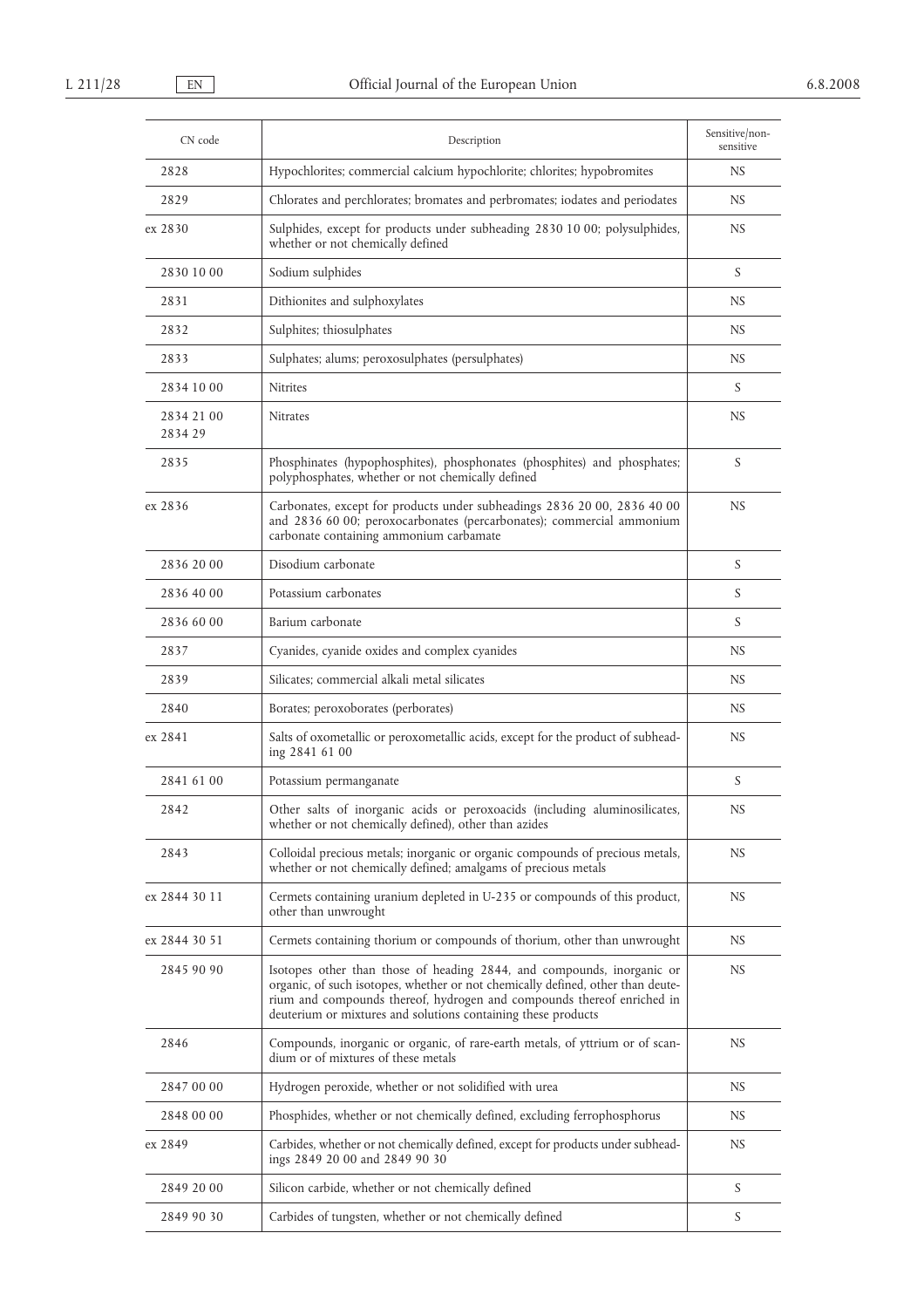| CN code       | Description                                                                                                                                                                                                                                                                              | Sensitive/non-<br>sensitive |
|---------------|------------------------------------------------------------------------------------------------------------------------------------------------------------------------------------------------------------------------------------------------------------------------------------------|-----------------------------|
| ex 2850 00    | Hydrides, nitrides, azides, silicides and borides, whether or not chemically<br>defined, other than compounds which are also carbides of heading 2849, except<br>for products under subheading 2850 00 70                                                                                | <b>NS</b>                   |
| 2850 00 70    | Silicides, whether or not chemically defined                                                                                                                                                                                                                                             | S                           |
| 2852 00 00    | Compounds, inorganic or organic, of mercury, excluding amalgams                                                                                                                                                                                                                          | NS                          |
| 2853 00       | Other inorganic compounds (including distilled or conductivity water and water<br>of similar purity); liquid air (whether or not rare gases have been removed); com-<br>pressed air; amalgams, other than amalgams of precious metals                                                    | NS                          |
| 2903          | Halogenated derivatives of hydrocarbons                                                                                                                                                                                                                                                  | S                           |
| ex 2904       | Sulphonated, nitrated or nitrosated derivatives of hydrocarbons, whether or not<br>halogenated, except for products under subheading 2904 20 00                                                                                                                                          | NS                          |
| 2904 20 00    | Derivatives containing only nitro or only nitroso groups                                                                                                                                                                                                                                 | S                           |
| ex 2905       | Acyclic alcohols and their halogenated, sulphonated, nitrated or nitrosated<br>derivatives, except for the product of subheading 2905 45 00, and excluding<br>products under subheadings 2905 43 00 and 2905 44                                                                          | S                           |
| 2905 45 00    | Glycerol                                                                                                                                                                                                                                                                                 | NS                          |
| 2906          | Cyclic alcohols and their halogenated, sulphonated, nitrated or nitrosated deriva-<br>tives                                                                                                                                                                                              | NS                          |
| ex 2907       | Phenols, except for products under subheadings 2907 15 90<br>and<br>ex 2907 22 00; phenol-alcohols                                                                                                                                                                                       | <b>NS</b>                   |
| 2907 15 90    | Naphthols and their salts, other than 1-naphthol                                                                                                                                                                                                                                         | S                           |
| ex 2907 22 00 | Hydroquinone (quinol)                                                                                                                                                                                                                                                                    | S                           |
| 2908          | Halogenated, sulphonated, nitrated or nitrosated derivatives of phenols or<br>phenol-alcohols                                                                                                                                                                                            | NS                          |
| 2909          | Ethers, ether-alcohols, ether-phenols, ether-alcohol-phenols, alcohol peroxides,<br>ether peroxides, ketone peroxides (whether or not chemically defined), and their<br>halogenated, sulphonated, nitrated or nitrosated derivatives                                                     | S                           |
| 2910          | Epoxides, epoxyalcohols, epoxyphenols and epoxyethers, with a three-<br>membered ring, and their halogenated, sulphonated, nitrated or nitrosated<br>derivatives                                                                                                                         | <b>NS</b>                   |
| 2911 00 00    | Acetals and hemiacetals, whether or not with other oxygen function, and their<br>halogenated, sulphonated, nitrated or nitrosated derivatives                                                                                                                                            | NS                          |
| ex 2912       | Aldehydes, whether or not with other oxygen function; cyclic polymers of alde-<br>hydes; paraformaldehyde, except for the product of subheading 2912 41 00                                                                                                                               | NS                          |
| 2912 41 00    | Vanillin (4-hydroxy-3-methoxybenzaldehyde)                                                                                                                                                                                                                                               | S                           |
| 2913 00 00    | Halogenated, sulphonated, nitrated or nitrosated derivatives of products under<br>heading 2912                                                                                                                                                                                           | NS                          |
| ex 2914       | Ketones and quinones, whether or not with other oxygen function, and their<br>halogenated, sulphonated, nitrated or nitrosated derivatives, except for products<br>under subheadings 2914 11 00, 2914 21 00 and 2914 22 00                                                               | NS                          |
| 2914 11 00    | Acetone                                                                                                                                                                                                                                                                                  | S                           |
| 2914 21 00    | Camphor                                                                                                                                                                                                                                                                                  | S                           |
| 2914 22 00    | Cyclohexanone and methylcyclohexanones                                                                                                                                                                                                                                                   | S                           |
| 2915          | Saturated acyclic monocarboxylic acids and their anhydrides, halides, peroxides<br>and peroxyacids; their halogenated, sulphonated, nitrated or nitrosated deriva-<br>tives                                                                                                              | S                           |
| ex 2916       | Unsaturated acyclic monocarboxylic acids, cyclic monocarboxylic acids, their<br>anhydrides, halides, peroxides and peroxyacids, and their halogenated, sulpho-<br>nated, nitrated or nitrosated derivatives, except for products under subheadings<br>ex 2916 11 00, 2916 12 and 2916 14 | NS                          |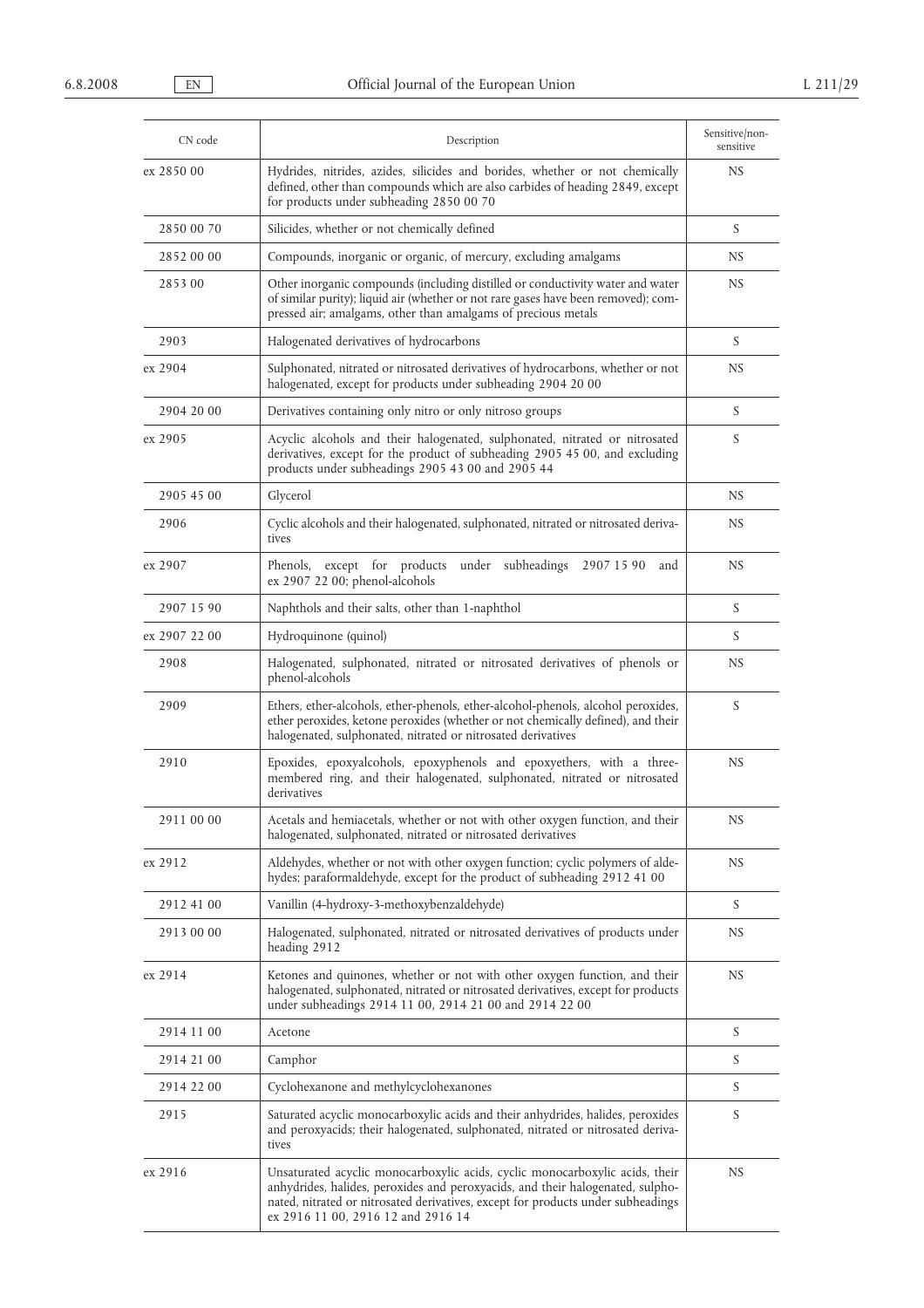| CN code                                   | Description                                                                                                                                                                                                                                                                                 | Sensitive/non-<br>sensitive |
|-------------------------------------------|---------------------------------------------------------------------------------------------------------------------------------------------------------------------------------------------------------------------------------------------------------------------------------------------|-----------------------------|
| ex 2916 11 00                             | Acrylic acid                                                                                                                                                                                                                                                                                | S                           |
| 2916 12                                   | Esters of acrylic acid                                                                                                                                                                                                                                                                      | S                           |
| 2916 14                                   | Esters of methacrylic acid                                                                                                                                                                                                                                                                  | S                           |
| ex 2917                                   | Polycarboxylic acids, their anhydrides, halides, peroxides and peroxyacids and<br>their halogenated, sulphonated, nitrated or nitrosated derivatives, except for<br>products under subheadings 2917 11 00,<br>2917 12 10,<br>2917 14 00,<br>2917 32 00, 2917 35 00 and 2917 36 00           | NS                          |
| 2917 11 00                                | Oxalic acid, its salts and esters                                                                                                                                                                                                                                                           | S                           |
| 2917 12 10                                | Adipic acid and its salts                                                                                                                                                                                                                                                                   | S                           |
| 2917 14 00                                | Maleic anhydride                                                                                                                                                                                                                                                                            | S                           |
| 2917 32 00                                | Dioctyl orthophthalates                                                                                                                                                                                                                                                                     | S                           |
| 2917 35 00                                | Phthalic anhydride                                                                                                                                                                                                                                                                          | S                           |
| 2917 36 00                                | Terephthalic acid and its salts                                                                                                                                                                                                                                                             | S                           |
| ex 2918                                   | Carboxylic acids with additional oxygen function and their anhydrides, halides,<br>peroxides and peroxyacids; their halogenated, sulphonated, nitrated or nitrosated<br>derivatives, except for products under subheadings 2918 14 00, 2918 15 00,<br>2918 21 00, 2918 22 00 and 2918 29 10 | NS.                         |
| 2918 14 00                                | Citric acid                                                                                                                                                                                                                                                                                 | S                           |
| 2918 15 00                                | Salts and esters of citric acid                                                                                                                                                                                                                                                             | S                           |
| 2918 21 00                                | Salicylic acid and its salts                                                                                                                                                                                                                                                                | S                           |
| 2918 22 00                                | o-Acetylsalicylic acid, its salts and esters                                                                                                                                                                                                                                                | S                           |
| 2918 29 10                                | Sulphosalicylic acids, hydroxynaphthoic acids; their salts and esters                                                                                                                                                                                                                       | S                           |
| 2919                                      | Phosphoric esters and their salts, including lactophosphates; their halogenated,<br>sulphonated, nitrated or nitrosated derivatives                                                                                                                                                         | NS                          |
| 2920                                      | Esters of other inorganic acids of non-metals (excluding esters of hydrogen<br>halides) and their salts; their halogenated, sulphonated, nitrated or nitrosated<br>derivatives                                                                                                              | NS                          |
| 2921                                      | Amine-function compounds                                                                                                                                                                                                                                                                    | S                           |
| 2922                                      | Oxygen-function amino-compounds                                                                                                                                                                                                                                                             | S                           |
| 2923                                      | Quaternary ammonium salts and hydroxides; lecithins and other phosphoami-<br>nolipids, whether or not chemically defined                                                                                                                                                                    | NS                          |
| ex 2924                                   | Carboxyamide-function compounds and amide-function compounds of car-<br>bonic acid, except for products under subheading 2924 23 00                                                                                                                                                         | S                           |
| 2924 23 00                                | 2-Acetamidobenzoic acid (N-acetylanthranilic acid) and its salts                                                                                                                                                                                                                            | NS                          |
| 2925                                      | Carboxyimide-function compounds (including saccharin and its salts) and imine-<br>function compounds                                                                                                                                                                                        | NS                          |
| ex 2926                                   | Nitrile-function compounds, except for the product of subheading 2926 10 00                                                                                                                                                                                                                 | NS                          |
| 2926 10 00                                | Acrylonitrile                                                                                                                                                                                                                                                                               | S                           |
| 2927 00 00                                | Diazo-, azo- or azoxy-compounds                                                                                                                                                                                                                                                             | S                           |
| 2928 00 90                                | Other organic derivatives of hydrazine or of hydroxylamine                                                                                                                                                                                                                                  | NS                          |
| 2929 10                                   | Isocyanates                                                                                                                                                                                                                                                                                 | S                           |
| 2929 90 00                                | Other compounds with other nitrogen function                                                                                                                                                                                                                                                | NS                          |
| 2930 20 00<br>2930 30 00<br>ex 2930 90 85 | Thiocarbamates and dithiocarbamates, and thiuram mono-, di- or tetrasulphides;<br>dithiocarbonates (xanthates)                                                                                                                                                                              | NS                          |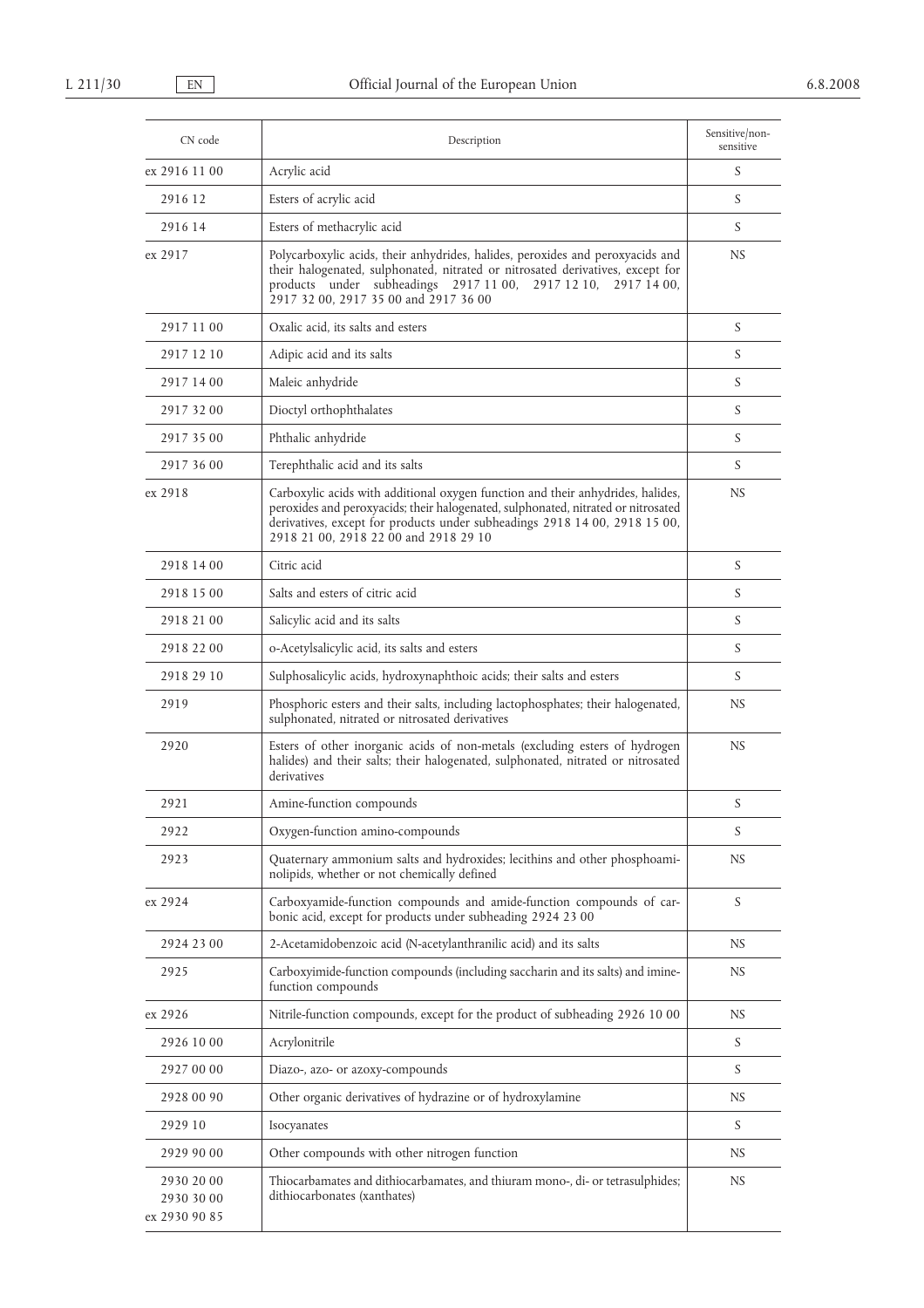| CN code                                                                             | Description                                                                                                                                                                                                                                                                                                                                                                                                                                                                                 | Sensitive/non-<br>sensitive |
|-------------------------------------------------------------------------------------|---------------------------------------------------------------------------------------------------------------------------------------------------------------------------------------------------------------------------------------------------------------------------------------------------------------------------------------------------------------------------------------------------------------------------------------------------------------------------------------------|-----------------------------|
| 2930 40 90<br>2930 50 00<br>2930 90 13<br>2930 90 16<br>2930 90 20<br>ex 2930 90 85 | Methionine, captafol (ISO), methamidophos (ISO), and other organo-sulphur<br>compounds other than dithiocarbonates (xanthates)                                                                                                                                                                                                                                                                                                                                                              | S                           |
| 2931 00                                                                             | Other organo-inorganic compounds                                                                                                                                                                                                                                                                                                                                                                                                                                                            | NS                          |
| ex 2932                                                                             | Heterocyclic compounds with oxygen hetero-atom(s) only, except for products<br>under subheadings 2932 12 00, 2932 13 00 and 2932 21 00                                                                                                                                                                                                                                                                                                                                                      | NS                          |
| 2932 12 00                                                                          | 2-Furaldehyde (furfuraldehyde)                                                                                                                                                                                                                                                                                                                                                                                                                                                              | S                           |
| 2932 13 00                                                                          | Furfuryl alcohol and tetrahydrofurfuryl alcohol                                                                                                                                                                                                                                                                                                                                                                                                                                             | S                           |
| 2932 21 00                                                                          | Coumarin, methylcoumarins and ethylcoumarins                                                                                                                                                                                                                                                                                                                                                                                                                                                | S                           |
| ex 2933                                                                             | Heterocylic compounds with nitrogen hetero-atom(s) only, except for the prod-<br>uct of subheading 2933 61 00                                                                                                                                                                                                                                                                                                                                                                               | NS                          |
| 2933 61 00                                                                          | Melamine                                                                                                                                                                                                                                                                                                                                                                                                                                                                                    | S                           |
| 2934                                                                                | Nucleic acids and their salts, whether or not chemically defined; other heterocy-<br>clic compounds                                                                                                                                                                                                                                                                                                                                                                                         | NS                          |
| 2935 00 90                                                                          | Other sulphonamides                                                                                                                                                                                                                                                                                                                                                                                                                                                                         | S                           |
| 2938                                                                                | Glycosides, natural or reproduced by synthesis, and their salts, ethers, esters and<br>other derivatives                                                                                                                                                                                                                                                                                                                                                                                    | NS                          |
| ex 2940 00 00                                                                       | Sugars, chemically pure, other than sucrose, lactose, maltose, glucose and fruc-<br>tose, and except for rhamnose, raffinose and mannose; sugar ethers, sugar acetals<br>and sugar esters, and their salts, other than products under heading 2937, 2938<br>or 2939                                                                                                                                                                                                                         | S                           |
| ex 2940 00 00                                                                       | Rhamnose, raffinose and mannose                                                                                                                                                                                                                                                                                                                                                                                                                                                             | NS                          |
| 2941 20 30                                                                          | Dihydrostreptomycin, its salts, esters and hydrates                                                                                                                                                                                                                                                                                                                                                                                                                                         | NS                          |
| 2942 00 00                                                                          | Other organic compounds                                                                                                                                                                                                                                                                                                                                                                                                                                                                     | NS                          |
| 3102 $(1)$                                                                          | Mineral or chemical fertilisers, nitrogenous                                                                                                                                                                                                                                                                                                                                                                                                                                                | S                           |
| 3103 10                                                                             | Superphosphates                                                                                                                                                                                                                                                                                                                                                                                                                                                                             | S                           |
| 3105                                                                                | Mineral or chemical fertilisers containing two or three of the fertilising elements<br>nitrogen, phosphorus and potassium; other fertilisers; goods of Chapter 31 in<br>tablets or similar forms or in packages of a gross weight not exceeding 10 kg                                                                                                                                                                                                                                       | S                           |
| ex Chapter 32                                                                       | Tanning or dyeing extracts; tannins and their derivatives; dyes, pigments and<br>other colouring matter; paints and varnishes; putty and other mastics; inks;<br>except for products under headings 3204 and 3206, and excluding products<br>under subheadings 3201 20 00, 3201 90 20, ex 3201 90 90 (tanning extracts<br>of eucalyptus), ex 3201 90 90 (tanning extracts derived from gambier and<br>myrobalan fruits) and ex 3201 90 90 (other tanning extracts of vegetable ori-<br>gin) | NS                          |
| 3204                                                                                | Synthetic organic colouring matter, whether or not chemically defined; prepa-<br>rations as specified in note 3 to Chapter 32 based on synthetic organic colour-<br>ing matter; synthetic organic products of a kind used as fluorescent brightening<br>agents or as luminophores, whether or not chemically defined                                                                                                                                                                        | S                           |
| 3206                                                                                | Other colouring matter; preparations as specified in note 3 to Chapter 32, other<br>than those of heading 3203, 3204 or 3205; inorganic products of a kind used<br>as luminophores, whether or not chemically defined                                                                                                                                                                                                                                                                       | S                           |
| Chapter 33                                                                          | Essential oils and resinoids; perfumery, cosmetic or toilet preparations                                                                                                                                                                                                                                                                                                                                                                                                                    | NS                          |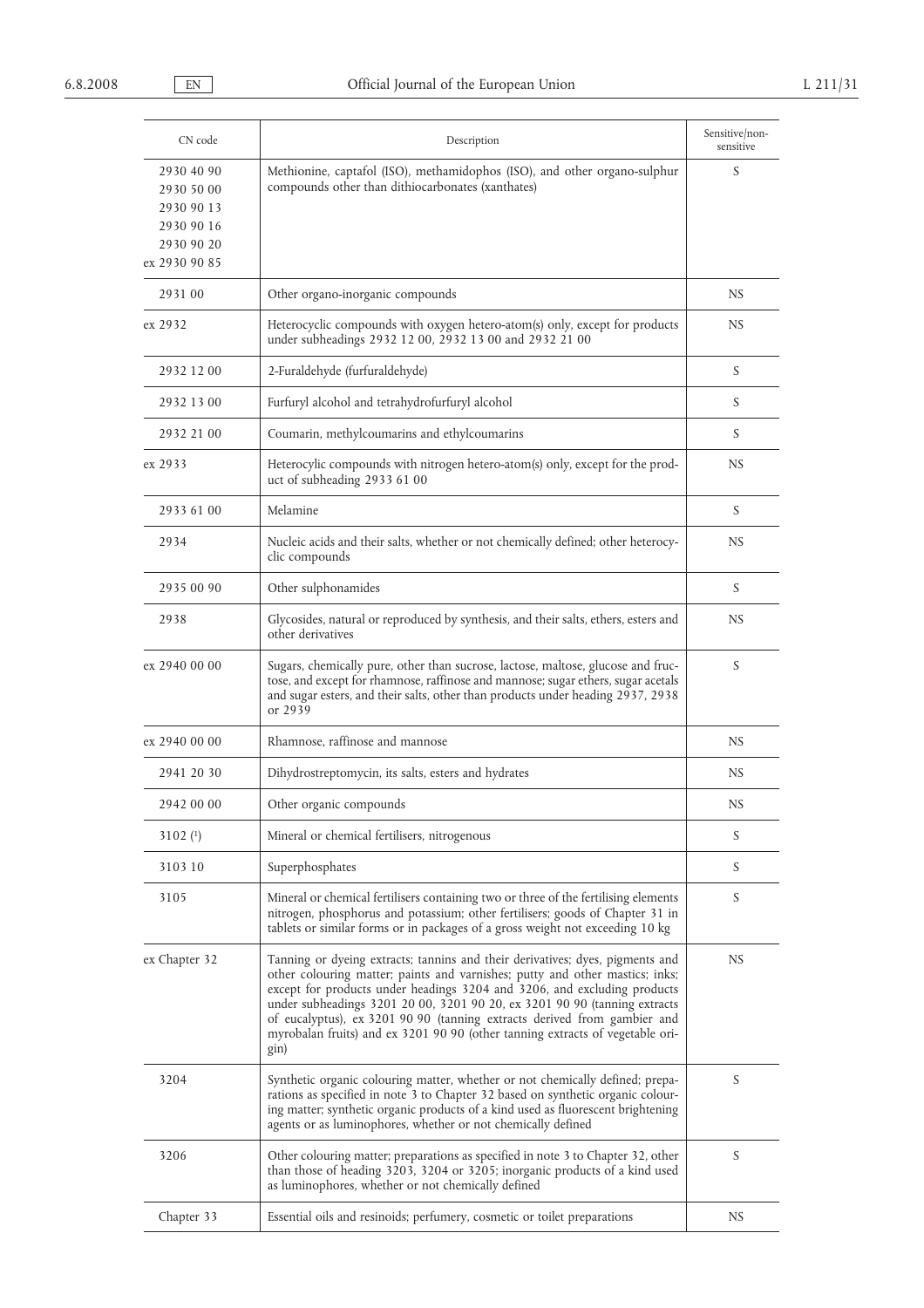| CN code       | Description                                                                                                                                                                                                                                                                            | Sensitive/non-<br>sensitive |
|---------------|----------------------------------------------------------------------------------------------------------------------------------------------------------------------------------------------------------------------------------------------------------------------------------------|-----------------------------|
| Chapter 34    | Soap, organic surface-active agents, washing preparations, lubricating prepara-<br>tions, artificial waxes, prepared waxes, polishing or scouring preparations,<br>candles and similar articles, modelling pastes, 'dental waxes' and dental prepa-<br>rations with a basis of plaster | <b>NS</b>                   |
| 3501          | Casein, caseinates and other casein derivatives; casein glues                                                                                                                                                                                                                          | S                           |
| 3502 90 90    | Albuminates and other albumin derivatives                                                                                                                                                                                                                                              | NS.                         |
| 3503 00       | Gelatin (including gelatin in rectangular (including square) sheets, whether or not<br>surface-worked or coloured) and gelatin derivatives; isinglass; other glues of ani-<br>mal origin, excluding casein glues of heading 3501                                                       | NS                          |
| 3504 00 00    | Peptones and their derivatives; other protein substances and their derivatives, not<br>elsewhere specified or included; hide powder, whether or not chromed                                                                                                                            | NS.                         |
| 3505 10 50    | Starches, esterified or etherified                                                                                                                                                                                                                                                     | <b>NS</b>                   |
| 3506          | Prepared glues and other prepared adhesives, not elsewhere specified or included;<br>products suitable for use as glues or adhesives, put up for retail sale as glues or<br>adhesives, not exceeding a net weight of 1 kg                                                              | NS.                         |
| 3507          | Enzymes; prepared enzymes not elsewhere specified or included                                                                                                                                                                                                                          | S                           |
| Chapter 36    | Explosives; pyrotechnic products; matches; pyrophoric alloys; certain combus-<br>tible preparations                                                                                                                                                                                    | NS                          |
| Chapter 37    | Photographic or cinematographic goods                                                                                                                                                                                                                                                  | NS.                         |
| ex Chapter 38 | Miscellaneous chemical products, except for products under headings 3802<br>and 3817 00, subheadings 3823 12 00 and 3823 70 00, and heading 3825,<br>and excluding the products under subheadings 3809 10 and 3824 60                                                                  | NS.                         |
| 3802          | Activated carbon; activated natural mineral products; animal black, including<br>spent animal black                                                                                                                                                                                    | S                           |
| 381700        | Mixed alkylbenzenes and mixed alkylnaphthalenes, other than those of heading<br>2707 or 2902                                                                                                                                                                                           | S                           |
| 3823 12 00    | Oleic acid                                                                                                                                                                                                                                                                             | S                           |
| 38237000      | Industrial fatty alcohols                                                                                                                                                                                                                                                              | S                           |
| 3825          | Residual products of the chemical or allied industries, not elsewhere specified or<br>included; municipal waste; sewage sludge; other wastes specified in note 6 to<br>Chapter 38                                                                                                      | S                           |
| ex Chapter 39 | Plastics and articles thereof, except for products under headings 3901, 3902,<br>3903 and 3904, subheadings 3906 10 00, 3907 10 00, 3907 60 and 3907 99,<br>headings 3908 and 3920, and subheadings 3921 90 19 and 3923 21 00                                                          | <b>NS</b>                   |
| 3901          | Polymers of ethylene, in primary forms                                                                                                                                                                                                                                                 | S                           |
| 3902          | Polymers of propylene or of other olefins, in primary forms                                                                                                                                                                                                                            | S                           |
| 3903          | Polymers of styrene, in primary forms                                                                                                                                                                                                                                                  | S                           |
| 3904          | Polymers of vinyl chloride or of other halogenated olefins, in primary forms                                                                                                                                                                                                           | S                           |
| 3906 10 00    | Poly(methyl methacrylate)                                                                                                                                                                                                                                                              | S                           |
| 3907 10 00    | Polyacetals                                                                                                                                                                                                                                                                            | S                           |
| 3907 60       | Poly(ethylene terephthalate)                                                                                                                                                                                                                                                           | S                           |
| 390799        | Other polyesters, other than unsaturated                                                                                                                                                                                                                                               | S                           |
| 3908          | Polyamides in primary forms                                                                                                                                                                                                                                                            | S                           |
| 3920          | Other plates, sheets, film, foil and strip, of plastics, non-cellular and not rein-<br>forced, laminated, supported or similarly combined with other materials                                                                                                                         | S                           |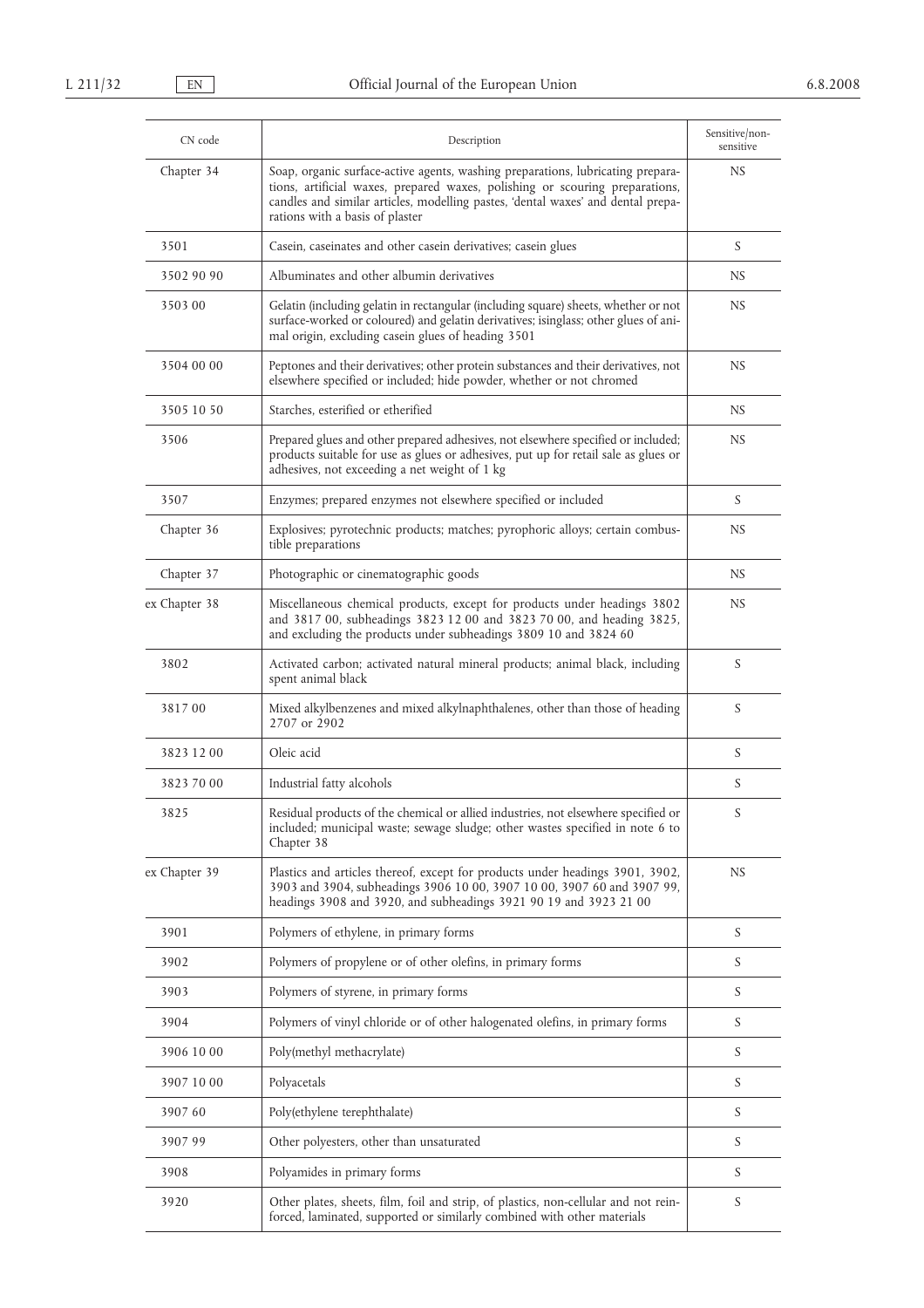| CN code              | Description                                                                                                                                                                                                                                                                                                                                                                                                                                                                                                                                                                                                                                                                                         | Sensitive/non-<br>sensitive |
|----------------------|-----------------------------------------------------------------------------------------------------------------------------------------------------------------------------------------------------------------------------------------------------------------------------------------------------------------------------------------------------------------------------------------------------------------------------------------------------------------------------------------------------------------------------------------------------------------------------------------------------------------------------------------------------------------------------------------------------|-----------------------------|
| 3921 90 19           | Other plates, sheets, film, foil and strip, of polyesters, other than cellular prod-<br>ucts and other than corrugated sheets and plates                                                                                                                                                                                                                                                                                                                                                                                                                                                                                                                                                            | S                           |
| 3923 21 00           | Sacks and bags (including cones), of polymers of ethylene                                                                                                                                                                                                                                                                                                                                                                                                                                                                                                                                                                                                                                           | S                           |
| ex Chapter 40        | Rubber and articles thereof, except for products under heading 4010                                                                                                                                                                                                                                                                                                                                                                                                                                                                                                                                                                                                                                 | NS                          |
| 4010                 | Conveyor or transmission belts or belting, of vulcanised rubber                                                                                                                                                                                                                                                                                                                                                                                                                                                                                                                                                                                                                                     | S                           |
| ex 4104              | Tanned or crust hides and skins of bovine (including buffalo) or equine animals,<br>without hair on, whether or not split, but not further prepared, excluding the<br>products under subheadings 4104 41 19 and 4104 49 19                                                                                                                                                                                                                                                                                                                                                                                                                                                                          | S                           |
| ex 4106 31<br>410632 | Tanned or crust hides and skins of swine, without hair on, in the wet state<br>(including wet-blue), split but not further prepared, or in the dry state (crust),<br>whether or not split, but not further prepared, excluding the products under sub-<br>heading 4106 31 10                                                                                                                                                                                                                                                                                                                                                                                                                        | <b>NS</b>                   |
| 4107                 | Leather further prepared after tanning or crusting, including parchment-dressed<br>leather, of bovine (including buffalo) or equine animals, without hair on, whether<br>or not split, other than leather of heading 4114                                                                                                                                                                                                                                                                                                                                                                                                                                                                           | S                           |
| 4112 00 00           | Leather further prepared after tanning or crusting, including parchment-dressed<br>leather, of sheep or lamb, without wool on, whether or not split, other than<br>leather of heading 4114                                                                                                                                                                                                                                                                                                                                                                                                                                                                                                          | S                           |
| ex 4113              | Leather further prepared after tanning or crusting, including parchment-dressed<br>leather, of other animals, without wool or hair on, whether or not split, other<br>than leather of heading 4114, except for products under subheading 4113 10 00                                                                                                                                                                                                                                                                                                                                                                                                                                                 | NS.                         |
| 4113 10 00           | Of goats or kids                                                                                                                                                                                                                                                                                                                                                                                                                                                                                                                                                                                                                                                                                    | S                           |
| 4114                 | Chamois (including combination chamois) leather; patent leather and patent<br>laminated leather: metallised leather                                                                                                                                                                                                                                                                                                                                                                                                                                                                                                                                                                                 | S                           |
| 4115 10 00           | Composition leather with a basis of leather or leather fibre, in slabs, sheets or<br>strip, whether or not in rolls                                                                                                                                                                                                                                                                                                                                                                                                                                                                                                                                                                                 | S                           |
| ex Chapter 42        | Articles of leather; saddlery and harness; travel goods, handbags and similar con-<br>tainers; articles of animal gut (other than silkworm gut); except for products<br>under headings 4202 and 4203                                                                                                                                                                                                                                                                                                                                                                                                                                                                                                | <b>NS</b>                   |
| 4202                 | Trunks, suitcases, vanity cases, executive-cases, briefcases, school satchels, spec-<br>tacle cases, binocular cases, camera cases, musical instrument cases, gun cases,<br>holsters and similar containers; travelling-bags, insulated food or beverages bags,<br>toilet bags, rucksacks, handbags, shopping-bags, wallets, purses, map-cases,<br>cigarette-cases, tobacco-pouches, tool bags, sports bags, bottle-cases, jewellery<br>boxes, powder boxes, cutlery cases and similar containers, of leather or of com-<br>position leather, of sheeting of plastics, of textile materials, of vulcanised fibre<br>or of paperboard, or wholly or mainly covered with such materials or with paper | S                           |
| 4203                 | Articles of apparel and clothing accessories, of leather or of composition leather                                                                                                                                                                                                                                                                                                                                                                                                                                                                                                                                                                                                                  | S                           |
| Chapter 43           | Furskins and artificial fur; manufactures thereof                                                                                                                                                                                                                                                                                                                                                                                                                                                                                                                                                                                                                                                   | NS                          |
| ex Chapter 44        | Wood and articles of wood, except for products under headings 4410, 4411,<br>4412, subheadings 4418 10, 4418 20 10,<br>4418 71 00, 4420 10 11,<br>4420 90 10 and 4420 90 91; wood charcoal                                                                                                                                                                                                                                                                                                                                                                                                                                                                                                          | NS                          |
| 4410                 | Particle board, oriented strand board (OSB) and similar board (for example,<br>waferboard) of wood or other ligneous materials, whether or not agglomerated<br>with resins or other organic binding substances                                                                                                                                                                                                                                                                                                                                                                                                                                                                                      | S                           |
| 4411                 | Fibreboard of wood or other ligneous materials, whether or not bonded with res-<br>ins or other organic substances                                                                                                                                                                                                                                                                                                                                                                                                                                                                                                                                                                                  | S                           |
| 4412                 | Plywood, veneered panels and similar laminated wood                                                                                                                                                                                                                                                                                                                                                                                                                                                                                                                                                                                                                                                 | S                           |
| 4418 10              | Windows, French windows and their frames, of wood                                                                                                                                                                                                                                                                                                                                                                                                                                                                                                                                                                                                                                                   | S                           |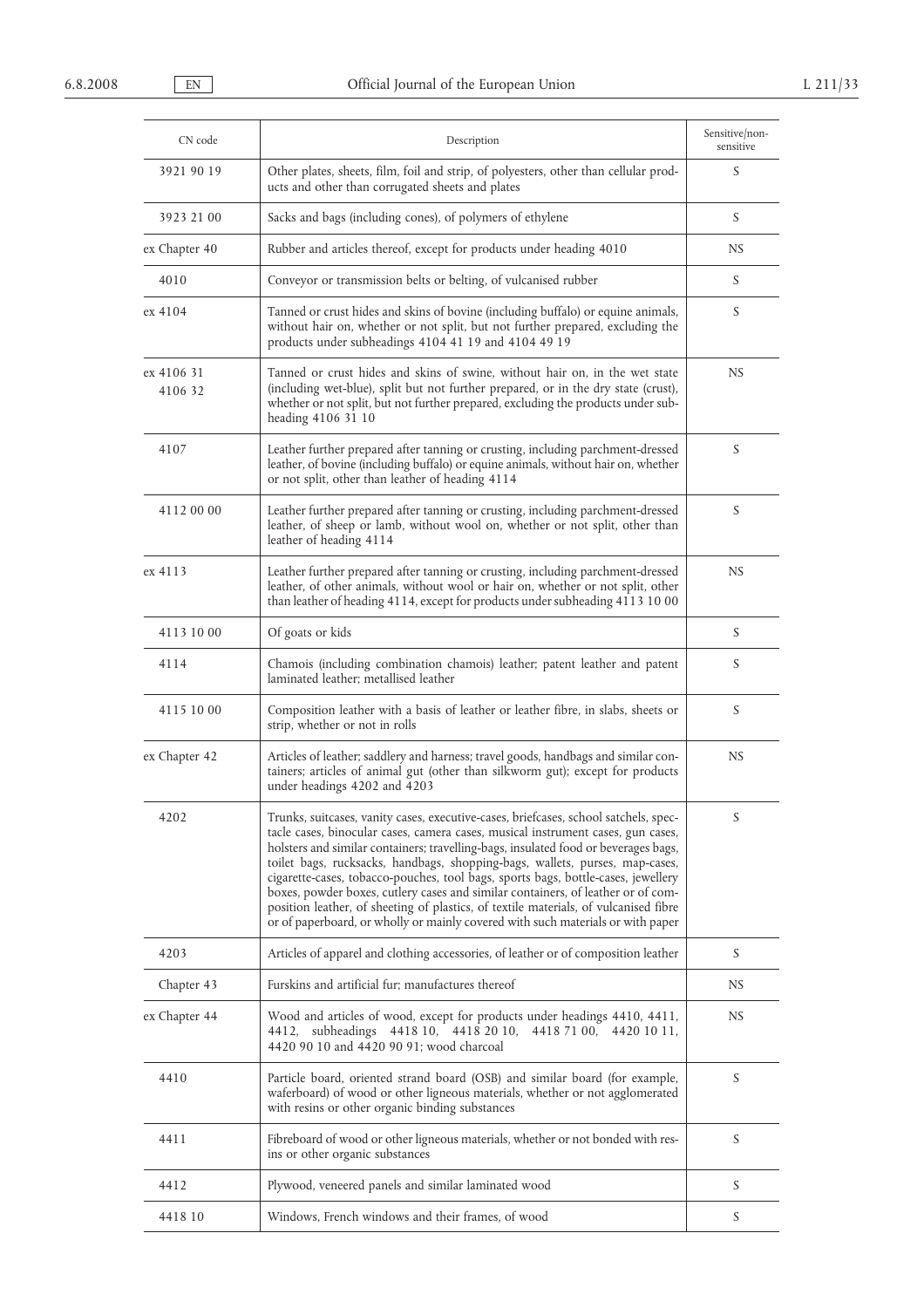| CN code                                | Description                                                                                                                                                                                                                                                                                                                               | Sensitive/non-<br>sensitive |
|----------------------------------------|-------------------------------------------------------------------------------------------------------------------------------------------------------------------------------------------------------------------------------------------------------------------------------------------------------------------------------------------|-----------------------------|
| 4418 20 10                             | Doors and their frames and thresholds, of tropical wood as specified in addi-<br>tional note 2 to Chapter 44                                                                                                                                                                                                                              | S                           |
| 4418 71 00                             | Assembled flooring panels for mosaic floors, of wood                                                                                                                                                                                                                                                                                      | S                           |
| 4420 10 11<br>4420 90 10<br>4420 90 91 | Statuettes and other ornaments, of tropical wood as specified in additional note 2<br>to Chapter 44; wood marquetry and inlaid wood; caskets and cases for jewellery<br>or cutlery, and similar articles, and wooden articles of furniture not falling in<br>Chapter 94, of tropical wood as specified in additional note 2 to Chapter 44 | S                           |
| ex Chapter 45                          | Cork and articles of cork, except for products under heading 4503                                                                                                                                                                                                                                                                         | NS                          |
| 4503                                   | Articles of natural cork                                                                                                                                                                                                                                                                                                                  | S                           |
| Chapter 46                             | Manufactures of straw, of esparto or of other plaiting materials; basketware and<br>wickerwork                                                                                                                                                                                                                                            | S                           |
| Chapter 50                             | Silk                                                                                                                                                                                                                                                                                                                                      | S                           |
| ex Chapter 51                          | Wool, fine or coarse animal hair, excluding the products under heading 5105;<br>horsehair yarn and woven fabric                                                                                                                                                                                                                           | S                           |
| Chapter 52                             | Cotton                                                                                                                                                                                                                                                                                                                                    | S                           |
| Chapter 53                             | Other vegetable textile fibres; paper yarn and woven fabrics of paper yarn                                                                                                                                                                                                                                                                | S                           |
| Chapter 54                             | Man-made filaments; strip and the like of man-made textile materials                                                                                                                                                                                                                                                                      | S                           |
| Chapter 55                             | Man-made staple fibres                                                                                                                                                                                                                                                                                                                    | S                           |
| Chapter 56                             | Wadding, felt and nonwovens; special yarns; twine, cordage, ropes and cables<br>and articles thereof                                                                                                                                                                                                                                      | S                           |
| Chapter 57                             | Carpets and other textile floor coverings                                                                                                                                                                                                                                                                                                 | S                           |
| Chapter 58                             | Special woven fabrics; tufted textile fabrics; lace; tapestries; trimmings; embroi-<br>dery                                                                                                                                                                                                                                               | S                           |
| Chapter 59                             | Impregnated, coated, covered or laminated textile fabrics; textile articles of a kind<br>suitable for industrial use                                                                                                                                                                                                                      | S                           |
| Chapter 60                             | Knitted or crocheted fabrics                                                                                                                                                                                                                                                                                                              | S                           |
| Chapter 61                             | Articles of apparel and clothing accessories, knitted or crocheted                                                                                                                                                                                                                                                                        | S                           |
| Chapter 62                             | Articles of apparel and clothing accessories, not knitted or crocheted                                                                                                                                                                                                                                                                    | S                           |
| Chapter 63                             | Other made-up textile articles; sets; worn clothing and worn textile articles; rags                                                                                                                                                                                                                                                       | S                           |
| Chapter 64                             | Footwear, gaiters and the like; parts of such articles                                                                                                                                                                                                                                                                                    | S                           |
| Chapter 65                             | Headgear and parts thereof                                                                                                                                                                                                                                                                                                                | NS                          |
| Chapter 66                             | Umbrellas, sun umbrellas, walking sticks, seat-sticks, whips, riding-crops and<br>parts thereof                                                                                                                                                                                                                                           | S                           |
| Chapter 67                             | Prepared feathers and down and articles made of feathers or of down; artificial<br>flowers; articles of human hair                                                                                                                                                                                                                        | NS.                         |
| Chapter 68                             | Articles of stone, plaster, cement, asbestos, mica or similar materials                                                                                                                                                                                                                                                                   | NS                          |
| Chapter 69                             | Ceramic products                                                                                                                                                                                                                                                                                                                          | S                           |
| Chapter 70                             | Glass and glassware                                                                                                                                                                                                                                                                                                                       | S                           |
| ex Chapter 71                          | Natural or cultured pearls, precious or semi-precious stones, precious metals,<br>metals clad with precious metal, and articles thereof; imitation jewellery; coin;<br>except for products under heading 7117                                                                                                                             | <b>NS</b>                   |
| 7117                                   | Imitation jewellery                                                                                                                                                                                                                                                                                                                       | S                           |
| 7202                                   | Ferro-alloys                                                                                                                                                                                                                                                                                                                              | S                           |
| Chapter 73                             | Articles of iron or steel                                                                                                                                                                                                                                                                                                                 | NS                          |
| Chapter 74                             | Copper and articles thereof                                                                                                                                                                                                                                                                                                               | S                           |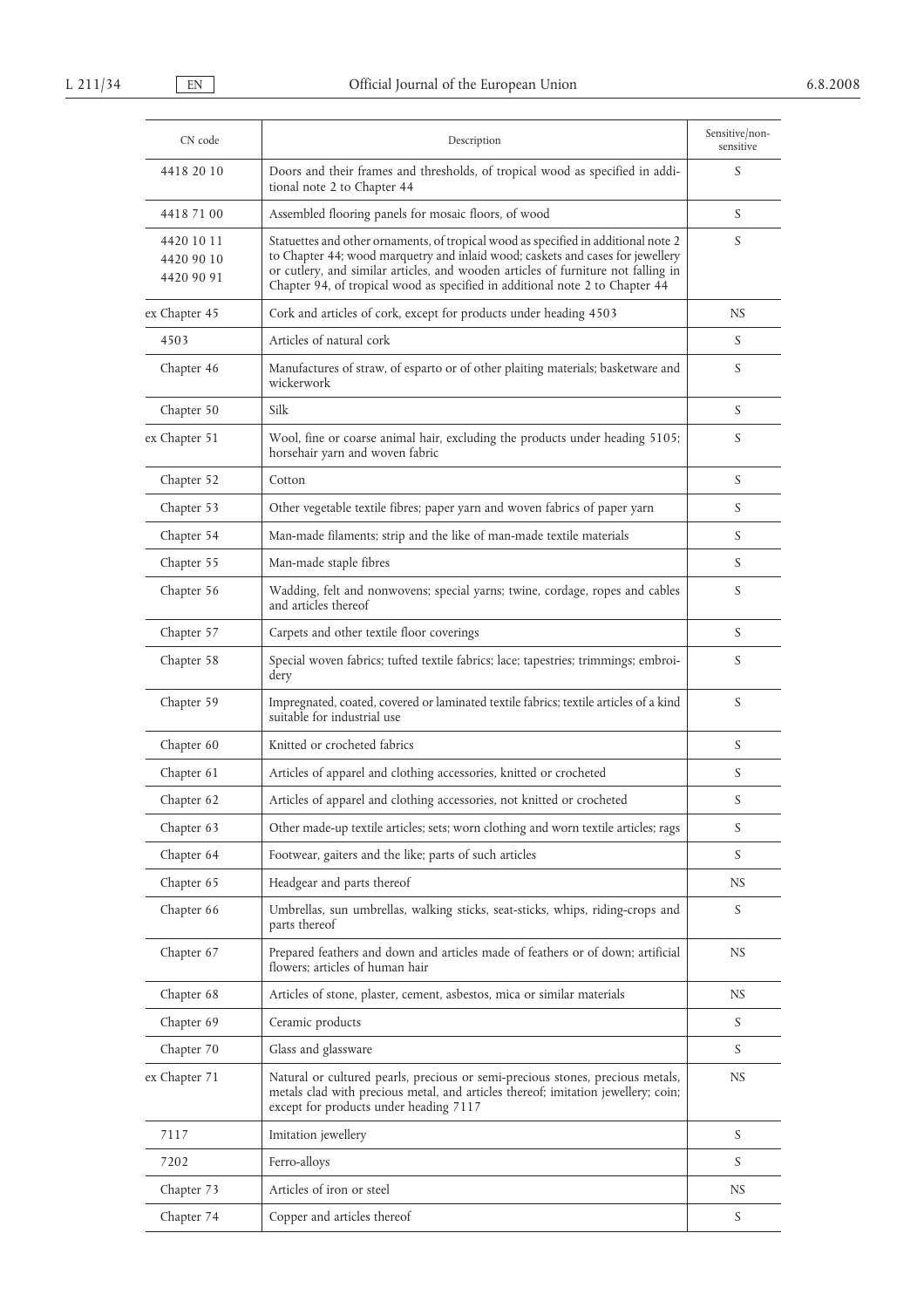| CN code                   | Description                                                                                                                                                                                                                                                                                                                                                                                                                                                                                                            | Sensitive/non-<br>sensitive |
|---------------------------|------------------------------------------------------------------------------------------------------------------------------------------------------------------------------------------------------------------------------------------------------------------------------------------------------------------------------------------------------------------------------------------------------------------------------------------------------------------------------------------------------------------------|-----------------------------|
| 7505 12 00                | Bars, rods and profiles, of nickel alloys                                                                                                                                                                                                                                                                                                                                                                                                                                                                              | <b>NS</b>                   |
| 7505 22 00                | Wire, of nickel alloys                                                                                                                                                                                                                                                                                                                                                                                                                                                                                                 | NS                          |
| 7506 20 00                | Plates, sheets, strip and foil, of nickel alloys                                                                                                                                                                                                                                                                                                                                                                                                                                                                       | NS                          |
| 7507 20 00                | Nickel tube or pipe fittings                                                                                                                                                                                                                                                                                                                                                                                                                                                                                           | NS                          |
| ex Chapter 76             | Aluminium and articles thereof, excluding the products under heading 7601                                                                                                                                                                                                                                                                                                                                                                                                                                              | S                           |
| ex Chapter 78             | Lead and articles thereof, excluding the products under heading 7801                                                                                                                                                                                                                                                                                                                                                                                                                                                   | S                           |
| ex Chapter 79             | Zinc and articles thereof, excluding the products under headings 7901 and 7903                                                                                                                                                                                                                                                                                                                                                                                                                                         | S                           |
| ex Chapter 81             | Other base metals; cermets; articles thereof, excluding the products under sub-<br>headings 8101 10 00, 8101 94 00, 8102 10 00, 8102 94 00, 8104 11 00,<br>8104 19 00, 8107 20 00, 8108 20 00, 8108 30 00, 8109 20 00, 8110 10 00,<br>8112 21 90, 8112 51 00, 8112 59 00, 8112 92 and 8113 00 20                                                                                                                                                                                                                       | S                           |
| Chapter 82                | Tools, implements, cutlery, spoons and forks, of base metal; parts thereof, of<br>base metal                                                                                                                                                                                                                                                                                                                                                                                                                           | S                           |
| Chapter 83                | Miscellaneous articles of base metal                                                                                                                                                                                                                                                                                                                                                                                                                                                                                   | S                           |
| ex Chapter 84             | Nuclear reactors, boilers, machinery and mechanical appliances, and parts<br>thereof, except for products under subheadings 8401 10 00 and 8407 21 10                                                                                                                                                                                                                                                                                                                                                                  | NS                          |
| 8401 10 00                | Nuclear reactors                                                                                                                                                                                                                                                                                                                                                                                                                                                                                                       | S                           |
| 8407 21 10                | Outboard motors, of a cylinder capacity not exceeding 325 cm <sup>3</sup>                                                                                                                                                                                                                                                                                                                                                                                                                                              | S                           |
| ex Chapter 85             | Electrical machinery and equipment and parts thereof; sound recorders and<br>reproducers, television image and sound recorders and reproducers, and parts<br>and accessories of such articles, except for products under subheadings<br>8516 50 00, 8517 69 39, 8517 70 15, 8517 70 19, 8519 20, 8519 30,<br>8519 81 11 to 8519 81 45, 8519 81 85, 8519 89 11 to 8519 89 19, headings<br>8521, 8525 and 8527, subheadings 8528 49, 8528 59 and 8528 69 to<br>8528 72, heading 8529 and subheadings 8540 11 and 8540 12 | NS                          |
| 8516 50 00                | Microwave ovens                                                                                                                                                                                                                                                                                                                                                                                                                                                                                                        | S                           |
| 85176939                  | Reception apparatus for radio-telephony or radio telegraphy, other than portable<br>receivers for calling, alerting or paging                                                                                                                                                                                                                                                                                                                                                                                          | S                           |
| 8517 70 15<br>85177019    | Aerials and aerial reflectors of all kinds, other than aerials for radio-telegraphic<br>or radio-telephonic apparatus; parts suitable for use therewith                                                                                                                                                                                                                                                                                                                                                                | S                           |
| 8519 20<br>851930         | Apparatus operated by coins, banknotes, bank cards, tokens or by other means<br>of payment; turntables (record-decks)                                                                                                                                                                                                                                                                                                                                                                                                  | S                           |
| 8519 81 11 to<br>85198145 | Sound-reproducing apparatus (including cassette-players), not incorporating a<br>sound-recording device                                                                                                                                                                                                                                                                                                                                                                                                                | S                           |
| 85198185                  | Other magnetic tape recorders incorporating sound-reproducing apparatus,<br>other than cassette-type                                                                                                                                                                                                                                                                                                                                                                                                                   | S                           |
| 8519 89 11 to<br>85198919 | Other sound-reproducing apparatus, not incorporating a sound-recording device                                                                                                                                                                                                                                                                                                                                                                                                                                          | S                           |
| 8521                      | Video recording or reproducing apparatus, whether or not incorporating a video<br>tuner                                                                                                                                                                                                                                                                                                                                                                                                                                | S                           |
| 8525                      | Transmission apparatus for radio-broadcasting or television, whether or not<br>incorporating reception apparatus or sound-recording or -reproducing appara-<br>tus; television cameras; digital cameras and video camera recorders                                                                                                                                                                                                                                                                                     | S                           |
| 8527                      | Reception apparatus for radio-broadcasting, whether or not combined, in the<br>same housing, with sound-recording or -reproducing apparatus or a clock                                                                                                                                                                                                                                                                                                                                                                 | S                           |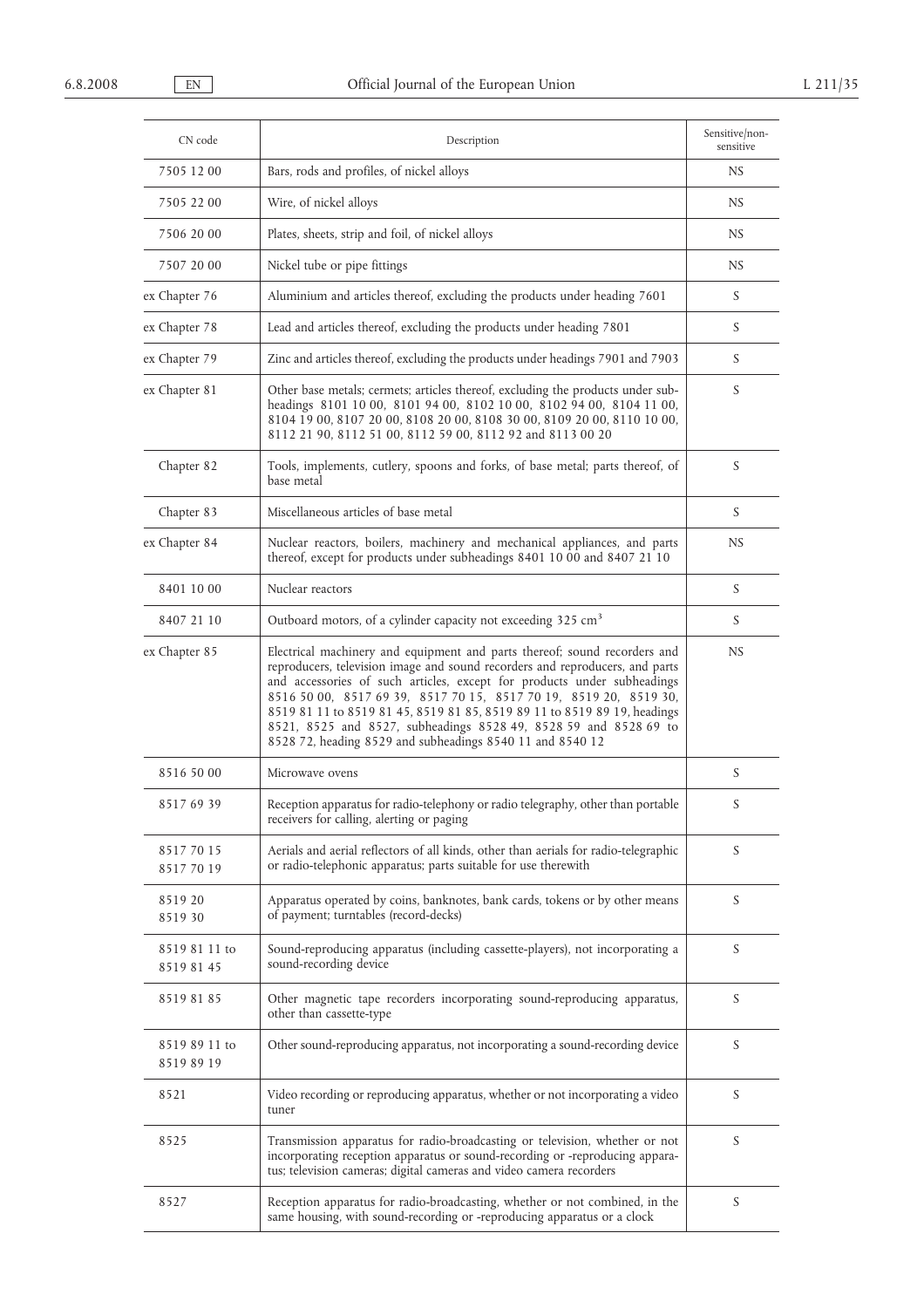| CN code                                   | Description                                                                                                                                                                                                                                                                                                                                          | Sensitive/non-<br>sensitive |
|-------------------------------------------|------------------------------------------------------------------------------------------------------------------------------------------------------------------------------------------------------------------------------------------------------------------------------------------------------------------------------------------------------|-----------------------------|
| 852849<br>8528 59<br>8528 69 to<br>852872 | Monitors and projectors, not incorporating television-reception apparatus, other<br>than of a kind used solely or principally in an automatic data-processing system<br>of heading 8471; reception apparatus for television, whether or not incorporat-<br>ing radio-broadcast receivers or sound- or video-recording or -reproducing appa-<br>ratus | S                           |
| 8529                                      | Parts suitable for use solely or principally with the apparatus of headings 8525<br>to 8528                                                                                                                                                                                                                                                          | S                           |
| 8540 11<br>8540 12 00                     | Cathode ray television picture tubes, including video monitor cathode ray tubes,<br>colour, or black-and-white or other monochrome                                                                                                                                                                                                                   | S                           |
| Chapter 86                                | Railway or tramway locomotives, rolling stock and parts thereof; railway or<br>tramway track fixtures and fittings and parts thereof; mechanical (including elec-<br>tromechanical) traffic-signalling equipment of all kinds                                                                                                                        | NS                          |
| ex Chapter 87                             | Vehicles other than railway or tramway rolling stock, and parts and accessories<br>thereof, except for products under headings 8702, 8703, 8704, 8705, 8706 00,<br>8707, 8708, 8709, 8711, 8712 00 and 8714                                                                                                                                          | NS                          |
| 8702                                      | Motor vehicles for the transport of ten or more persons, including the driver                                                                                                                                                                                                                                                                        | S                           |
| 8703                                      | Motor cars and other motor vehicles principally designed for the transport of<br>persons (other than those of heading 8702), including station wagons and rac-<br>ing cars                                                                                                                                                                           | S                           |
| 8704                                      | Motor vehicles for the transport of goods                                                                                                                                                                                                                                                                                                            | S                           |
| 8705                                      | Special-purpose motor vehicles, other than those principally designed for the<br>transport of persons or goods (for example, breakdown lorries, crane lorries, fire-<br>fighting vehicles, concrete-mixer lorries, road-sweeper lorries, spraying lorries,<br>mobile workshops, mobile radiological units)                                           | S                           |
| 8706 00                                   | Chassis fitted with engines, for the motor vehicles of headings 8701 to 8705                                                                                                                                                                                                                                                                         | S                           |
| 8707                                      | Bodies (including cabs), for the motor vehicles of headings 8701 to 8705                                                                                                                                                                                                                                                                             | S                           |
| 8708                                      | Parts and accessories of the motor vehicles of headings 8701 to 8705                                                                                                                                                                                                                                                                                 | S                           |
| 8709                                      | Works trucks, self-propelled, not fitted with lifting or handling equipment, of the<br>type used in factories, warehouses, dock areas or airports for short-distance<br>transport of goods; tractors of the type used on railway-station platforms; parts<br>of the foregoing vehicles                                                               | S                           |
| 8711                                      | Motorcycles (including mopeds) and cycles fitted with an auxiliary motor, with<br>or without sidecars; sidecars                                                                                                                                                                                                                                      | S                           |
| 871200                                    | Bicycles and other cycles (including delivery tricycles), not motorised                                                                                                                                                                                                                                                                              | S                           |
| 8714                                      | Parts and accessories of vehicles of headings 8711 to 8713                                                                                                                                                                                                                                                                                           | S                           |
| Chapter 88                                | Aircraft, spacecraft, and parts thereof                                                                                                                                                                                                                                                                                                              | NS                          |
| Chapter 89                                | Ships, boats and floating structures                                                                                                                                                                                                                                                                                                                 | NS                          |
| Chapter 90                                | Optical, photographic, cinematographic, measuring, checking, precision, medi-<br>cal or surgical instruments and apparatus; parts and accessories thereof                                                                                                                                                                                            | S                           |
| Chapter 91                                | Clocks and watches and parts thereof                                                                                                                                                                                                                                                                                                                 | S                           |
| Chapter 92                                | Musical instruments; parts and accessories of such articles                                                                                                                                                                                                                                                                                          | NS                          |
| ex Chapter 94                             | Furniture; bedding, mattresses, mattress supports, cushions and similar stuffed<br>furnishings; lamps and lighting fittings, not elsewhere specified or included; illu-<br>minated signs, illuminated nameplates and the like; prefabricated buildings,<br>except for products under heading 9405                                                    | NS                          |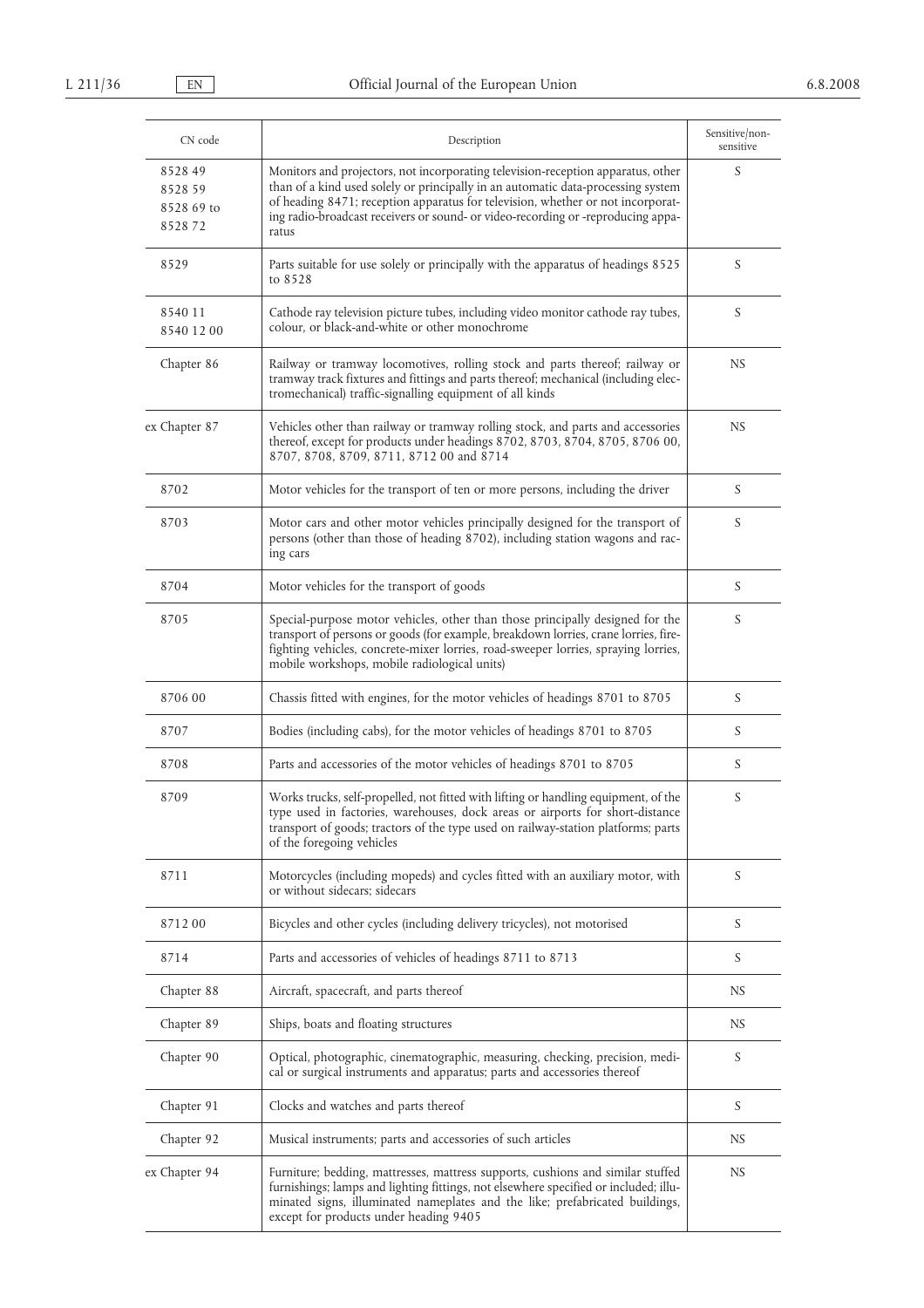| CN code                     | Description                                                                                                                                                                                                                                                                                 | Sensitive/non-<br>sensitive |
|-----------------------------|---------------------------------------------------------------------------------------------------------------------------------------------------------------------------------------------------------------------------------------------------------------------------------------------|-----------------------------|
| 9405                        | Lamps and lighting fittings including searchlights and spotlights and parts<br>thereof, not elsewhere specified or included; illuminated signs, illuminated name-<br>plates and the like, having a permanently fixed light source, and parts thereof not<br>elsewhere specified or included | S                           |
| ex Chapter 95               | Toys, games and sports requisites; parts and accessories thereof; except for prod-<br>ucts under subheadings 9503 00 30 to 9503 00 99                                                                                                                                                       | NS.                         |
| 9503 00 30 to<br>9503 00 99 | Other toys; reduced-size (scale) models and similar recreational models, work-<br>ing or not; puzzles of all kinds                                                                                                                                                                          | S                           |
| Chapter 96                  | Miscellaneous manufactured articles                                                                                                                                                                                                                                                         | NS                          |

( 1) The arrangement referred to in Section 1 of Chapter II shall not apply to the products under this heading.

( 2) For the products under subheading 0306 13, the duty shall be 3,6 % under the arrangement referred to in Section 2 of Chapter II.

( 3) The arrangement referred to in Section 1 of Chapter II shall not apply to the product of this subheading.

( 4) For the products under subheading 1704 10 90, the specific duty shall be limited to 16 % of the customs value, under the arrangement referred to in Section 2 of Chapter II.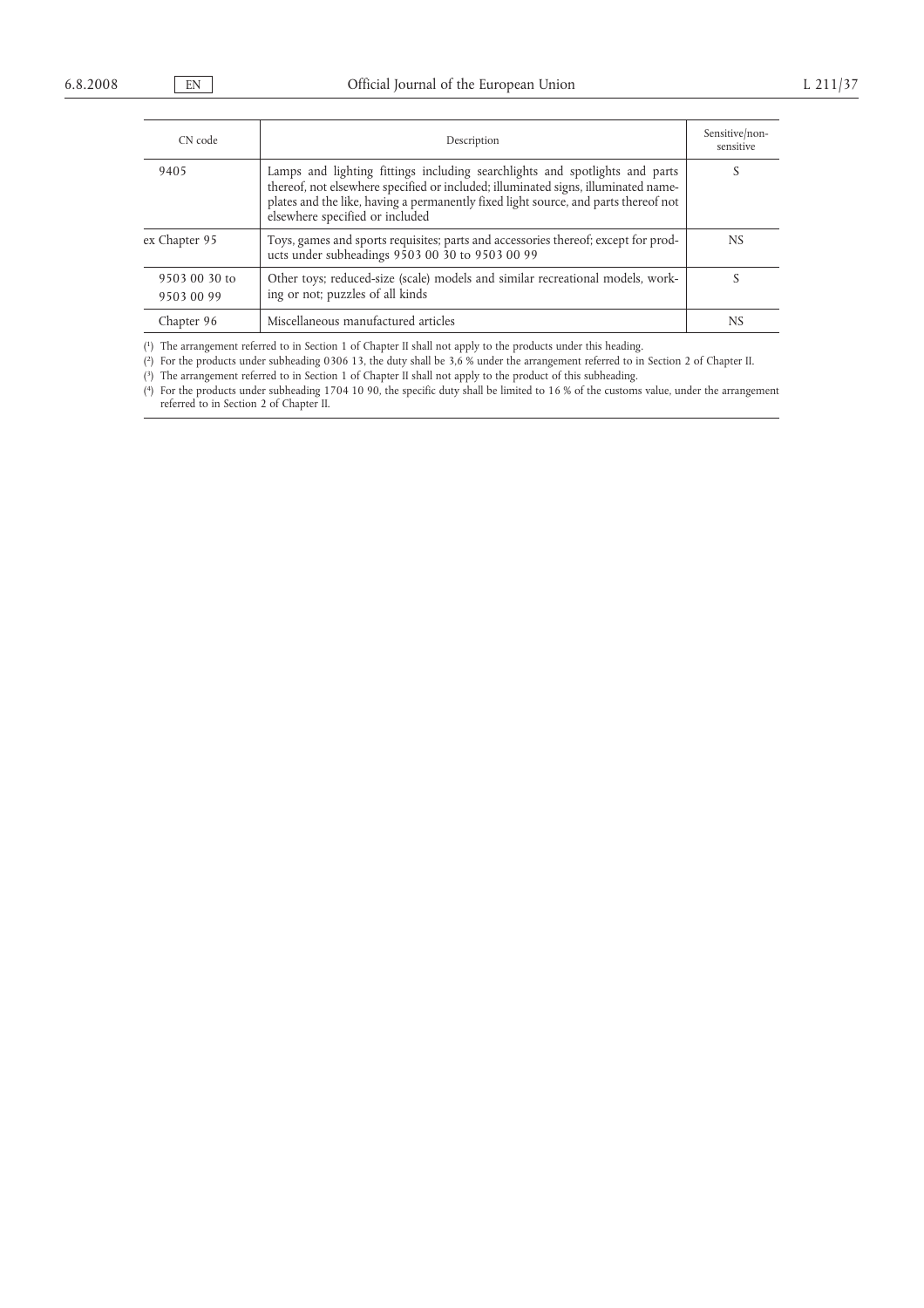### *ANNEX III*

## **CONVENTIONS REFERRED TO IN ARTICLE 8**

## PART A

## **Core human and labour rights UN/ILO Conventions**

- 1. International Covenant on Civil and Political Rights
- 2. International Covenant on Economic, Social and Cultural Rights
- 3. International Convention on the Elimination of All Forms of Racial Discrimination
- 4. Convention on the Elimination of All Forms of Discrimination Against Women
- 5. Convention Against Torture and other Cruel, Inhuman or Degrading Treatment or Punishment
- 6. Convention on the Rights of the Child
- 7. Convention on the Prevention and Punishment of the Crime of Genocide
- 8. Convention concerning Minimum Age for Admission to Employment (No 138)
- 9. Convention concerning the Prohibition and Immediate Action for the Elimination of the Worst Forms of Child Labour (No 182)
- 10. Convention concerning the Abolition of Forced Labour (No 105)
- 11. Convention concerning Forced or Compulsory Labour (No 29)
- 12. Convention concerning Equal Remuneration for Men and Women Workers for Work of Equal Value (No 100)
- 13. Convention concerning Discrimination in Respect of Employment and Occupation (No 111)
- 14. Convention concerning Freedom of Association and Protection of the Right to Organise (No 87)
- 15. Convention concerning the Application of the Principles of the Right to Organise and to Bargain Collectively (No 98)
- 16. International Convention on the Suppression and Punishment of the Crime of Apartheid.

#### PART B

## **Conventions related to the environment and to governance principles**

- 17. Montreal Protocol on Substances that Deplete the Ozone Layer
- 18. Basel Convention on the Control of Transboundary Movements of Hazardous Wastes and Their Disposal
- 19. Stockholm Convention on Persistent Organic Pollutants
- 20. Convention on International Trade in Endangered Species of Wild Fauna and Flora
- 21. Convention on Biological Diversity
- 22. Cartagena Protocol on Biosafety